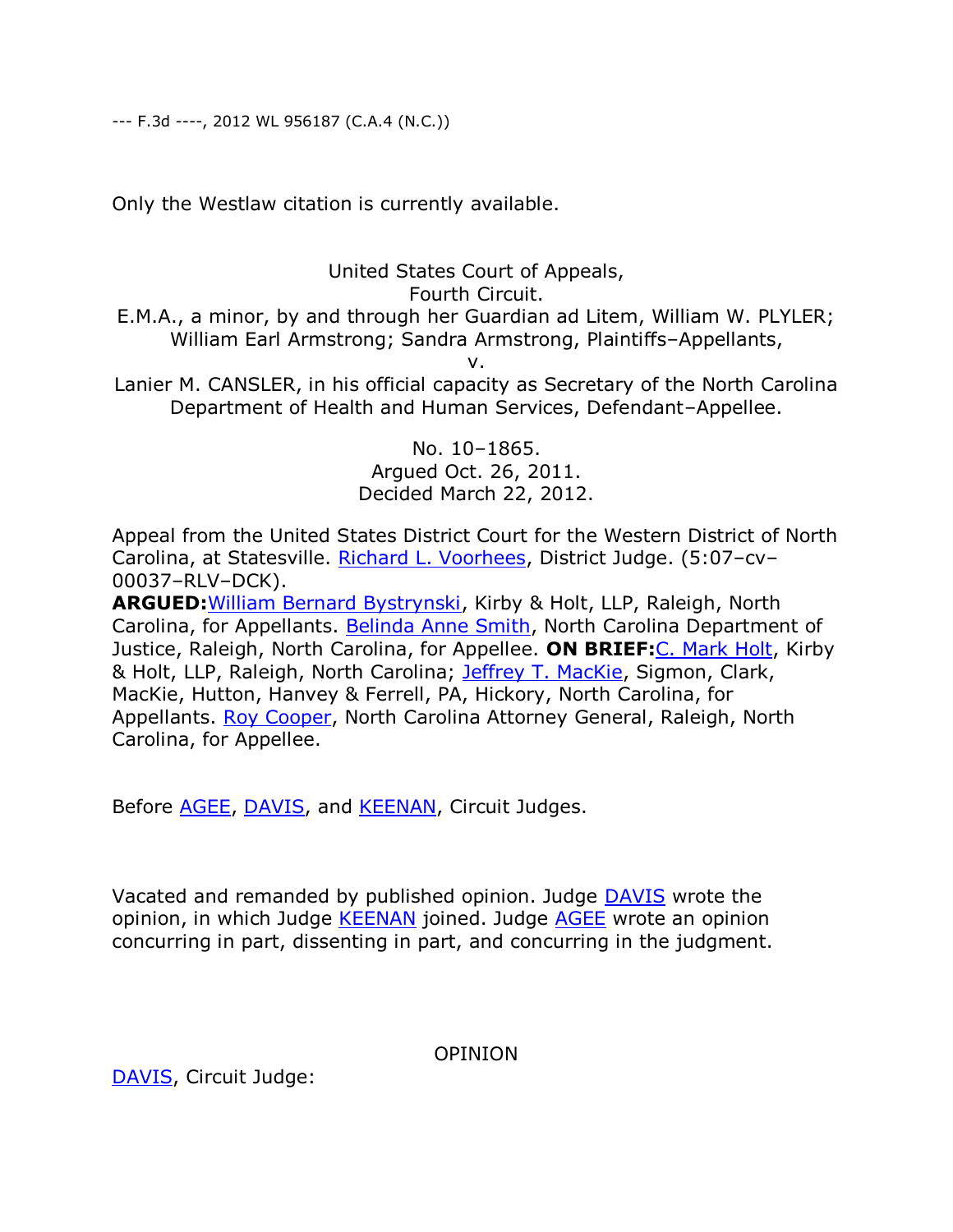*\*1* Under federal law, states participating in the Medicaid program are obligated (with some exceptions) to seek reimbursement from third-party tortfeasors for health care expenditures made on behalf of Medicaid beneficiaries who are tort victims. At the same time, however, states are prohibited (with some exceptions) from seeking reimbursement "from the personal property of" Medicaid beneficiaries themselves for health care expenditures made on behalf of those beneficiaries. But what if the injured Medicaid beneficiary obtains a judgment against (or enters into a settlement agreement with) the tortfeasor? Under such circumstances, what constraints are imposed as to how the state may satisfy its mandatory claim for reimbursement? In *[Arkansas Department of Health & Human Services v.](http://web2.westlaw.com/find/default.wl?mt=Westlaw&db=780&tc=-1&rp=%2ffind%2fdefault.wl&findtype=Y&ordoc=2027358976&serialnum=2009061885&vr=2.0&fn=_top&sv=Split&tf=-1&pbc=DC601CB0&rs=WLW12.01)  Ahlborn,*[547 U.S. 268 \(2006\),](http://web2.westlaw.com/find/default.wl?mt=Westlaw&db=780&tc=-1&rp=%2ffind%2fdefault.wl&findtype=Y&ordoc=2027358976&serialnum=2009061885&vr=2.0&fn=_top&sv=Split&tf=-1&pbc=DC601CB0&rs=WLW12.01) the Supreme Court provided considerable guidance in resolving this tension in the Medicaid law. The instant appeal requires us to apply the teachings of *Ahlborn* to the Medicaid program as it is administered in North Carolina.

The minor appellant, E.M.A., sustained serious injuries at birth due to the negligence of the medical professionals who attended to her delivery. As a result of E.M.A.'s injuries, the North Carolina Department of Health and Human Services ("DHHS"), through the state Medicaid program, paid more than \$1.9 million in medical and health care expenses on her behalf. Meanwhile, E.M.A., through her guardian *ad litem,* and her parents, Sandra and William Earl Armstrong, individually (hereafter "Appellants"), instituted a medical malpractice action in state court. In due course, they settled the action for a lump sum of approximately \$2.8 million (a sum in excess of the total Medicaid expenditures of approximately \$1 .9 million but well below the full value of all the tort claims). The settlement agreement did not allocate separate amounts for past medical expenses and other damages.

DHHS subsequently asserted a statutory lien on the settlement proceeds pursuant to N.C. Gen. Stat.  $\S$  108A–57 and–59 (referred to herein as "the North Carolina third-party liability statutes"), which provide that North Carolina has a subrogation right to, and may assert a lien upon, the lesser of its actual medical expenditures or one-third of the Medicaid recipient's total recovery. Thus, under the circumstances described, where DHHS's actual medical expenditures are greater than one-third of the settlement funds, the North Carolina third-party liability statutes effect an unrebuttable presumption that the state is entitled to one-third of the total settlement proceeds recovered by E.M.A. and her parents. This amount, \$933,333.33 (one-third of the \$2.8 million lump-sum settlement), has been paid into the registry of the state court, where the funds have remained during the pendency of this action. The parties before us do not dispute the state's entitlement to *some* reimbursement from the lump-sum settlement, but they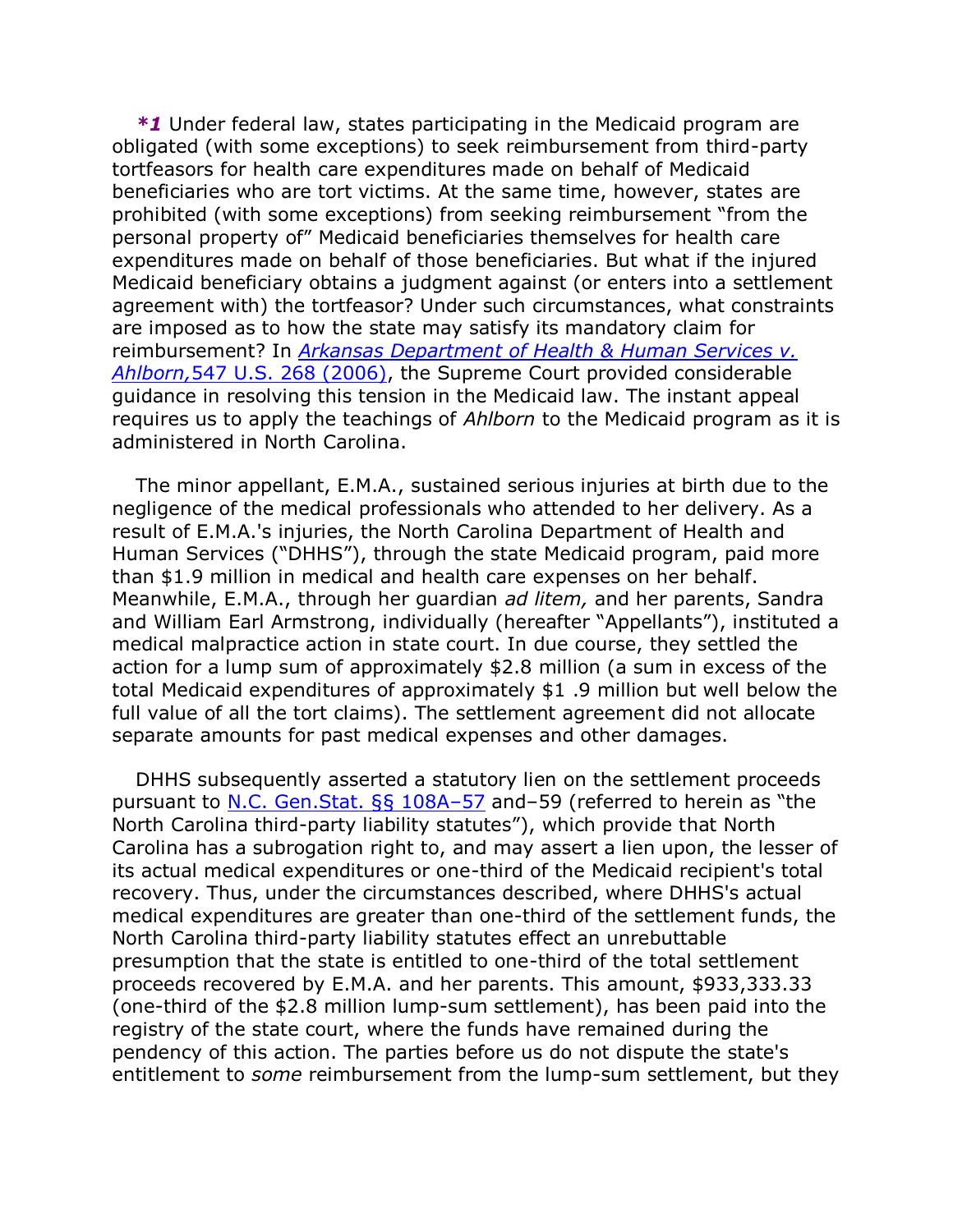vigorously dispute the proper allocation of the portion of the settlement proceeds held in trust by the state court.

*\*2* Appellants brought this action in federal district court against Lanier M. Cansler, in his official capacity as Secretary of DHHS, seeking declaratory and injunctive relief pursuant to  $42$  U.S.C. § 1983. They sought to forestall payment of the amount claimed by DHHS on the basis of the provision of the federal Medicaid law known as the "anti-lien provision,"  $42 \text{ U.S.C.}$  § 1396p. On cross-motions for summary judgment, the district court, relying in significant part on the reasoning of a majority opinion in a prior case by a divided Supreme Court of North Carolina which distinguished *Ahlborn* while sustaining the state statutory regime, granted summary judgment in favor of Appellee, Secretary Cansler. Appellants filed this timely appeal.

For the reasons set forth within, we disagree, respectfully, with the analysis of the Supreme Court of North Carolina, as adopted by the district court. Rather, in agreement with one of our sister circuit courts analyzing an analogous state law, we are persuaded that the unrebuttable presumption inherent in the one-third cap on the state's recovery imposed by the North Carolina third-party liability statutes is in fatal conflict with federal law. Accordingly, we vacate the judgment in favor of the Secretary and remand this action for further proceedings consistent with this opinion.

> I A

E.M.A. was born on February 25, 2000 with injuries that necessitated substantial medical treatment. As a result of the injuries she suffered at birth, E.M.A. is legally deaf and blind, and she is unable to sit, walk, crawl, or talk. Additionally, E.M.A. suffers from [mental retardation](http://web2.westlaw.com/find/default.wl?rs=WLW12.01&pbc=DC601CB0&vr=2.0&findtype=UM&rp=%2ffind%2fdefault.wl&sv=Split&fn=_top&ordoc=2027358976&mt=Westlaw&docname=Ibc9be63e475411db9765f9243f53508a) and a seizure disorder. She requires between 12 and 18 hours of skilled nursing care per day. Sandra Armstrong, E.M.A.'s mother, applied for Medicaid benefits on behalf of E.M.A. on April 26, 2000. The North Carolina Medicaid program is administered by the Division of Medical Assistance ("DMA") of DHHS pursuant to [N.C. Gen.Stat. § 108A](http://web2.westlaw.com/find/default.wl?mt=Westlaw&db=1000037&docname=NCSTS108A-54&rp=%2ffind%2fdefault.wl&findtype=L&ordoc=2027358976&tc=-1&vr=2.0&fn=_top&sv=Split&tf=-1&pbc=DC601CB0&rs=WLW12.01)–54 and [42 U.S.C. §§ 1396](http://web2.westlaw.com/find/default.wl?mt=Westlaw&db=1000546&docname=42USCAS1396&rp=%2ffind%2fdefault.wl&findtype=L&ordoc=2027358976&tc=-1&vr=2.0&fn=_top&sv=Split&tf=-1&pbc=DC601CB0&rs=WLW12.01)–[1396v.](http://web2.westlaw.com/find/default.wl?mt=Westlaw&db=1000546&docname=42USCAS1396V&rp=%2ffind%2fdefault.wl&findtype=L&ordoc=2027358976&tc=-1&vr=2.0&fn=_top&sv=Split&tf=-1&pbc=DC601CB0&rs=WLW12.01) In the application for Medicaid coverage for E.M.A., Sandra Armstrong agreed

to give back to the State any and all money that is received by me or anyone listed on this application from any insurance company for payment of medical and/or hospital bills for which the Medical Assistance program has or will make payment. In addition, I agree that all medical payments or medical support paid or owed due to a court order for me or anyone listed on this application must be sent to the State to repay past or current medical expenses paid by the State. This includes insurance settlements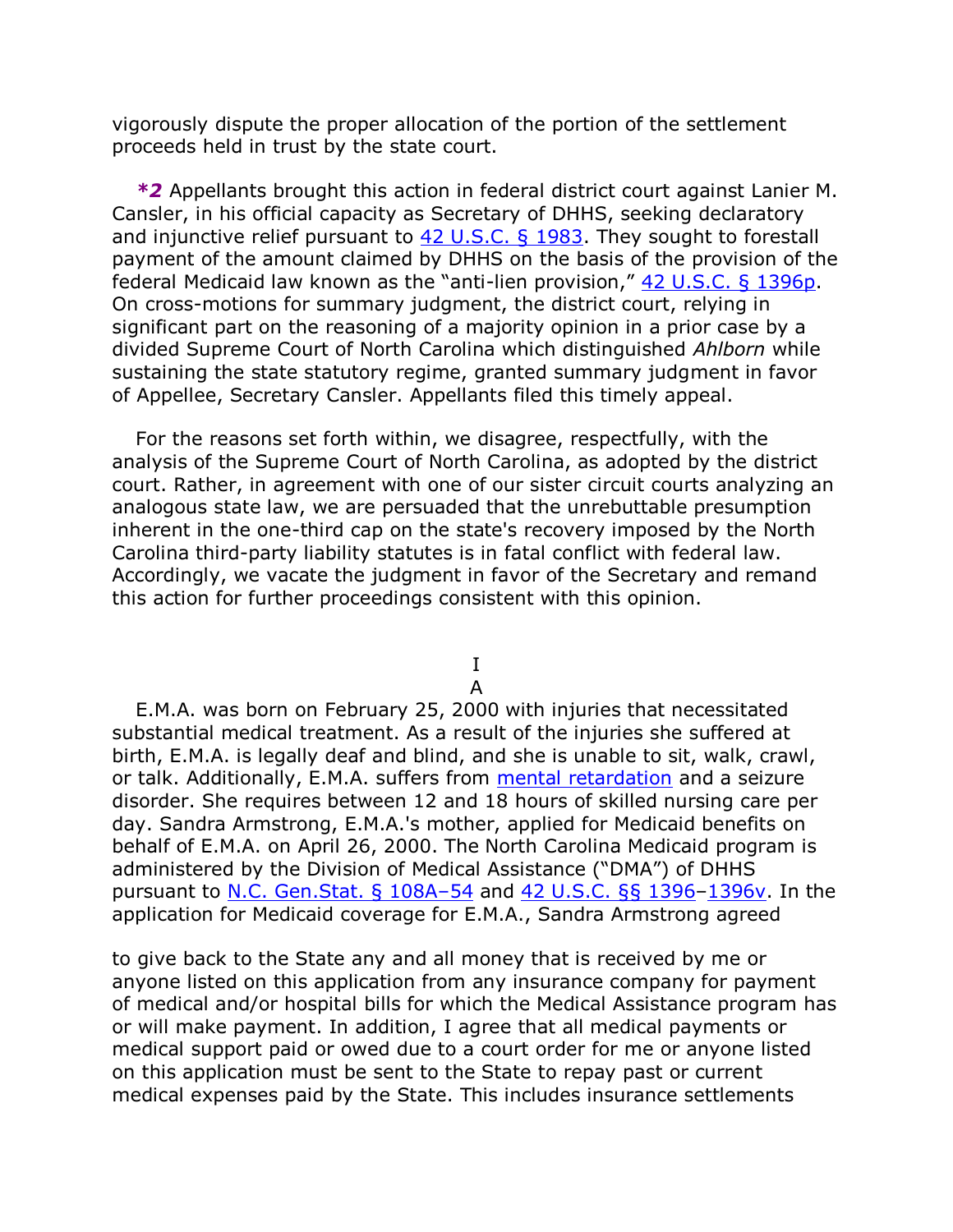resulting from an accident. I further agree to notify the county department of social services if I or anyone listed on this application is involved in any accident.

## J.A. 82, ¶ 2.

On February 21, 2003, E.M.A. and her parents filed a lawsuit in Catawba County Superior Court alleging claims for medical malpractice. The malpractice suit sought damages on behalf of E.M.A. for her physical and developmental injuries, lost wages, pain and suffering, and future medical expenses starting at her majority. Sandra and William Earl Armstrong sought damages for past medical expenses for E.M.A.'s care and treatment, medical expenses through E .M.A.'s eighteenth birthday, and damages for their own emotional distress.

*\*3* After three years of litigation, the parties settled the medical malpractice case. Prior to consummating the settlement, Appellants were aware that DHHS had paid more than \$1.9 million for the costs of E.M.A.'s medical care. Appellants contend that they gave notice of the settlement negotiations and of the mediation process to DHHS pursuant to Rule 4B of the North Carolina Rules for Mediated Settlement Conference, but no representative of DHHS ever participated in or attended the settlement discussions. $\frac{FN1}{FN}$  $\frac{FN1}{FN}$  $\frac{FN1}{FN}$ 

[FN1.](http://web2.westlaw.com/result/documenttext.aspx?rs=WLW12.01&scxt=WL&rlti=1&rp=%2fFind%2fdefault.wl&rlt=CLID_FQRLT113840157233&service=Find&sv=Split&ss=CNT&cite=2012+WL+956187&n=1&fn=_top&mt=Westlaw&vr=2.0&cnt=DOC&cxt=DC#F00112027358976) It is undisputed that DHHS had a right to intervene in the malpractice action but elected not to do so.

On November 13, 2006, Judge Timothy Kincaid held a hearing in the Catawba County Superior Court to review the fairness and appropriateness of the settlement. Appellants allege they served DHHS with notice of the hearing, but no representative of DHHS appeared. The court approved the settlement, finding that it was fair and just, in the best interest of E.M.A., and in all respects reasonable and proper. The court likewise found the settlement to be fair in all respects as to Sandra and William Earl Armstrong, and that their individual claims had been resolved by the settlement, "including, but not limited to, claims for severe emotional distress and mental anguish and liability for past, present and future medical and life care expenses." J.A. 134. Judge Kincaid noted that the plaintiffs had alleged that ―[E.M.A.] suffered severe and permanent injuries and that both parents ... have incurred liability for past, present and future medical and life care expenses for treatment of  $[EM.A.]$ ," J.A. 133, and concluded that the sums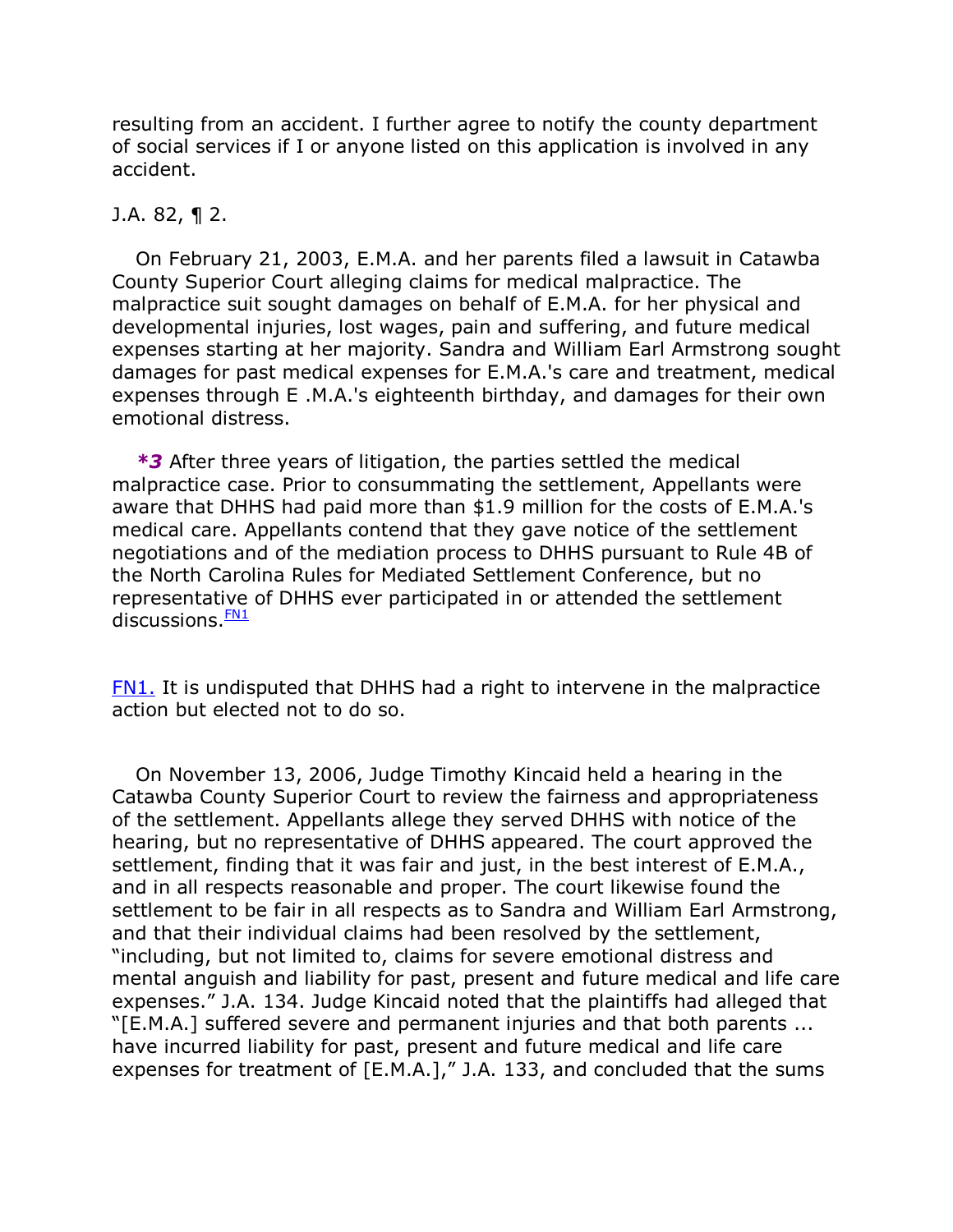set out in the Settlement Schedule were fair and just compensation for their respective claims, J.A. 135.

Notably, neither the parties to the settlement nor the court allocated the settlement funds among the distinct claims or categories of damages. To be sure, however, Judge Kincaid recognized that DHHS had asserted a lien against the proceeds of the settlement, but for reasons not addressed by the parties before us, he apparently was not asked and/or declined to adjudicate the proper amount of the DHHS lien. Rather, he found simply that "the amount of that lien needs to be determined in light of the U.S. Supreme Court decision in [ *Ahlborn* ]," J.A. 136, which had been decided approximately six months earlier during the pendency of the state medical malpractice litigation. Accordingly, the court ordered that the maximum potential lien amount, as set out in the Settlement Schedule and as provided in [N.C. Gen.Stat. § 108A](http://web2.westlaw.com/find/default.wl?mt=Westlaw&db=1000037&docname=NCSTS108A-57&rp=%2ffind%2fdefault.wl&findtype=L&ordoc=2027358976&tc=-1&vr=2.0&fn=_top&sv=Split&tf=-1&referencepositiontype=T&pbc=DC601CB0&referenceposition=SP%3b8b3b0000958a4&rs=WLW12.01)–57(a), should be paid into an interest bearing account in the Catawba County Clerk of Court's Office until such time as the actual amount of the DHHS lien was conclusively determined. Although the Settlement Schedule was filed under seal and is not part of the appellate record in this case, it is undisputed that the amount held in the Catawba County Clerk of Court's Office is \$933,333.33, which represents one-third of the total lump-sum settlement paid to E.M.A. and her parents in resolution of the medical malpractice action.

B

*\*4* On March 23, 2007, E.M.A. filed this suit in the United States District Court for the Western District of North Carolina under [42 U .S.C. §](http://web2.westlaw.com/find/default.wl?mt=Westlaw&db=1000546&docname=42USCAS1983&rp=%2ffind%2fdefault.wl&findtype=L&ordoc=2027358976&tc=-1&vr=2.0&fn=_top&sv=Split&tf=-1&pbc=DC601CB0&rs=WLW12.01)  [1983](http://web2.westlaw.com/find/default.wl?mt=Westlaw&db=1000546&docname=42USCAS1983&rp=%2ffind%2fdefault.wl&findtype=L&ordoc=2027358976&tc=-1&vr=2.0&fn=_top&sv=Split&tf=-1&pbc=DC601CB0&rs=WLW12.01) seeking declaratory and injunctive relief. She alleged a deprivation of her rights as secured by [42 U.S.C. § 1396p](http://web2.westlaw.com/find/default.wl?mt=Westlaw&db=1000546&docname=42USCAS1396P&rp=%2ffind%2fdefault.wl&findtype=L&ordoc=2027358976&tc=-1&vr=2.0&fn=_top&sv=Split&tf=-1&pbc=DC601CB0&rs=WLW12.01) (the federal Medicaid anti-lien provision, discussed *infra* ) and the Equal Protection Clause of the Fourteenth Amendment to the United States Constitution. U.S. Const. amend. XIV, § 1, cl. 2. In her complaint, E.M.A. requested a declaratory judgment finding that: (1) DHHS does not have a lien on the proceeds paid on her behalf in settlement of the medical malpractice action or, in the alternative, determining the amount of the lien; (2) the North Carolina thirdparty liability statutes are unconstitutional under the federal Supremacy Clause[,U.S. Const. art. VI, cl. 2,](http://web2.westlaw.com/find/default.wl?mt=Westlaw&db=1000546&docname=USCOARTVICL2&rp=%2ffind%2fdefault.wl&findtype=L&ordoc=2027358976&tc=-1&vr=2.0&fn=_top&sv=Split&tf=-1&pbc=DC601CB0&rs=WLW12.01) to the extent the statutes allow DHHS to assert a lien on settlement funds paid in lieu of damages for claims other than medical expenses; and (3) DHHS be enjoined from enforcing the North Carolina third-party liability statutes in a manner that violates [42 U.S.C. §§](http://web2.westlaw.com/find/default.wl?mt=Westlaw&db=1000546&docname=42USCAS1396&rp=%2ffind%2fdefault.wl&findtype=L&ordoc=2027358976&tc=-1&vr=2.0&fn=_top&sv=Split&tf=-1&pbc=DC601CB0&rs=WLW12.01)  [1396](http://web2.westlaw.com/find/default.wl?mt=Westlaw&db=1000546&docname=42USCAS1396&rp=%2ffind%2fdefault.wl&findtype=L&ordoc=2027358976&tc=-1&vr=2.0&fn=_top&sv=Split&tf=-1&pbc=DC601CB0&rs=WLW12.01)–[1396v,](http://web2.westlaw.com/find/default.wl?mt=Westlaw&db=1000546&docname=42USCAS1396V&rp=%2ffind%2fdefault.wl&findtype=L&ordoc=2027358976&tc=-1&vr=2.0&fn=_top&sv=Split&tf=-1&pbc=DC601CB0&rs=WLW12.01) *Ahlborn*, and the Equal Protection Clause. [FN2](http://web2.westlaw.com/result/documenttext.aspx?rs=WLW12.01&scxt=WL&rlti=1&rp=%2fFind%2fdefault.wl&rlt=CLID_FQRLT113840157233&service=Find&sv=Split&ss=CNT&cite=2012+WL+956187&n=1&fn=_top&mt=Westlaw&vr=2.0&cnt=DOC&cxt=DC#B00222027358976)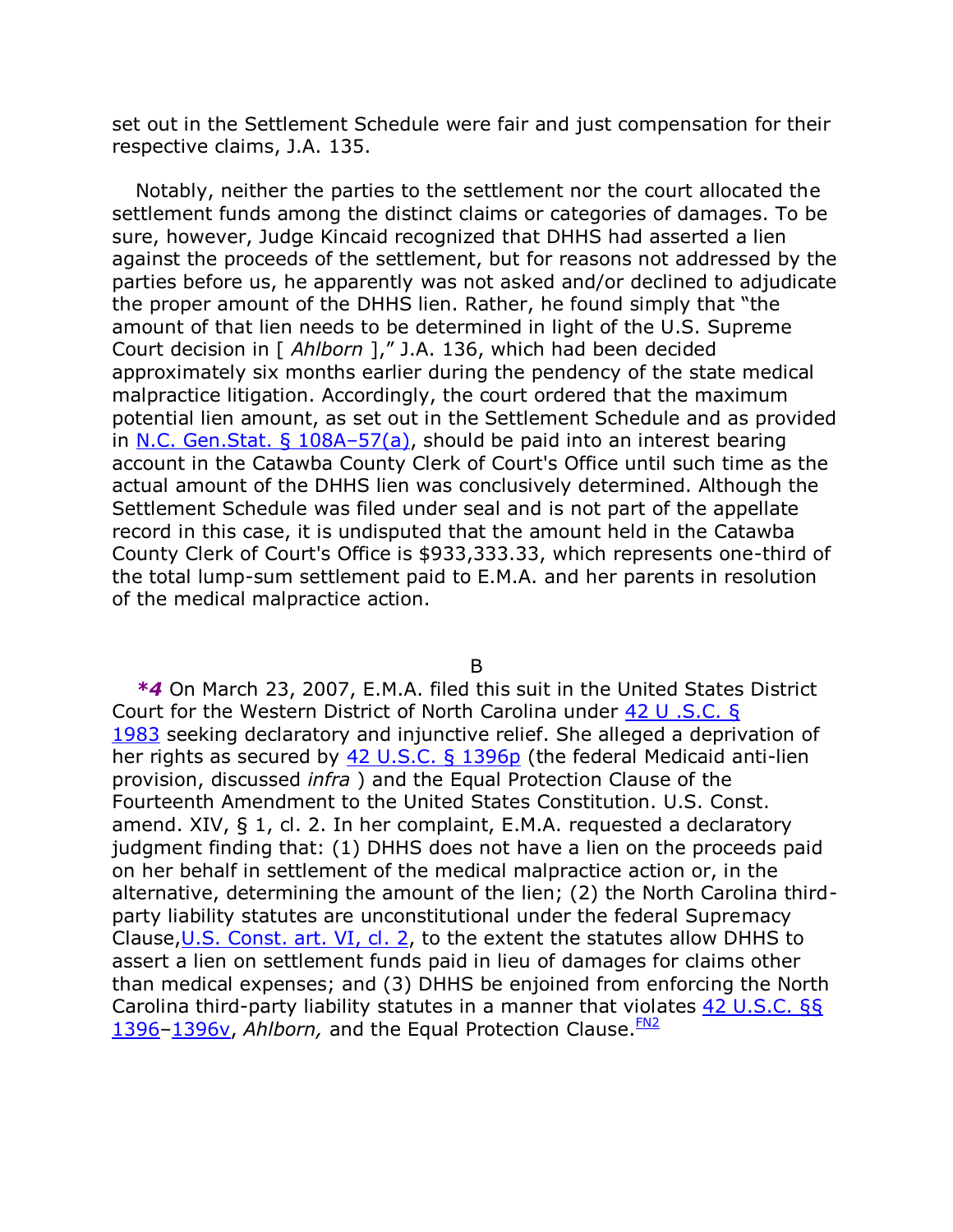## [FN2.](http://web2.westlaw.com/result/documenttext.aspx?rs=WLW12.01&scxt=WL&rlti=1&rp=%2fFind%2fdefault.wl&rlt=CLID_FQRLT113840157233&service=Find&sv=Split&ss=CNT&cite=2012+WL+956187&n=1&fn=_top&mt=Westlaw&vr=2.0&cnt=DOC&cxt=DC#F00222027358976) Appellants have abandoned their equal protection claim.

The Secretary filed certain preliminary motions, which the district court granted in part and denied in part, without prejudice. E.M.A.'s parents were joined as plaintiffs by consent. Thereafter, the district court stayed the action pending final review in the [North Carolina Supreme Court of](http://web2.westlaw.com/find/default.wl?mt=Westlaw&db=711&tc=-1&rp=%2ffind%2fdefault.wl&findtype=Y&ordoc=2027358976&serialnum=2017647831&vr=2.0&fn=_top&sv=Split&tf=-1&pbc=DC601CB0&rs=WLW12.01) *Andrews v. Haygood,* [669 S.E.2d 310 \(N.C.2008\),](http://web2.westlaw.com/find/default.wl?mt=Westlaw&db=711&tc=-1&rp=%2ffind%2fdefault.wl&findtype=Y&ordoc=2027358976&serialnum=2017647831&vr=2.0&fn=_top&sv=Split&tf=-1&pbc=DC601CB0&rs=WLW12.01) *cert. denied sub nom. [Brown v.](http://web2.westlaw.com/find/default.wl?mt=Westlaw&db=708&tc=-1&rp=%2ffind%2fdefault.wl&findtype=Y&ordoc=2027358976&serialnum=2018380535&vr=2.0&fn=_top&sv=Split&tf=-1&pbc=DC601CB0&rs=WLW12.01)  [North Carolina Department of Health and Human Services,](http://web2.westlaw.com/find/default.wl?mt=Westlaw&db=708&tc=-1&rp=%2ffind%2fdefault.wl&findtype=Y&ordoc=2027358976&serialnum=2018380535&vr=2.0&fn=_top&sv=Split&tf=-1&pbc=DC601CB0&rs=WLW12.01)* 129 S.Ct. 2792 [\(2009\),](http://web2.westlaw.com/find/default.wl?mt=Westlaw&db=708&tc=-1&rp=%2ffind%2fdefault.wl&findtype=Y&ordoc=2027358976&serialnum=2018380535&vr=2.0&fn=_top&sv=Split&tf=-1&pbc=DC601CB0&rs=WLW12.01) a state-court appeal challenging the enforceability of the North Carolina third-party liability statutes under circumstances materially indistinguishable from the circumstances present in this case.

After the North Carolina Supreme Court sustained the North Carolina third-party liability statutes in *Andrews,* [669 S.E.2d 310,](http://web2.westlaw.com/find/default.wl?mt=Westlaw&db=711&tc=-1&rp=%2ffind%2fdefault.wl&findtype=Y&ordoc=2027358976&serialnum=2017647831&vr=2.0&fn=_top&sv=Split&tf=-1&pbc=DC601CB0&rs=WLW12.01) the parties filed cross-motions for summary judgment. The district court concluded that, based upon the North Carolina Supreme Court's reasoning in *Andrews* and its own independent analysis, the North Carolina third-party liability statutes are consistent with federal Medicaid law as interpreted in *Ahlborn.* Having reached this conclusion of law and finding no genuine dispute of material fact remaining, the district court denied E.M.A.'s motion for summary judgment, granted the Secretary's motion for summary judgment, and dismissed E.M.A.'s case with prejudice, thereby entitling the Secretary to \$933,333.33, the full amount held in trust by the state court. E.M.A., through her guardian *ad litem,* together with her parents, timely appealed. We have jurisdiction pursuant to [28 U.S.C. § 1291.](http://web2.westlaw.com/find/default.wl?mt=Westlaw&db=1000546&docname=28USCAS1291&rp=%2ffind%2fdefault.wl&findtype=L&ordoc=2027358976&tc=-1&vr=2.0&fn=_top&sv=Split&tf=-1&pbc=DC601CB0&rs=WLW12.01)

II

The outcome of the instant appeal turns upon our application of federal Medicaid law, as interpreted by the Supreme Court in *Ahlborn,* to North Carolina's statutory scheme for third-party liability, in light of the particular undisputed facts of this case involving a lump-sum personal injury settlement recovered by a minor child. We review *de novo* the district court's grant of summary judgment. *[Purdham v. Fairfax Cnty. Sch. Bd.,](http://web2.westlaw.com/find/default.wl?mt=Westlaw&db=506&tc=-1&rp=%2ffind%2fdefault.wl&findtype=Y&ordoc=2027358976&serialnum=2024754790&vr=2.0&fn=_top&sv=Split&tf=-1&referencepositiontype=S&pbc=DC601CB0&referenceposition=426&rs=WLW12.01)* 637 F.3d [421, 426 \(4th Cir.2011\)](http://web2.westlaw.com/find/default.wl?mt=Westlaw&db=506&tc=-1&rp=%2ffind%2fdefault.wl&findtype=Y&ordoc=2027358976&serialnum=2024754790&vr=2.0&fn=_top&sv=Split&tf=-1&referencepositiontype=S&pbc=DC601CB0&referenceposition=426&rs=WLW12.01). Similarly, "[t]he district court's analysis of the statutes in the instant case presents questions of law which we review *de novo,*‖ *[WLR Foods, Inc. v. Tyson Foods, Inc.,](http://web2.westlaw.com/find/default.wl?mt=Westlaw&db=506&tc=-1&rp=%2ffind%2fdefault.wl&findtype=Y&ordoc=2027358976&serialnum=1995192048&vr=2.0&fn=_top&sv=Split&tf=-1&referencepositiontype=S&pbc=DC601CB0&referenceposition=1178&rs=WLW12.01)* 65 F .3d 1172, 1178 (4th [Cir.1995\),](http://web2.westlaw.com/find/default.wl?mt=Westlaw&db=506&tc=-1&rp=%2ffind%2fdefault.wl&findtype=Y&ordoc=2027358976&serialnum=1995192048&vr=2.0&fn=_top&sv=Split&tf=-1&referencepositiontype=S&pbc=DC601CB0&referenceposition=1178&rs=WLW12.01) *cert. denied,* [516 U.S. 1117 \(1996\),](http://web2.westlaw.com/find/default.wl?mt=Westlaw&db=780&tc=-1&rp=%2ffind%2fdefault.wl&findtype=Y&ordoc=2027358976&serialnum=1995251775&vr=2.0&fn=_top&sv=Split&tf=-1&pbc=DC601CB0&rs=WLW12.01) including, of course, its analysis of the Appellants' Supremacy Clause challenge. *See [Sheehan v.](http://web2.westlaw.com/find/default.wl?mt=Westlaw&db=506&tc=-1&rp=%2ffind%2fdefault.wl&findtype=Y&ordoc=2027358976&serialnum=2019449890&vr=2.0&fn=_top&sv=Split&tf=-1&referencepositiontype=S&pbc=DC601CB0&referenceposition=252&rs=WLW12.01)  Peveich (In re Peveich),* [574 F.3d 248, 252 \(4th Cir.2009\).](http://web2.westlaw.com/find/default.wl?mt=Westlaw&db=506&tc=-1&rp=%2ffind%2fdefault.wl&findtype=Y&ordoc=2027358976&serialnum=2019449890&vr=2.0&fn=_top&sv=Split&tf=-1&referencepositiontype=S&pbc=DC601CB0&referenceposition=252&rs=WLW12.01)

*\*5* E.M.A. and her parents argue on appeal that DHHS's lien against E . M.A.'s portion of the settlement proceeds violates federal Medicaid law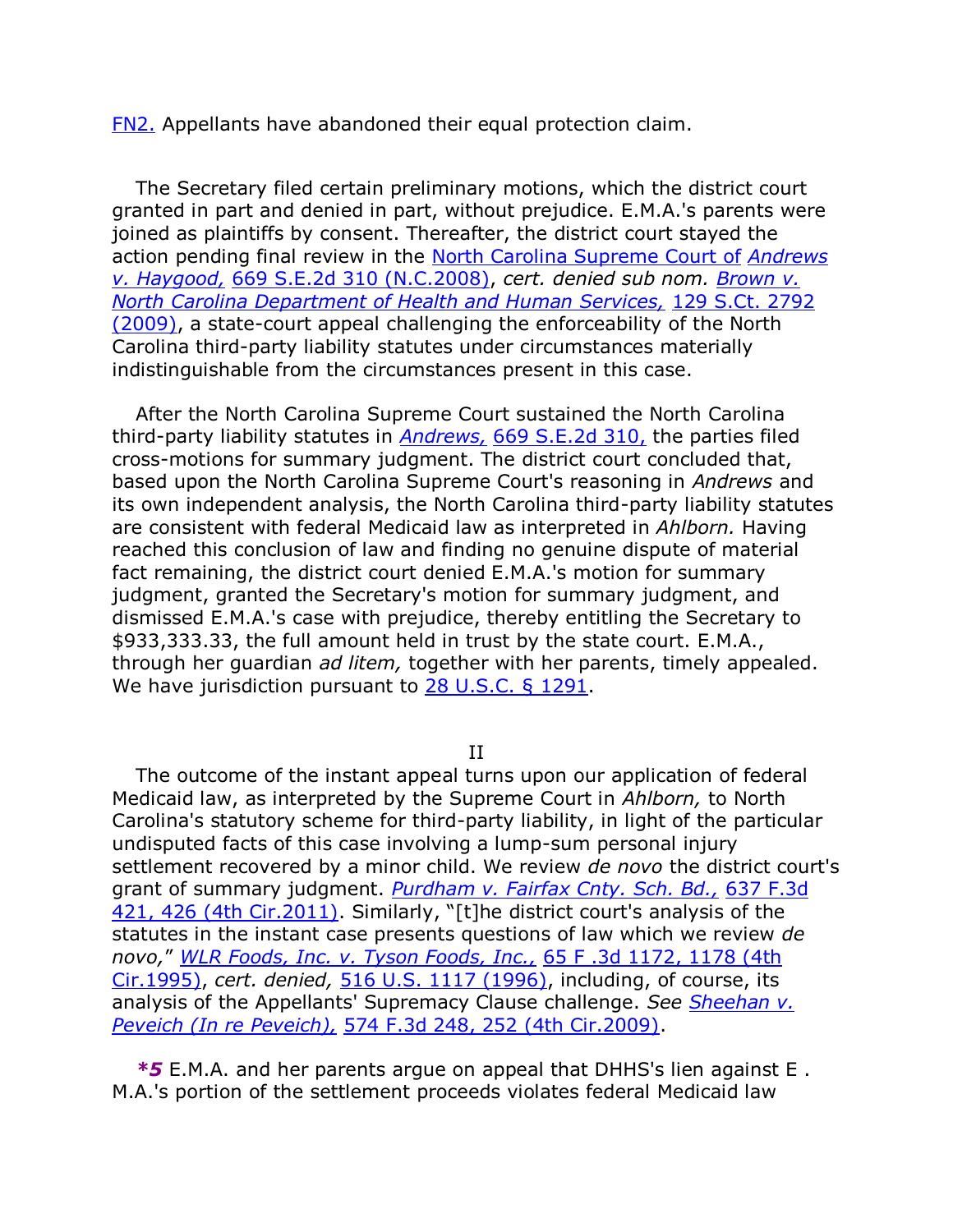because the lien encumbers funds that are not payment for medical expenses already incurred. Although the medical malpractice settlement was not allocated among categories of damages, E.M.A. asserts that her portion of the proceeds necessarily does not include reimbursement for medical care because a minor has no cause of action to recover past medical expenses under North Carolina common law. In the alternative, Appellants argue that ―the proportional analysis undertaken in *Ahlborn*should be applied to this case," and that this court should vacate and remand for an evidentiary hearing to determine the proper amount of the state's lien. Br. of Appellants at 25.

The Secretary responds, citing to the North Carolina Supreme Court's majority opinion in *Andrews,* that the district court correctly held that the North Carolina third-party liability statutes, N.C. Gen. Stat. §§ 108A-57 and –59, are consistent with federal Medicaid law as construed in *Ahlborn.* The Secretary further asserts that, having made this determination, the district court was not required to rule on the applicability of North Carolina common law to the federal and state statutes because the statutes abrogate the common law. Finally, the Secretary argues that*Ahlborn* does not support E.M.A.'s alternative theory of proportional analysis for reducing the state's Medicaid lien.

For the reasons set forth herein, although we agree that common law principles play no role in the circumstances presented in this case, we are persuaded that Appellants have the better of the argument with respect to federal law as explicated in *Ahlborn.* E .M.A.'s argument that DHHS cannot assert a lien against her portion of the settlement funds because a minor cannot recover for past medical expenses under North Carolina common law fails because the state statutes at issue clearly abrogate the common law. Nevertheless, we shall vacate the judgment because the North Carolina third-party liability statutes, N.C. Gen. Stat.  $\S$ § 108A–57 and –59, as applied in this case, fail to comply with federal Medicaid law as interpreted by the Supreme Court in *Ahlborn.* As the unanimous*Ahlborn* Court's decision makes clear, *federal Medicaid law limits North Carolina's recovery to settlement proceeds representing payment for medical expenses.* In the event of a lump-sum settlement, as in this case, the sum certain allocable to medical expenses must be determined, in the absence of a stipulation by the affected parties, by judicial determination or some similar adversarial process, before the state may recoup its Medicaid outlays. *Accord [Tristani ex](http://web2.westlaw.com/find/default.wl?mt=Westlaw&db=506&tc=-1&rp=%2ffind%2fdefault.wl&findtype=Y&ordoc=2027358976&serialnum=2025577836&vr=2.0&fn=_top&sv=Split&tf=-1&referencepositiontype=S&pbc=DC601CB0&referenceposition=377&rs=WLW12.01)  [rel. Karnes v. Richman,](http://web2.westlaw.com/find/default.wl?mt=Westlaw&db=506&tc=-1&rp=%2ffind%2fdefault.wl&findtype=Y&ordoc=2027358976&serialnum=2025577836&vr=2.0&fn=_top&sv=Split&tf=-1&referencepositiontype=S&pbc=DC601CB0&referenceposition=377&rs=WLW12.01)* 652 F.3d 360, 377–78 (3d Cir.2011) (interpreting Pennsylvania law).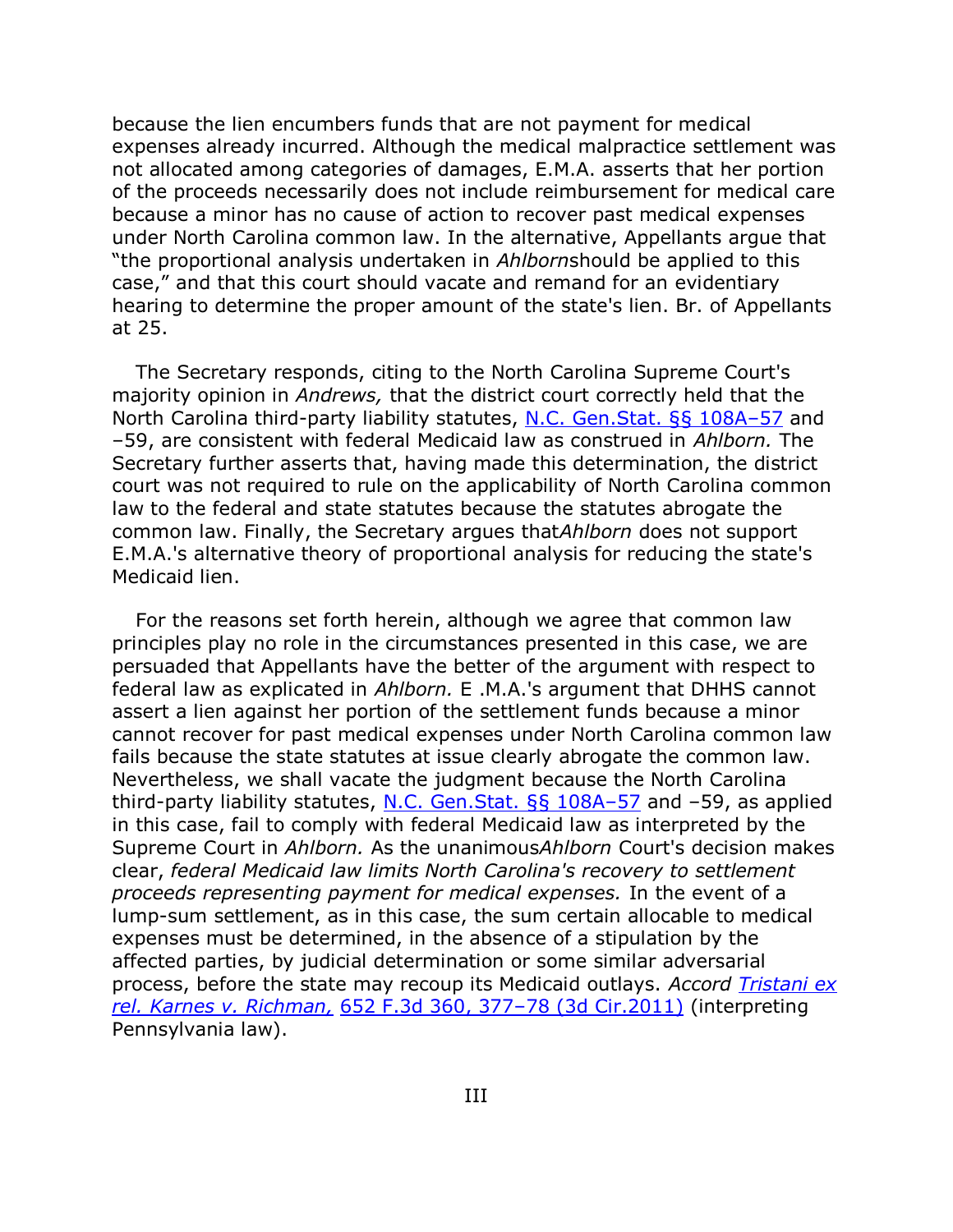We begin with a summary of the relevant provisions of federal law. The Medicaid program, launched in 1965 with the enactment of Title XIX of the Social Security Act, as added, 79 Stat. 343, [42 U.S.C. §§ 1396](http://web2.westlaw.com/find/default.wl?mt=Westlaw&db=1000546&docname=42USCAS1396&rp=%2ffind%2fdefault.wl&findtype=L&ordoc=2027358976&tc=-1&vr=2.0&fn=_top&sv=Split&tf=-1&pbc=DC601CB0&rs=WLW12.01)–[1396v,](http://web2.westlaw.com/find/default.wl?mt=Westlaw&db=1000546&docname=42USCAS1396V&rp=%2ffind%2fdefault.wl&findtype=L&ordoc=2027358976&tc=-1&vr=2.0&fn=_top&sv=Split&tf=-1&pbc=DC601CB0&rs=WLW12.01) is a cooperative program by which the federal government pays a percentage of the costs a state incurs for medical care for individuals who cannot afford to pay their own medical costs.*Ahlborn,* [547 U.S. at 275.](http://web2.westlaw.com/find/default.wl?mt=Westlaw&db=780&tc=-1&rp=%2ffind%2fdefault.wl&findtype=Y&ordoc=2027358976&serialnum=2009061885&vr=2.0&fn=_top&sv=Split&tf=-1&referencepositiontype=S&pbc=DC601CB0&referenceposition=275&rs=WLW12.01) Although states are not required to provide Medicaid assistance, all 50 states currently do. *Id.* In exchange for receiving federal financial support for state-run Medicaid programs, states must comply with federal Medicaid laws, including statutory third-party liability requirements, [42 U.S.C. §§ 1396a\(a\)\(25\)\(A\),](http://web2.westlaw.com/find/default.wl?mt=Westlaw&db=1000546&docname=42USCAS1396A&rp=%2ffind%2fdefault.wl&findtype=L&ordoc=2027358976&tc=-1&vr=2.0&fn=_top&sv=Split&tf=-1&referencepositiontype=T&pbc=DC601CB0&referenceposition=SP%3b896a0000e5e97&rs=WLW12.01) (B), (H); 1396k, and anti-lien provisions, *id.* [§§ 1396a\(a\)\(18\)](http://web2.westlaw.com/find/default.wl?mt=Westlaw&db=1000546&docname=42USCAS1396A&rp=%2ffind%2fdefault.wl&findtype=L&ordoc=2027358976&tc=-1&vr=2.0&fn=_top&sv=Split&tf=-1&referencepositiontype=T&pbc=DC601CB0&referenceposition=SP%3bc812000032010&rs=WLW12.01)[,1396p.](http://web2.westlaw.com/find/default.wl?mt=Westlaw&db=1000546&docname=42USCAS1396P&rp=%2ffind%2fdefault.wl&findtype=L&ordoc=2027358976&tc=-1&vr=2.0&fn=_top&sv=Split&tf=-1&pbc=DC601CB0&rs=WLW12.01) In order to comply with requirements in federal Medicaid law, North Carolina has enacted its own third-party liability statutes, comprised of an assignment statute, [N.C. Gen.Stat. § 108A](http://web2.westlaw.com/find/default.wl?mt=Westlaw&db=1000037&docname=NCSTS108A-59&rp=%2ffind%2fdefault.wl&findtype=L&ordoc=2027358976&tc=-1&vr=2.0&fn=_top&sv=Split&tf=-1&pbc=DC601CB0&rs=WLW12.01)-59, and a subrogation statute, [N.C. Gen.Stat. § 108A](http://web2.westlaw.com/find/default.wl?mt=Westlaw&db=1000037&docname=NCSTS108A-57&rp=%2ffind%2fdefault.wl&findtype=L&ordoc=2027358976&tc=-1&vr=2.0&fn=_top&sv=Split&tf=-1&pbc=DC601CB0&rs=WLW12.01)–57. *See infra* pp. 13–14.

*\*6* States providing Medicaid assistance must comply with several provisions concerning third-party liability. For instance, states are required to "take all reasonable measures to ascertain the legal liability of third parties ... to pay for care and services available under the [State's Medicaid] plan." [42 U.S.C. § 1396a\(a\)\(25\)\(A\).](http://web2.westlaw.com/find/default.wl?mt=Westlaw&db=1000546&docname=42USCAS1396A&rp=%2ffind%2fdefault.wl&findtype=L&ordoc=2027358976&tc=-1&vr=2.0&fn=_top&sv=Split&tf=-1&referencepositiontype=T&pbc=DC601CB0&referenceposition=SP%3b896a0000e5e97&rs=WLW12.01) In addition to this identification requirement, the state agency administering the Medicaid program (here DHHS) must seek reimbursement for medical assistance to the extent of such legal liability. *Id.* [§ 1396a\(a\)\(25\)\(B\).](http://web2.westlaw.com/find/default.wl?mt=Westlaw&db=1000546&docname=42USCAS1396A&rp=%2ffind%2fdefault.wl&findtype=L&ordoc=2027358976&tc=-1&vr=2.0&fn=_top&sv=Split&tf=-1&referencepositiontype=T&pbc=DC601CB0&referenceposition=SP%3b3023000076301&rs=WLW12.01) In order to secure its reimbursement from liable third parties, the state must,

to the extent that payment has been made under the State plan for medical assistance in any case where a third party has a legal liability to make payment for such assistance, [have] in effect laws under which, to the extent that payment has been made under the State plan for medical assistance for health care items or services furnished to an individual, the State is considered to have acquired the rights of such individual to payment by any other party for such health care items or services.

*Id.* § 1396a(a)(25)(H). Consistent with this provision, as a condition to receiving state medical assistance, individuals are required

to assign the State any rights, of the individual or of any other person who is eligible for medical assistance under this title [\[42 USCS §§ 1396 et seq.\]](http://web2.westlaw.com/find/default.wl?mt=Westlaw&db=1000546&docname=42USCAS1396&rp=%2ffind%2fdefault.wl&findtype=L&ordoc=2027358976&tc=-1&vr=2.0&fn=_top&sv=Split&tf=-1&pbc=DC601CB0&rs=WLW12.01) and on whose behalf the individual has the legal authority to execute an assignment of such rights, to support (specified as support for the purpose of medical care by a court or administrative order) and to payment for medical care from any third party.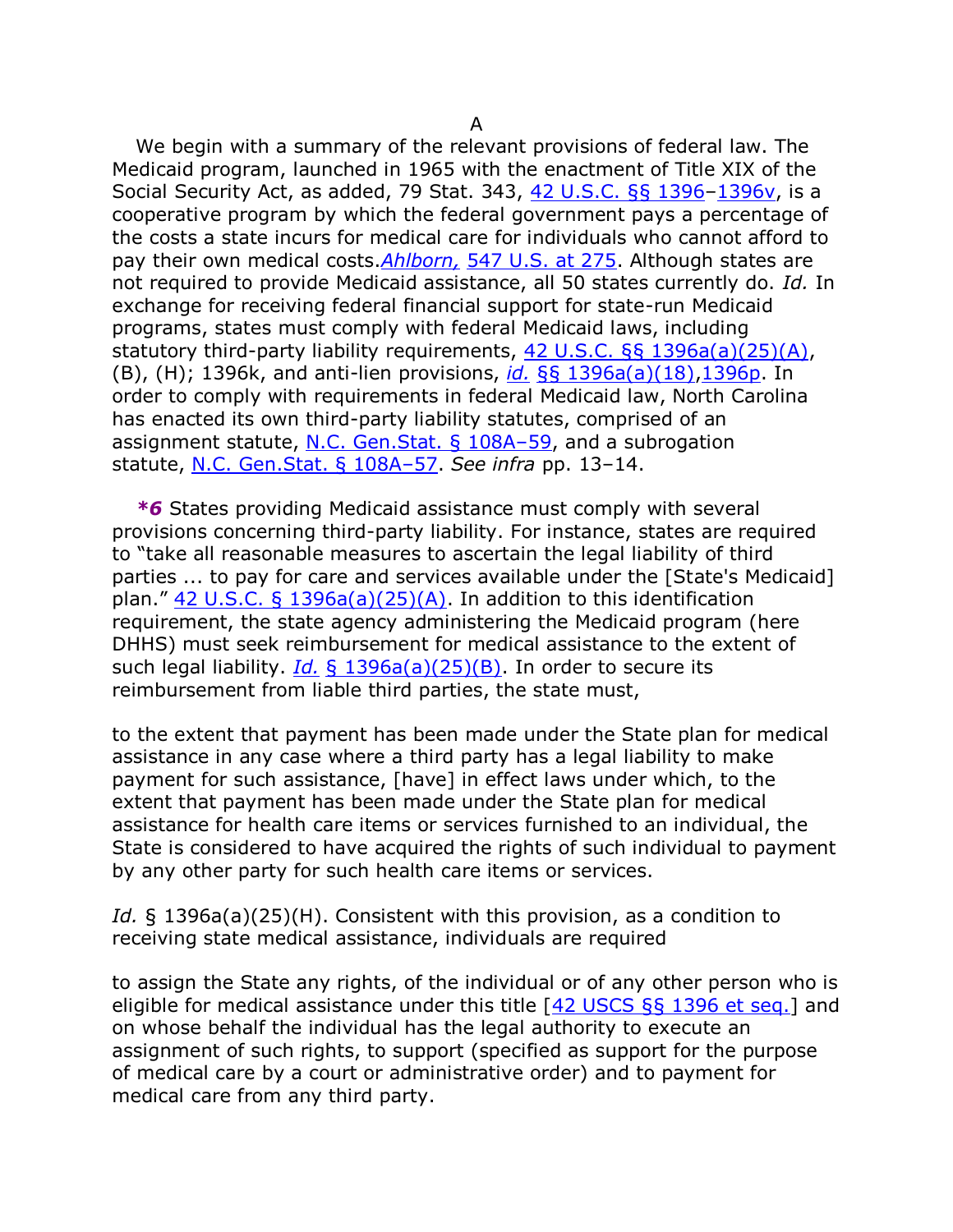*Id.* § 1396k(a)(1)(A). Federal Medicaid law further provides that "any amount collected by the State under an assignment made under the provisions of this section shall be retained by the State as is necessary to reimburse it for medical assistance payments made on behalf of" the Medicaid recipient. *Id.* § 1396k(b). Any funds remaining after the state and federal Medicaid programs are reimbursed are then paid to the recipient. *Id.*

Although participating states are required under federal Medicaid law to seek recovery from liable third parties, as set forth above, "the federal statute places express limits on the State's powers to pursue recovery of funds it paid on the recipient's behalf." **Ahlborn, [547 U.S. at 283.](http://web2.westlaw.com/find/default.wl?mt=Westlaw&db=780&tc=-1&rp=%2ffind%2fdefault.wl&findtype=Y&ordoc=2027358976&serialnum=2009061885&vr=2.0&fn=_top&sv=Split&tf=-1&referencepositiontype=S&pbc=DC601CB0&referenceposition=283&rs=WLW12.01)** These limitations are contained in [42 U.S.C. §§ 1396a\(a\)\(18\)](http://web2.westlaw.com/find/default.wl?mt=Westlaw&db=1000546&docname=42USCAS1396A&rp=%2ffind%2fdefault.wl&findtype=L&ordoc=2027358976&tc=-1&vr=2.0&fn=_top&sv=Split&tf=-1&referencepositiontype=T&pbc=DC601CB0&referenceposition=SP%3bc812000032010&rs=WLW12.01) and [1396p.](http://web2.westlaw.com/find/default.wl?mt=Westlaw&db=1000546&docname=42USCAS1396P&rp=%2ffind%2fdefault.wl&findtype=L&ordoc=2027358976&tc=-1&vr=2.0&fn=_top&sv=Split&tf=-1&pbc=DC601CB0&rs=WLW12.01) Section [1396a\(a\)\(18\)](http://web2.westlaw.com/find/default.wl?mt=Westlaw&db=1000546&docname=42USCAS1396A&rp=%2ffind%2fdefault.wl&findtype=L&ordoc=2027358976&tc=-1&vr=2.0&fn=_top&sv=Split&tf=-1&referencepositiontype=T&pbc=DC601CB0&referenceposition=SP%3bc812000032010&rs=WLW12.01) provides that a state plan for medical assistance must comply with  $\frac{1396p}{1396p}$ , which in turn prohibits states from imposing liens against, or seeking recovery of benefits paid from, a Medicaid recipient. Subsection  $1396p(a)$  prohibits imposition of a lien "against the property of any individual prior to his death on account of medical assistance paid or to be paid on his behalf under the State plan." Subsection 1396p(b) further provides that "no adjustment or recovery of any medical assistance correctly paid on behalf of an individual under the State plan may be made."  $FMS$ 

[FN3.](http://web2.westlaw.com/result/documenttext.aspx?rs=WLW12.01&scxt=WL&rlti=1&rp=%2fFind%2fdefault.wl&rlt=CLID_FQRLT113840157233&service=Find&sv=Split&ss=CNT&cite=2012+WL+956187&n=1&fn=_top&mt=Westlaw&vr=2.0&cnt=DOC&cxt=DC#F00332027358976) While there are a few exceptions to the prohibitions in [42 U.S.C. §§](http://web2.westlaw.com/find/default.wl?mt=Westlaw&db=1000546&docname=42USCAS1396P&rp=%2ffind%2fdefault.wl&findtype=L&ordoc=2027358976&tc=-1&vr=2.0&fn=_top&sv=Split&tf=-1&referencepositiontype=T&pbc=DC601CB0&referenceposition=SP%3b8b3b0000958a4&rs=WLW12.01)   $1396p(a)$  and  $(b)$ , these exceptions are not relevant to this case.

*\*7* The Supreme Court has characterized the third-party liability provisions in federal Medicaid law as an exception to the anti-lien provisions, stating that "[t]o the extent that the forced assignment [of payments that constitute reimbursement for medical expenses] is expressly authorized in  $\S$ § [1396a\(a\)\(25\)](http://web2.westlaw.com/find/default.wl?mt=Westlaw&db=1000546&docname=42USCAS1396A&rp=%2ffind%2fdefault.wl&findtype=L&ordoc=2027358976&tc=-1&vr=2.0&fn=_top&sv=Split&tf=-1&referencepositiontype=T&pbc=DC601CB0&referenceposition=SP%3bfd76000067cd6&rs=WLW12.01) and  $1396k(a)$ , it is an exception to the anti-lien provision.‖ *Ahlborn,* [547 U .S. at 284](http://web2.westlaw.com/find/default.wl?mt=Westlaw&db=780&tc=-1&rp=%2ffind%2fdefault.wl&findtype=Y&ordoc=2027358976&serialnum=2009061885&vr=2.0&fn=_top&sv=Split&tf=-1&referencepositiontype=S&pbc=DC601CB0&referenceposition=284&rs=WLW12.01) (citing *[Wash. State Dep't of Soc. &](http://web2.westlaw.com/find/default.wl?mt=Westlaw&db=780&tc=-1&rp=%2ffind%2fdefault.wl&findtype=Y&ordoc=2027358976&serialnum=2003177372&vr=2.0&fn=_top&sv=Split&tf=-1&referencepositiontype=S&pbc=DC601CB0&referenceposition=383&rs=WLW12.01)  [Health Servs. v. Guardianship Estate of Keffeler,](http://web2.westlaw.com/find/default.wl?mt=Westlaw&db=780&tc=-1&rp=%2ffind%2fdefault.wl&findtype=Y&ordoc=2027358976&serialnum=2003177372&vr=2.0&fn=_top&sv=Split&tf=-1&referencepositiontype=S&pbc=DC601CB0&referenceposition=383&rs=WLW12.01)* 537 U.S. 371, 383–85, & n. [7 \(2003\)\)](http://web2.westlaw.com/find/default.wl?mt=Westlaw&db=780&tc=-1&rp=%2ffind%2fdefault.wl&findtype=Y&ordoc=2027358976&serialnum=2003177372&vr=2.0&fn=_top&sv=Split&tf=-1&referencepositiontype=S&pbc=DC601CB0&referenceposition=383&rs=WLW12.01). At the same time, the Supreme Court has emphasized that this exception is strictly limited—a state cannot force assignment of, or place a lien on, any property that does not constitute reimbursement for medical expenses. *Id.* at  $284-85$  ("[T]he exception carved out by  $\S$ § [1396a\(a\)\(25\)a](http://web2.westlaw.com/find/default.wl?mt=Westlaw&db=1000546&docname=42USCAS1396A&rp=%2ffind%2fdefault.wl&findtype=L&ordoc=2027358976&tc=-1&vr=2.0&fn=_top&sv=Split&tf=-1&referencepositiontype=T&pbc=DC601CB0&referenceposition=SP%3bfd76000067cd6&rs=WLW12.01)nd [1396k\(a\)](http://web2.westlaw.com/find/default.wl?mt=Westlaw&db=1000546&docname=42USCAS1396K&rp=%2ffind%2fdefault.wl&findtype=L&ordoc=2027358976&tc=-1&vr=2.0&fn=_top&sv=Split&tf=-1&referencepositiontype=T&pbc=DC601CB0&referenceposition=SP%3b8b3b0000958a4&rs=WLW12.01) is limited to payments for medical care. Beyond that, the anti-lien provision applies.").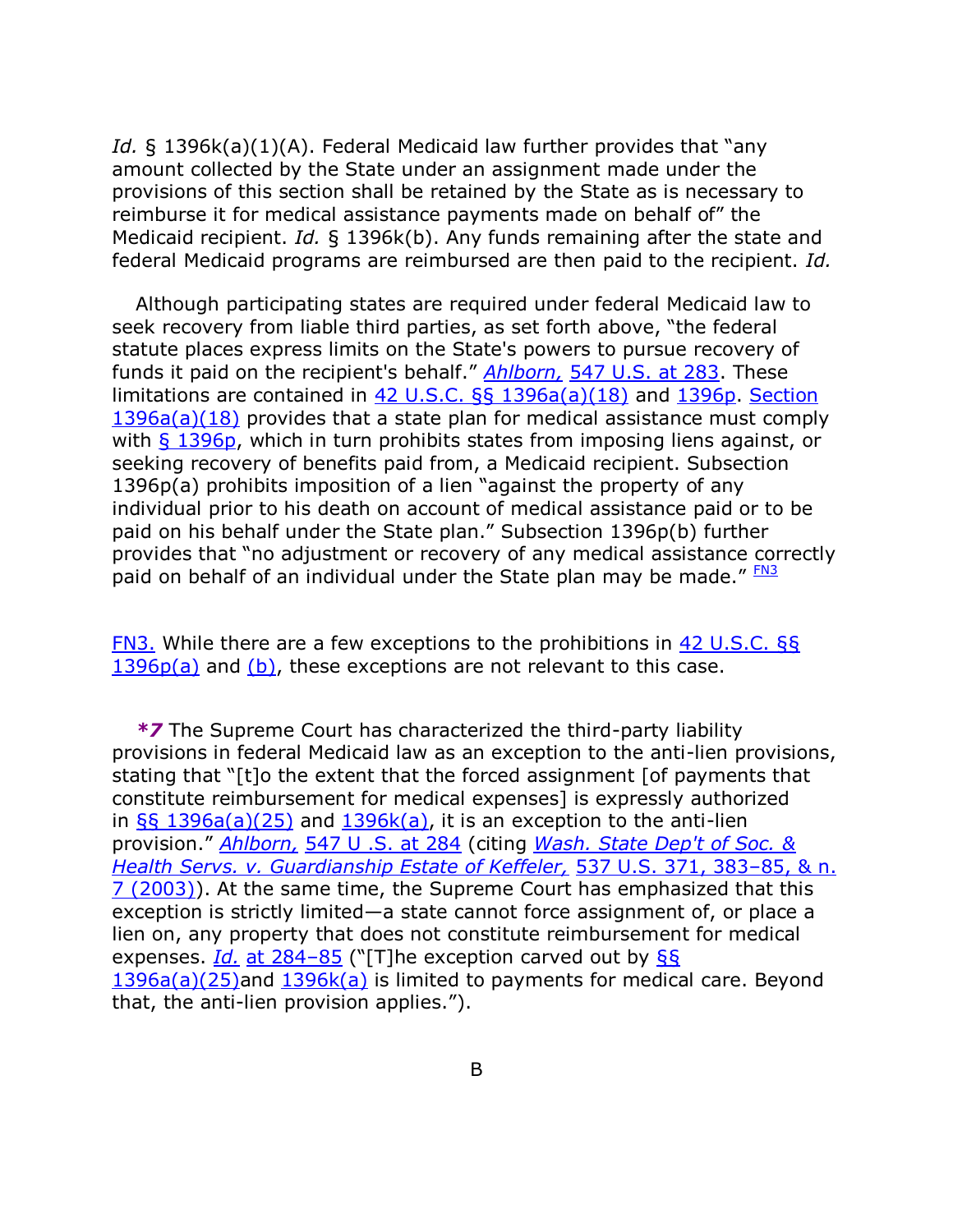Next, we outline the state law provisions that are relevant to this case. As noted above, North Carolina participates in the federal Medicaid program, and DHHS is the North Carolina regulatory body charged with establishing and administering the Medicaid program throughout the state in accordance with Title XIX of the federal Social Security Act, [42 U.S.C. §§ 1396](http://web2.westlaw.com/find/default.wl?mt=Westlaw&db=1000546&docname=42USCAS1396&rp=%2ffind%2fdefault.wl&findtype=L&ordoc=2027358976&tc=-1&vr=2.0&fn=_top&sv=Split&tf=-1&pbc=DC601CB0&rs=WLW12.01)– [1396v.](http://web2.westlaw.com/find/default.wl?mt=Westlaw&db=1000546&docname=42USCAS1396V&rp=%2ffind%2fdefault.wl&findtype=L&ordoc=2027358976&tc=-1&vr=2.0&fn=_top&sv=Split&tf=-1&pbc=DC601CB0&rs=WLW12.01) [N.C. Gen.Stat. § 108A](http://web2.westlaw.com/find/default.wl?mt=Westlaw&db=1000037&docname=NCSTS108A-54&rp=%2ffind%2fdefault.wl&findtype=L&ordoc=2027358976&tc=-1&vr=2.0&fn=_top&sv=Split&tf=-1&pbc=DC601CB0&rs=WLW12.01)–54. In order to comply with the federal thirdparty liability requirements discussed *supra,* North Carolina has enacted an assignment statute, *id.* [§ 108A](http://web2.westlaw.com/find/default.wl?mt=Westlaw&db=1000037&docname=NCSTS108A-59&rp=%2ffind%2fdefault.wl&findtype=L&ordoc=2027358976&tc=-1&vr=2.0&fn=_top&sv=Split&tf=-1&pbc=DC601CB0&rs=WLW12.01)–59, and a subrogation statute, *id.* [§ 108A](http://web2.westlaw.com/find/default.wl?mt=Westlaw&db=1000037&docname=NCSTS108A-57&rp=%2ffind%2fdefault.wl&findtype=L&ordoc=2027358976&tc=-1&vr=2.0&fn=_top&sv=Split&tf=-1&pbc=DC601CB0&rs=WLW12.01)– [57.](http://web2.westlaw.com/find/default.wl?mt=Westlaw&db=1000037&docname=NCSTS108A-57&rp=%2ffind%2fdefault.wl&findtype=L&ordoc=2027358976&tc=-1&vr=2.0&fn=_top&sv=Split&tf=-1&pbc=DC601CB0&rs=WLW12.01) Section  $108A-59(a)$  provides that, "[n]othwithstanding any other provisions of the law, by accepting medical assistance, the recipient shall be deemed to have made an assignment to the State of the right to third party benefits, contractual or otherwise to which [the recipient] may be entitled." Implementation of the recipient's statutory assignment is governed by  $\frac{1}{2}$ 108A–[57\(a\),](http://web2.westlaw.com/find/default.wl?mt=Westlaw&db=1000037&docname=NCSTS108A-57&rp=%2ffind%2fdefault.wl&findtype=L&ordoc=2027358976&tc=-1&vr=2.0&fn=_top&sv=Split&tf=-1&referencepositiontype=T&pbc=DC601CB0&referenceposition=SP%3b8b3b0000958a4&rs=WLW12.01) the subrogation statute, which provides:

Notwithstanding any other provisions of the law, to the extent of payments under this Part, the State, or the county providing medical assistance benefits, shall be subrogated to all rights of recovery, contractual or otherwise, of the beneficiary of this assistance, or of the beneficiary's personal representative, heirs, or the administrator or executor of the estate, against any person ... Any attorney retained by the beneficiary of the assistance shall, out of the proceeds obtained on behalf of the beneficiary by settlement with, judgment against, or otherwise from a third party by reason of injury or death, distribute to the Department the amount of assistance paid by the Department on behalf of or to the beneficiary, as prorated with the claims of all others having medical subrogation rights or medical liens against the amount received or recovered, but the amount paid to the Department shall not exceed one-third of the gross amount to be retained or recovered.

Accordingly, under the state's third-party liability statutes, North Carolina has a subrogation right to, and may assert a lien upon, the lesser of its actual medical expenditures or one-third of the Medicaid recipient's total recovery.[FN4](http://web2.westlaw.com/result/documenttext.aspx?rs=WLW12.01&scxt=WL&rlti=1&rp=%2fFind%2fdefault.wl&rlt=CLID_FQRLT113840157233&service=Find&sv=Split&ss=CNT&cite=2012+WL+956187&n=1&fn=_top&mt=Westlaw&vr=2.0&cnt=DOC&cxt=DC#B00442027358976) *See id.*

[FN4.](http://web2.westlaw.com/result/documenttext.aspx?rs=WLW12.01&scxt=WL&rlti=1&rp=%2fFind%2fdefault.wl&rlt=CLID_FQRLT113840157233&service=Find&sv=Split&ss=CNT&cite=2012+WL+956187&n=1&fn=_top&mt=Westlaw&vr=2.0&cnt=DOC&cxt=DC#F00442027358976) As the Third Circuit has pointed out, *see [Tristani ex rel. Karnes v.](http://web2.westlaw.com/find/default.wl?mt=Westlaw&db=506&tc=-1&rp=%2ffind%2fdefault.wl&findtype=Y&ordoc=2027358976&serialnum=2025577836&vr=2.0&fn=_top&sv=Split&tf=-1&referencepositiontype=S&pbc=DC601CB0&referenceposition=368&rs=WLW12.01)  Richman,* [652 F.3d 360, 368 n. 10 \(3d Cir.2011\),](http://web2.westlaw.com/find/default.wl?mt=Westlaw&db=506&tc=-1&rp=%2ffind%2fdefault.wl&findtype=Y&ordoc=2027358976&serialnum=2025577836&vr=2.0&fn=_top&sv=Split&tf=-1&referencepositiontype=S&pbc=DC601CB0&referenceposition=368&rs=WLW12.01) *Ahlborn* does not flatly hold that statutory liens such as those created by North Carolina law are permissible. Rather, *Ahlborn* assumed, without deciding, the propriety of such laws. *See id.* ("To date, no federal appellate court has ruled on the validity of Medicaid liens limited to medical costs. Numerous district courts and state appellate courts, however, have assumed that such liens are valid in the wake of *Ahlborn* .... Although these decisions have permitted the use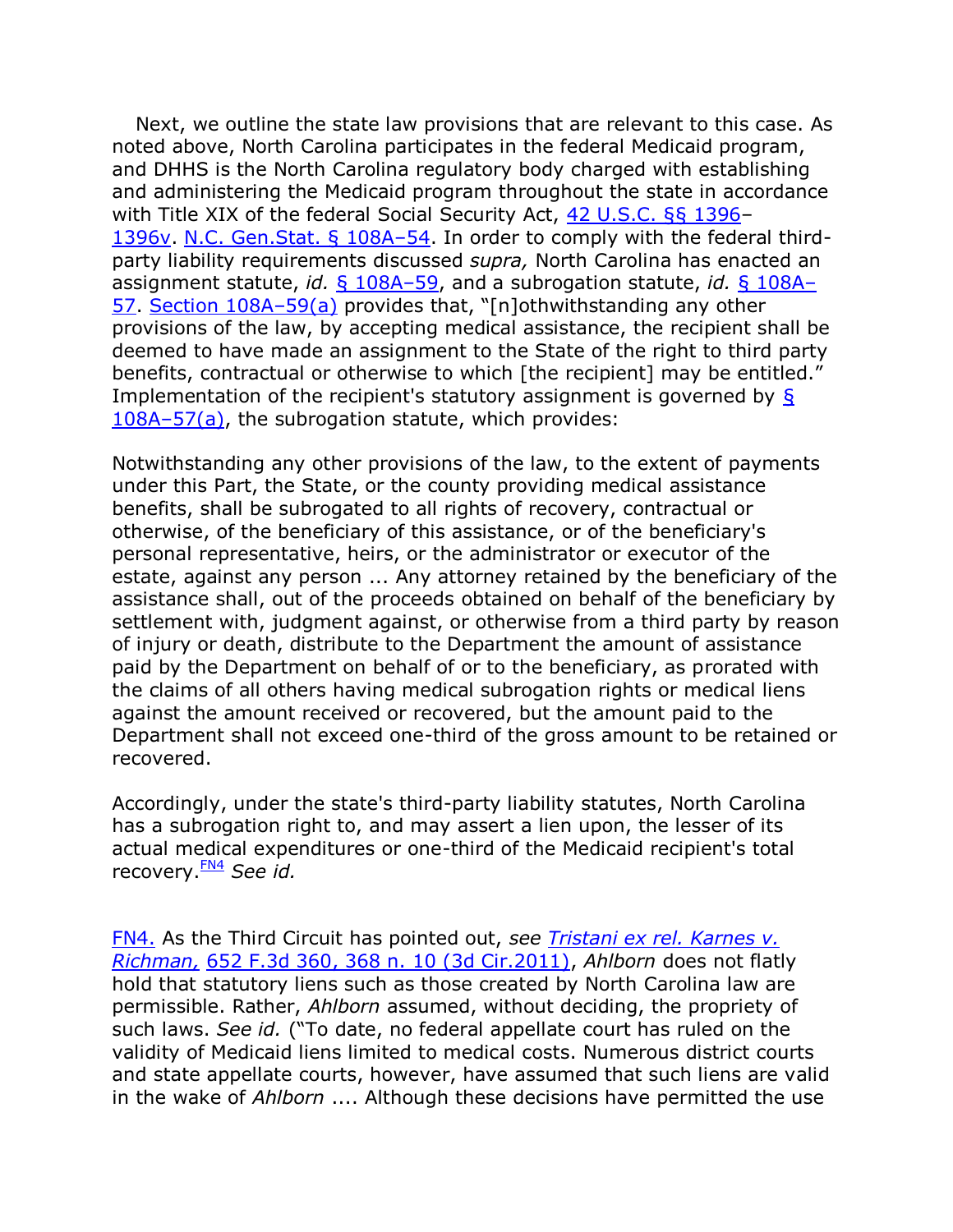of Medicaid liens limited to medical costs, the majority of them have not clearly articulated their rationale for doing so. Indeed, some courts appear to be under the misapprehension that the Supreme Court held such liens to be permissible in *Ahlborn.*‖); *see also id.* [at 379 n. 1](http://web2.westlaw.com/find/default.wl?rs=WLW12.01&pbc=DC601CB0&vr=2.0&findtype=Y&rp=%2ffind%2fdefault.wl&sv=Split&fn=_top&tf=-1&ordoc=2027358976&mt=Westlaw&serialnum=2025577836&tc=-1) (Pollak, D.J., sitting by designation, dissenting) ("As the majority recognizes, the Supreme Court's decision in *[Arkansas Department of Health and Human Services v.](http://web2.westlaw.com/find/default.wl?mt=Westlaw&db=780&tc=-1&rp=%2ffind%2fdefault.wl&findtype=Y&ordoc=2027358976&serialnum=2009061885&vr=2.0&fn=_top&sv=Split&tf=-1&referencepositiontype=S&pbc=DC601CB0&referenceposition=280&rs=WLW12.01)  Ahlborn,* [547 U.S. 268, 280 n. 9 \(2006\)](http://web2.westlaw.com/find/default.wl?mt=Westlaw&db=780&tc=-1&rp=%2ffind%2fdefault.wl&findtype=Y&ordoc=2027358976&serialnum=2009061885&vr=2.0&fn=_top&sv=Split&tf=-1&referencepositiontype=S&pbc=DC601CB0&referenceposition=280&rs=WLW12.01), assumed without deciding that ‗a State can ... requir [e] an "assignment" of part of, or plac[e] a lien on, the settlement that a Medicaid recipient procures on her own.'"). Appellants have not asserted that the North Carolina lien statute is wholly unenforceable. They limit their challenge to the unrebuttable presumption arising from the statutory one-third provision.

*\*8* With commendable candor, the Secretary concedes that the statutory presumption that the state's recovery of one-third of an unallocated lumpsum tort settlement is fair and appropriate rests on nothing more than the state's notion of "how attorneys and insurance adjusters typically value tort cases.‖ *See* Br. of Appellee at 16 (citing and quoting Dorsey D. Ellis, Jr., *Fairness and Efficiency in the Law of Punitive Damages,* 56 Cal. L.Rev. 1, 58 n. 248 (1982) ("[T]hree times the special damages is often used as a rule of thumb for settling personal injury claims. *See* H. Ross, *Settled Out of Court* 108 (1970).")). The question posed by this appeal is whether the state's mere interest in "efficiency" is sufficient to satisfy the federal anti-lien provision. We hold that it is not.

> C (1)

The interplay among the above-described federal and state legal principles creates a measure of tension. In *Ahlborn,* the Supreme Court reconciled seemingly conflicting legal standards when it considered whether an Arkansas third-party liability statute permitting the state to claim a right to the *entirety* of the costs it paid on a Medicaid recipient's behalf, regardless of whether that amount exceeded the portion of the recipient's judgment or settlement representing past medical expenses, violated federal Medicaid law. [547 U.S. at 278.](http://web2.westlaw.com/find/default.wl?mt=Westlaw&db=780&tc=-1&rp=%2ffind%2fdefault.wl&findtype=Y&ordoc=2027358976&serialnum=2009061885&vr=2.0&fn=_top&sv=Split&tf=-1&referencepositiontype=S&pbc=DC601CB0&referenceposition=278&rs=WLW12.01) In an opinion by Justice Stevens for a unanimous Court, *Ahlborn* held that Arkansas' assertion of a lien on a Medicaid recipient's tort settlement in an amount exceeding the stipulated medicalexpenses portion was not authorized by federal Medicaid law; to the contrary, the state's attempt to do so was affirmatively prohibited by the general anti-lien provision in [42 U.S.C. § 1396p.](http://web2.westlaw.com/find/default.wl?mt=Westlaw&db=1000546&docname=42USCAS1396P&rp=%2ffind%2fdefault.wl&findtype=L&ordoc=2027358976&tc=-1&vr=2.0&fn=_top&sv=Split&tf=-1&pbc=DC601CB0&rs=WLW12.01) *Id.* at 292.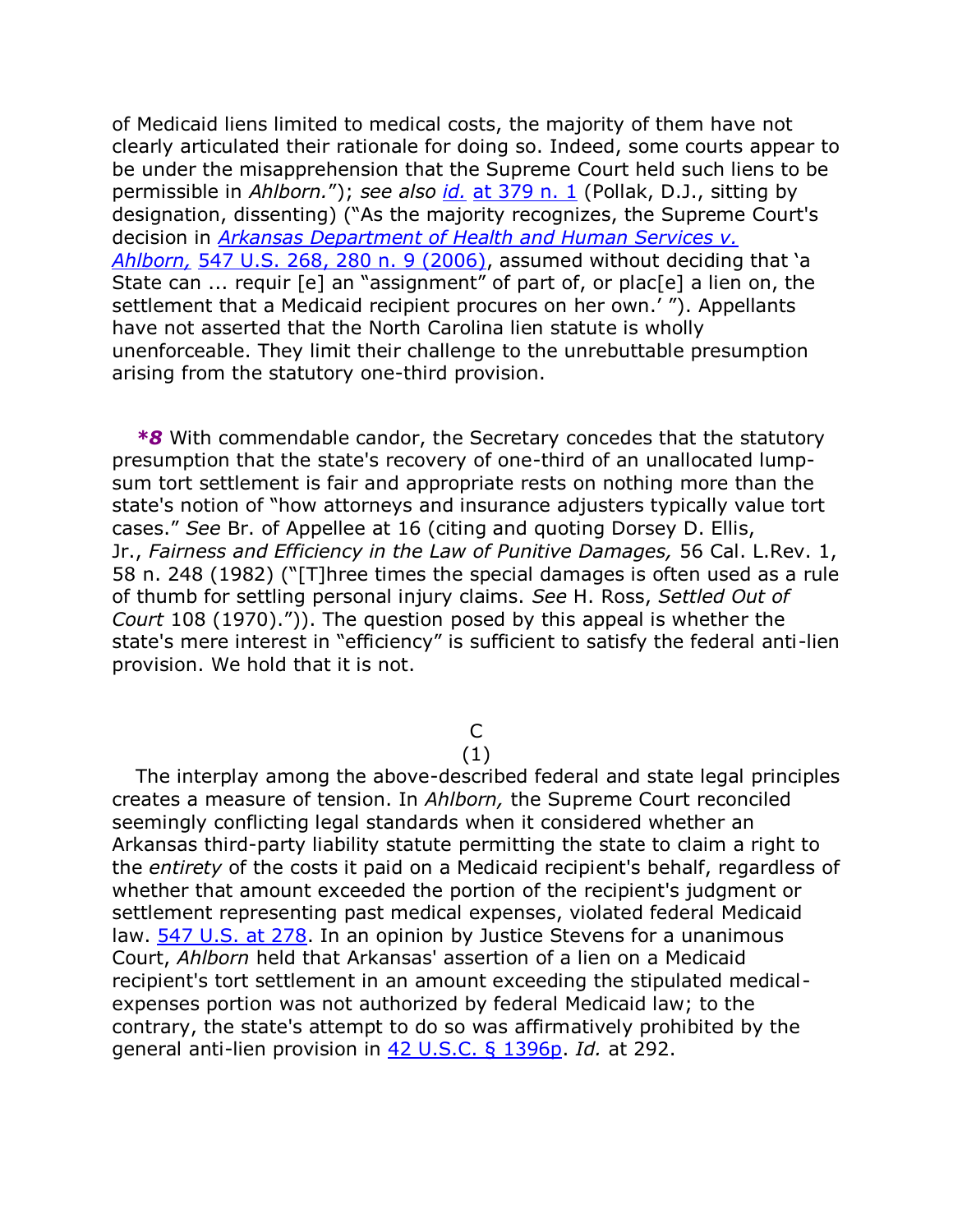For the purposes of our analysis in the instant appeal, the facts of *Ahlborn* are highly instructive. Following Heidi Ahlborn's car accident with allegedly negligent third parties, the Arkansas Department of Health and Human Services ("ADHHS")<sup>[FN5](http://web2.westlaw.com/result/documenttext.aspx?rs=WLW12.01&scxt=WL&rlti=1&rp=%2fFind%2fdefault.wl&rlt=CLID_FQRLT113840157233&service=Find&sv=Split&ss=CNT&cite=2012+WL+956187&n=1&fn=_top&mt=Westlaw&vr=2.0&cnt=DOC&cxt=DC#B00552027358976)</sup> determined that she was eligible for Medicaid and paid providers \$215,645.30 on her behalf. *Id.* at 273. She filed a statecourt suit against the alleged tortfeasors seeking damages for past medical costs and for other items, including pain and suffering, loss of earnings and working time, and permanent impairment of her future earning ability. *Id.* ADHHS intervened in Ahlborn's lawsuit to assert a lien on the proceeds of any third-party recovery she might obtain. *Id.* at 274. The case was settled for a lump sum of \$550,000, which was not allocated between her various claims. *Id.* ADHHS did not participate or ask to participate in the settlement negotiations, and did not seek to reopen the judgment after the case was dismissed, but did assert a lien against the settlement proceeds for the full amount it had paid for Ahlborn's care. *Id.*

[FN5.](http://web2.westlaw.com/result/documenttext.aspx?rs=WLW12.01&scxt=WL&rlti=1&rp=%2fFind%2fdefault.wl&rlt=CLID_FQRLT113840157233&service=Find&sv=Split&ss=CNT&cite=2012+WL+956187&n=1&fn=_top&mt=Westlaw&vr=2.0&cnt=DOC&cxt=DC#F00552027358976) While the State's petition for certiorari in *Ahlborn* was pending in the Supreme Court, the Arkansas Department of Human Services changed its name to "Department of Health and Human Services." Since the Supreme Court's decision, the agency has reverted to its original name.

Ahlborn filed a declaratory judgment action in federal district court seeking a declaration that the state's lien violated federal law insofar as its satisfaction would require depletion of compensation for her injuries other than past medical expenses. *See [Ahlborn v. Ark. Dep't of Human Servs.,](http://web2.westlaw.com/find/default.wl?mt=Westlaw&db=4637&tc=-1&rp=%2ffind%2fdefault.wl&findtype=Y&ordoc=2027358976&serialnum=2003613225&vr=2.0&fn=_top&sv=Split&tf=-1&pbc=DC601CB0&rs=WLW12.01)* 280 [F.Supp.2d 881 \(E.D.Ark.2003\).](http://web2.westlaw.com/find/default.wl?mt=Westlaw&db=4637&tc=-1&rp=%2ffind%2fdefault.wl&findtype=Y&ordoc=2027358976&serialnum=2003613225&vr=2.0&fn=_top&sv=Split&tf=-1&pbc=DC601CB0&rs=WLW12.01) Notably, the parties stipulated that the settlement amounted to approximately one-sixth of the reasonable value of Ahlborn's claim and that, if her construction of federal law was correct, ADHHS would be entitled to only the prorated portion of the settlement that constituted reimbursement for medical payments made (\$35,581.47, or onesixth of \$215,645.30, the full amount paid by ADHHS for her medical expenses related to the car accident). *Id.* [at 883.](http://web2.westlaw.com/find/default.wl?rs=WLW12.01&pbc=DC601CB0&vr=2.0&findtype=Y&rp=%2ffind%2fdefault.wl&sv=Split&fn=_top&tf=-1&ordoc=2027358976&mt=Westlaw&serialnum=2003613225&tc=-1)

*\*9* Ruling on cross-motions for summary judgment, the district court held that under Arkansas law, which it concluded did not conflict with federal law, Ahlborn had assigned to ADHHS her right to any recovery from the thirdparty tortfeasors to the full extent of Medicaid's payments for her benefit. *Id.* [at 888.](http://web2.westlaw.com/find/default.wl?rs=WLW12.01&pbc=DC601CB0&vr=2.0&findtype=Y&rp=%2ffind%2fdefault.wl&sv=Split&fn=_top&tf=-1&ordoc=2027358976&mt=Westlaw&serialnum=2003613225&tc=-1) Accordingly, ADHHS was entitled to a lien in the full amount of \$215,645.30. The Eighth Circuit reversed, holding that ADHHS was entitled only to that portion of the settlement that represented payments for medical care. *[Ahlborn v. Ark. Dep't of Human Servs.,](http://web2.westlaw.com/find/default.wl?mt=Westlaw&db=506&tc=-1&rp=%2ffind%2fdefault.wl&findtype=Y&ordoc=2027358976&serialnum=2006194642&vr=2.0&fn=_top&sv=Split&tf=-1&referencepositiontype=S&pbc=DC601CB0&referenceposition=628&rs=WLW12.01)*397 F.3d [620, 628 \(8th Cir.2005\).](http://web2.westlaw.com/find/default.wl?mt=Westlaw&db=506&tc=-1&rp=%2ffind%2fdefault.wl&findtype=Y&ordoc=2027358976&serialnum=2006194642&vr=2.0&fn=_top&sv=Split&tf=-1&referencepositiontype=S&pbc=DC601CB0&referenceposition=628&rs=WLW12.01) ADHHS sought further review in the Supreme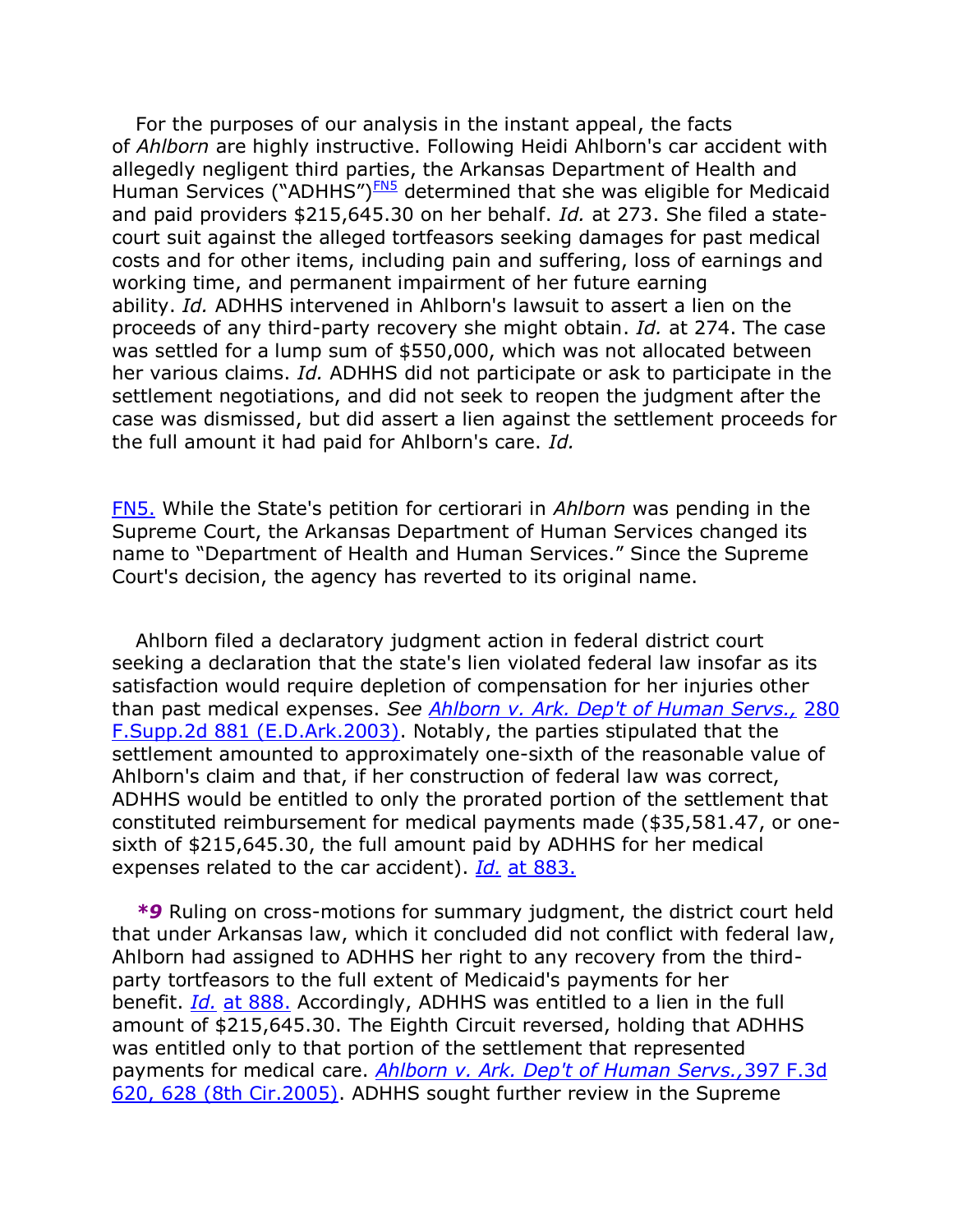Court, which granted *certiorari* and affirmed the Eighth Circuit. *[Ahlborn,](http://web2.westlaw.com/find/default.wl?mt=Westlaw&db=780&tc=-1&rp=%2ffind%2fdefault.wl&findtype=Y&ordoc=2027358976&serialnum=2009061885&vr=2.0&fn=_top&sv=Split&tf=-1&referencepositiontype=S&pbc=DC601CB0&referenceposition=292&rs=WLW12.01)* 547 [U.S. at 292.](http://web2.westlaw.com/find/default.wl?mt=Westlaw&db=780&tc=-1&rp=%2ffind%2fdefault.wl&findtype=Y&ordoc=2027358976&serialnum=2009061885&vr=2.0&fn=_top&sv=Split&tf=-1&referencepositiontype=S&pbc=DC601CB0&referenceposition=292&rs=WLW12.01)

The Supreme Court held that Arkansas' third-party liability lien attached only to the portion of Ahlborn's settlement that was designated by stipulation for past medical expenses paid by Medicaid, or \$35,581.47. *Id.* The Court found that the remainder of ADHHS's claim could not be asserted against the balance of the settlement proceeds. *Id.* at 280– 81. The Court reasoned that the anti-lien provisions in the federal Medicaid statutes, [42 U.S.C. §§ 1396a\(](http://web2.westlaw.com/find/default.wl?mt=Westlaw&db=1000546&docname=42USCAS1396A&rp=%2ffind%2fdefault.wl&findtype=L&ordoc=2027358976&tc=-1&vr=2.0&fn=_top&sv=Split&tf=-1&pbc=DC601CB0&rs=WLW12.01)18) and [1396p,](http://web2.westlaw.com/find/default.wl?mt=Westlaw&db=1000546&docname=42USCAS1396P&rp=%2ffind%2fdefault.wl&findtype=L&ordoc=2027358976&tc=-1&vr=2.0&fn=_top&sv=Split&tf=-1&pbc=DC601CB0&rs=WLW12.01) must be interpreted in view of  $42$  U.S.C. §§ 1396a(a)(25) and  $1396k(a)$ , which provide that states shall require individuals, as a condition to receiving state medical assistance, to assign the state any rights the individual may have "to payment for medical care from any third party,"  $42$  U.S.C. § 1396k(a)(1)(A). *Id.* at 283-84. The Court explained that

there is no question that the State can require an assignment of the right, or a chose in action, to receive payments for medical care ... The State can also demand ... that the recipient "assign" in advance any payments that may constitute reimbursement for medical costs ... As long as the assignment rights are authorized under 42 U.S.C.  $\S$ § 1396a(a)(25) and [1396k\(a\),](http://web2.westlaw.com/find/default.wl?mt=Westlaw&db=1000546&docname=42USCAS1396K&rp=%2ffind%2fdefault.wl&findtype=L&ordoc=2027358976&tc=-1&vr=2.0&fn=_top&sv=Split&tf=-1&referencepositiontype=T&pbc=DC601CB0&referenceposition=SP%3b8b3b0000958a4&rs=WLW12.01) such assignments are considered exceptions to the anti-lien provision. *Id.* at 284. The Court concluded that the federal third-party liability provisions require an assignment of no more than the right to recover the portion of the settlement proceeds which are designated for past medical bills paid by Medicaid, *id.* at 282, and that the federal anti-lien provision prohibits state Medicaid programs from asserting a third-party liability claim against a Medicaid beneficiary's settlement or judgment for personal injury damages other than medical expenses, *id.* at 286.

(2)

In *Andrews,* [669 S.E.2d 310,](http://web2.westlaw.com/find/default.wl?mt=Westlaw&db=711&tc=-1&rp=%2ffind%2fdefault.wl&findtype=Y&ordoc=2027358976&serialnum=2017647831&vr=2.0&fn=_top&sv=Split&tf=-1&pbc=DC601CB0&rs=WLW12.01) upon which the district court below heavily relied, the North Carolina Supreme Court rejected, by a 4–3 vote, a Supremacy Clause challenge to N.C. Gen. Stat. §§ 108A-57 and -59, concluding over a vigorous dissent that the North Carolina third-party liability statutes did not run afoul of the Supreme Court's interpretation of federal Medicaid law in *Ahlborn.* We believe it useful to review in some detail the course of legal developments in the state courts.

*\*10* In *Ezell v. Grace Hospital, Inc.,* [623 S.E.2d 79 \(N.C.Ct.App.2005\),](http://web2.westlaw.com/find/default.wl?mt=Westlaw&db=711&tc=-1&rp=%2ffind%2fdefault.wl&findtype=Y&ordoc=2027358976&serialnum=2007916546&vr=2.0&fn=_top&sv=Split&tf=-1&pbc=DC601CB0&rs=WLW12.01) a pre-*Ahlborn* case, the North Carolina Court of Appeals held that [§ 108A](http://web2.westlaw.com/find/default.wl?mt=Westlaw&db=1000037&docname=NCSTS108A-57&rp=%2ffind%2fdefault.wl&findtype=L&ordoc=2027358976&tc=-1&vr=2.0&fn=_top&sv=Split&tf=-1&referencepositiontype=T&pbc=DC601CB0&referenceposition=SP%3b8b3b0000958a4&rs=WLW12.01)– [57\(a\)](http://web2.westlaw.com/find/default.wl?mt=Westlaw&db=1000037&docname=NCSTS108A-57&rp=%2ffind%2fdefault.wl&findtype=L&ordoc=2027358976&tc=-1&vr=2.0&fn=_top&sv=Split&tf=-1&referencepositiontype=T&pbc=DC601CB0&referenceposition=SP%3b8b3b0000958a4&rs=WLW12.01) requires reimbursement only to the extent of the third party's legal liability for injuries resulting in medical care paid by Medicaid, effectively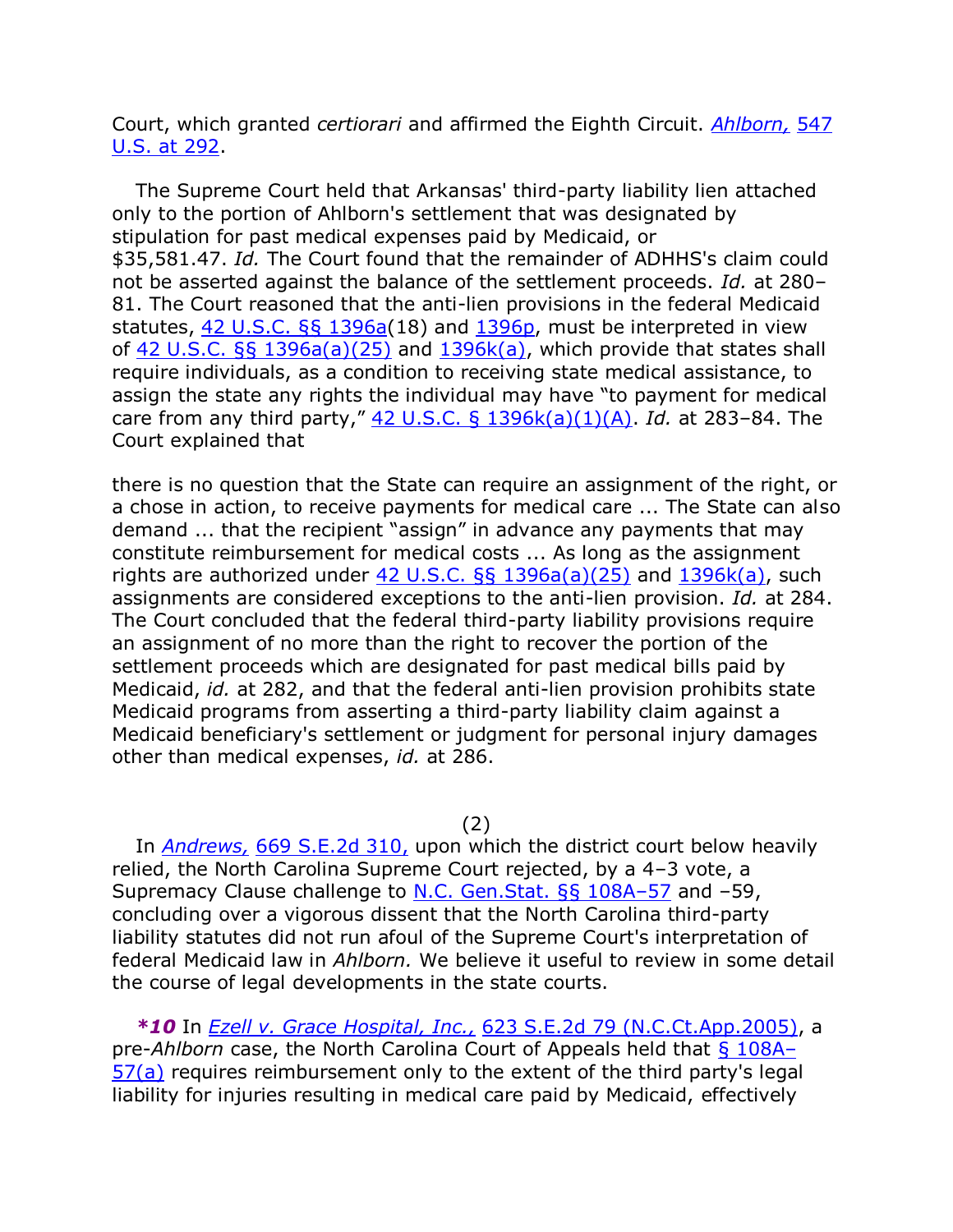vitiating the impact of the one-third-of-settlement provision. [623 S.E.2d at](http://web2.westlaw.com/find/default.wl?mt=Westlaw&db=711&tc=-1&rp=%2ffind%2fdefault.wl&findtype=Y&ordoc=2027358976&serialnum=2007916546&vr=2.0&fn=_top&sv=Split&tf=-1&referencepositiontype=S&pbc=DC601CB0&referenceposition=83&rs=WLW12.01)  [83.](http://web2.westlaw.com/find/default.wl?mt=Westlaw&db=711&tc=-1&rp=%2ffind%2fdefault.wl&findtype=Y&ordoc=2027358976&serialnum=2007916546&vr=2.0&fn=_top&sv=Split&tf=-1&referencepositiontype=S&pbc=DC601CB0&referenceposition=83&rs=WLW12.01) Judge Steelman concurred in part and dissented in part, reasoning that "[DHHS's] right of subrogation under[N.C. Gen.Stat. § 108A](http://web2.westlaw.com/find/default.wl?mt=Westlaw&db=1000037&docname=NCSTS108A-57&rp=%2ffind%2fdefault.wl&findtype=L&ordoc=2027358976&tc=-1&vr=2.0&fn=_top&sv=Split&tf=-1&referencepositiontype=T&pbc=DC601CB0&referenceposition=SP%3b8b3b0000958a4&rs=WLW12.01)-57(a) is broad rather than narrow," and finding that the state was entitled to full satisfaction of its lien under North Carolina law. *Id.* at 63–64 (Steelman, J., concurring in part and dissenting in part) (concluding that DHHS was subrogated to the entire amount of the settlement, subject only to the onethird limitation found in  $\frac{2}{9}$  108A–57(a), irrespective of whether some of the settlement amount was intended to account for pain and suffering and not medical damages).

Judge Steelman's dissent provided an automatic appeal to the North Carolina Supreme Court under [N.C. R.App. P. 14\(b\)\(1\),](http://web2.westlaw.com/find/default.wl?mt=Westlaw&db=1006366&docname=NCRRAPAPPR14&rp=%2ffind%2fdefault.wl&findtype=L&ordoc=2027358976&tc=-1&vr=2.0&fn=_top&sv=Split&tf=-1&pbc=DC601CB0&rs=WLW12.01) and eventually served as the basis for a summary reversal when, on appeal, the North Carolina Supreme Court reversed the Court of Appeals and adopted Judge Steelman's dissent by per curiam opinion. *[Ezell v. Grace Hosp., Inc.,](http://web2.westlaw.com/find/default.wl?mt=Westlaw&db=711&tc=-1&rp=%2ffind%2fdefault.wl&findtype=Y&ordoc=2027358976&serialnum=2009470338&vr=2.0&fn=_top&sv=Split&tf=-1&pbc=DC601CB0&rs=WLW12.01)* 631 [S.E.2d 131 \(N.C.2006\),](http://web2.westlaw.com/find/default.wl?mt=Westlaw&db=711&tc=-1&rp=%2ffind%2fdefault.wl&findtype=Y&ordoc=2027358976&serialnum=2009470338&vr=2.0&fn=_top&sv=Split&tf=-1&pbc=DC601CB0&rs=WLW12.01) *rev 'g per curiam for reasons stated in the dissenting opinion,* [623 S.E.2d 79 \(N.C.Ct.App.2005\).](http://web2.westlaw.com/find/default.wl?mt=Westlaw&db=711&tc=-1&rp=%2ffind%2fdefault.wl&findtype=Y&ordoc=2027358976&serialnum=2007916546&vr=2.0&fn=_top&sv=Split&tf=-1&pbc=DC601CB0&rs=WLW12.01) Curiously, although the North Carolina Supreme Court decided *Ezell* on June 30, 2006, it made no mention of *Ahlborn,* which the United States Supreme Court had decided two months earlier on May 1, 2006. Moreover, on December 14, 2006, the North Carolina Supreme Court summarily denied a petition for rehearing in *Ezell* pursuant to [N.C. R.App. P. 31,](http://web2.westlaw.com/find/default.wl?mt=Westlaw&db=1006366&docname=NCRRAPAPPR31&rp=%2ffind%2fdefault.wl&findtype=L&ordoc=2027358976&tc=-1&vr=2.0&fn=_top&sv=Split&tf=-1&pbc=DC601CB0&rs=WLW12.01) which set out arguments based on *Ahlborn. [Ezell v. Grace Hosp., Inc.,](http://web2.westlaw.com/find/default.wl?mt=Westlaw&db=711&tc=-1&rp=%2ffind%2fdefault.wl&findtype=Y&ordoc=2027358976&serialnum=2011588429&vr=2.0&fn=_top&sv=Split&tf=-1&pbc=DC601CB0&rs=WLW12.01)* 641 S.E .2d 4 (N.C.2006).

Then, not long afterwards, in *[Andrews v. Haygood,](http://web2.westlaw.com/find/default.wl?mt=Westlaw&db=711&tc=-1&rp=%2ffind%2fdefault.wl&findtype=Y&ordoc=2027358976&serialnum=2014711733&vr=2.0&fn=_top&sv=Split&tf=-1&pbc=DC601CB0&rs=WLW12.01)* 655 S.E.2d 440 [\(N.C.Ct.App.2008\),](http://web2.westlaw.com/find/default.wl?mt=Westlaw&db=711&tc=-1&rp=%2ffind%2fdefault.wl&findtype=Y&ordoc=2027358976&serialnum=2014711733&vr=2.0&fn=_top&sv=Split&tf=-1&pbc=DC601CB0&rs=WLW12.01) the North Carolina Court of Appeals once again considered whether, in an action to determine the proper amount of a Medicaid lien on a medical malpractice settlement, the trial court erred in concluding that the North Carolina Supreme Court's decision in *Ezell* was controlling, and the United States Supreme Court's decision in *Ahlborn* was not. *Andrews,* [655 S.E.2d at 441](http://web2.westlaw.com/find/default.wl?mt=Westlaw&db=711&tc=-1&rp=%2ffind%2fdefault.wl&findtype=Y&ordoc=2027358976&serialnum=2014711733&vr=2.0&fn=_top&sv=Split&tf=-1&referencepositiontype=S&pbc=DC601CB0&referenceposition=441&rs=WLW12.01)–42. The intermediate appellate court concluded that *Ezell* was binding, *id.* [at 442,](http://web2.westlaw.com/find/default.wl?rs=WLW12.01&pbc=DC601CB0&vr=2.0&findtype=Y&rp=%2ffind%2fdefault.wl&sv=Split&fn=_top&tf=-1&ordoc=2027358976&mt=Westlaw&serialnum=2014711733&tc=-1) and that since the North Carolina Supreme Court decided *Ezell* after *Ahlborn* was decided, and subsequently denied the petition for rehearing, the North Carolina Supreme Court had understood *Ahlborn* to have no effect on North Carolina's thirdparty liability statutes, *id.* [at 443.](http://web2.westlaw.com/find/default.wl?rs=WLW12.01&pbc=DC601CB0&vr=2.0&findtype=Y&rp=%2ffind%2fdefault.wl&sv=Split&fn=_top&tf=-1&ordoc=2027358976&mt=Westlaw&serialnum=2014711733&tc=-1) The North Carolina Court of Appeals reasoned that, "[although we recognize that the Arkansas statute discussed in *Ahlborn* is similar to [\[N.C. Gen.Stat. § 108A](http://web2.westlaw.com/find/default.wl?mt=Westlaw&db=1000037&docname=NCSTS108A-57&rp=%2ffind%2fdefault.wl&findtype=L&ordoc=2027358976&tc=-1&vr=2.0&fn=_top&sv=Split&tf=-1&referencepositiontype=T&pbc=DC601CB0&referenceposition=SP%3b8b3b0000958a4&rs=WLW12.01)–57(a) ], it is well settled that the construction of the statutes of a state by its highest courts is to be regarded as determining their meaning." *Id.* (internal citations and quotation marks omitted).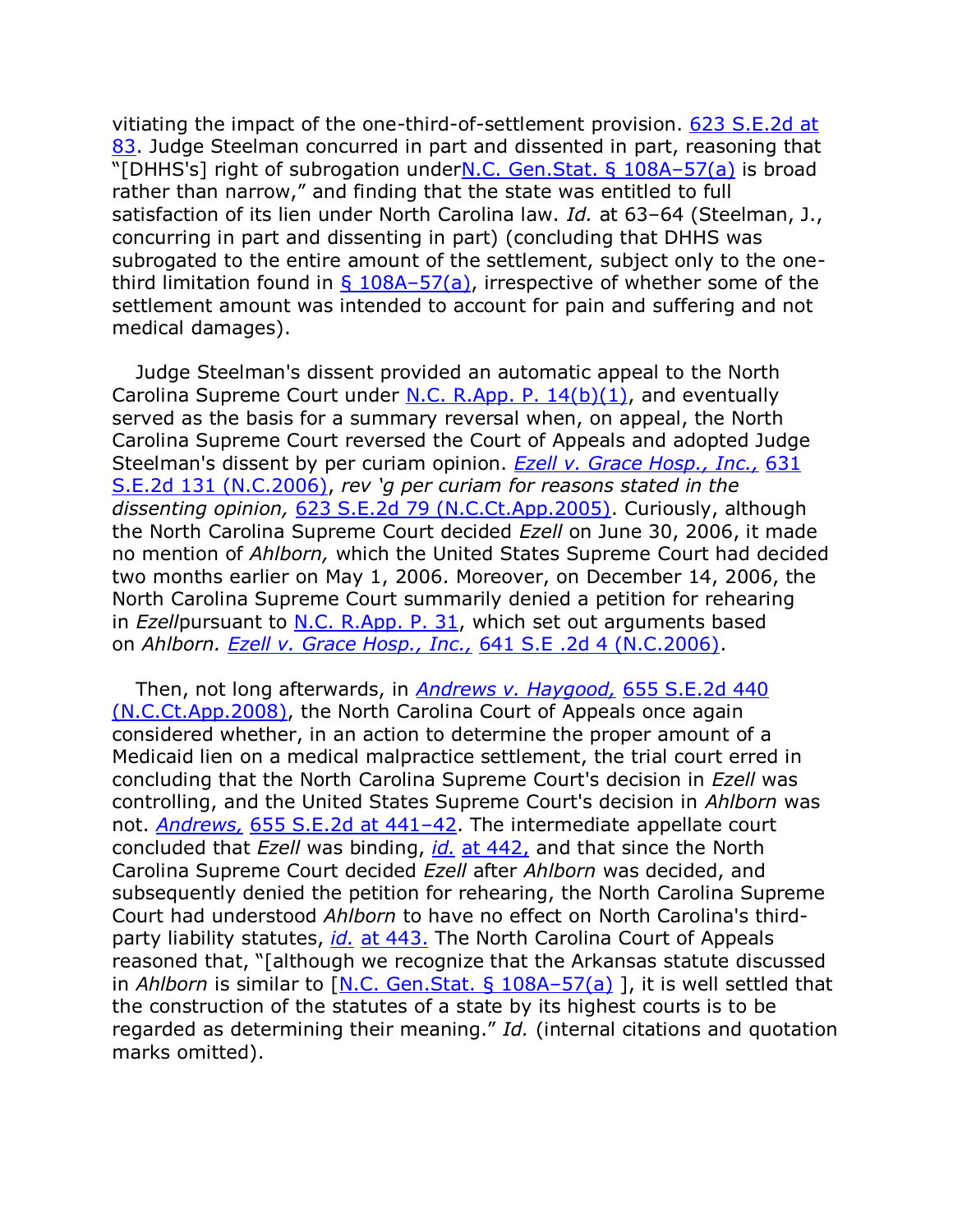*\*11* Judge Wynn, then a member of the North Carolina Court of Appeals, disagreed with the majority in *Andrews,* concluding that the North Carolina Supreme Court had not yet squarely answered the question presented in the case, and therefore "certif[ied] by dissent for a decision on the issue of whether the amount of State Division of Medical Assistance's subrogation on a Medicaid recipient's settlement is controlled by the United States Supreme Court's decision in [ *Ahlborn* ]." *Id.* [at 444](http://web2.westlaw.com/find/default.wl?rs=WLW12.01&pbc=DC601CB0&vr=2.0&findtype=Y&rp=%2ffind%2fdefault.wl&sv=Split&fn=_top&tf=-1&ordoc=2027358976&mt=Westlaw&serialnum=2014711733&tc=-1) (Wynn, J., dissenting). Judge Wynn noted that the state supreme court's reversal of the North Carolina Court of Appeals' decision in *Ezellwas* explained only as "for the reasons" stated in the dissenting opinion," that the dissenting opinion adopted by the supreme court had neither considered nor mentioned *Ahlborn,* and that the Supreme Court denied the motion for rehearing in*Ezell* with one word: ―Denied.‖ *Id.* (internal citations and quotation marks omitted).

Judge Wynn's dissent further emphasized that "the North Carolina statute at issue in [ *Andrews* ] is materially indistinguishable from the Arkansas statutory provisions found by a unanimous United States Supreme Court in *Ahlborn* to be preempted by federal law." *Id.* Judge Wynn reasoned,

The principal difference between the North Carolina and Arkansas statutes is that the latter provides no ceiling or limit on the amount of recovery allowed to the ADHS; rather, the statute explicitly stated that ADHS was entitled to recover the full amount of the benefits paid to the recipient.... North Carolina, by contrast, allows DMA to take at most one-third of the gross amount of the settlement, regardless of whether that fully satisfies the amount paid in medical benefits.... Nevertheless, the basic thrust of the statutes is the same: under both, the State has an automatic lien on the full amount of any settlement with a third party reached by a Medicaid settlement, regardless of what expenses or damages those funds are designated to compensate.

*Id.* at 445. Accordingly, Judge Wynn concluded that "the Arkansas statute and likewise, our North Carolina statute—conflicts with federal Medicaid statutes by allowing the State to recover from a recipient settlement funds that were for purposes other than medical expenses.‖ *Id.* He explained that because the settlement at issue in Andrews, unlike the settlement in Ahlborn, was not allocated as to particular claims, "the holding of Ahlborn dictates that the trial court must hold an evidentiary hearing as to what portion of the settlement is designated for medical expenses prior to determination of the amount of repayment to be made to DMA." Id. at 446.

Upon further appellate review, the North Carolina Supreme Court considered ―whether the statutory framework governing the State's subrogation claim for medical expenses on a Medicaid recipient's tort claim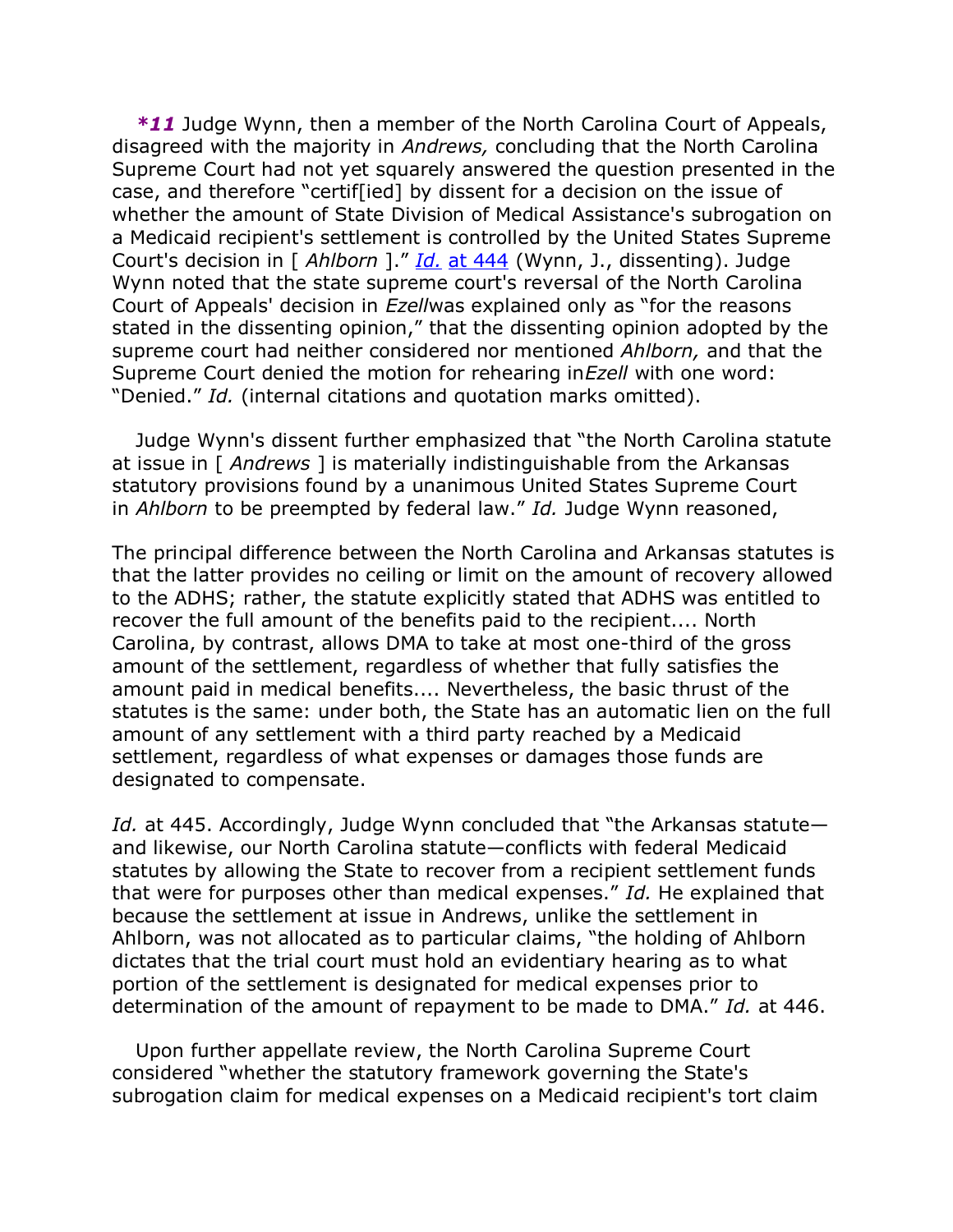settlement complies with federal Medicaid law as interpreted by the Supreme Court of the United States in [*Ahlborn* ].‖ *Andrews,* [669 S.E.2d at 311.](http://web2.westlaw.com/find/default.wl?mt=Westlaw&db=711&tc=-1&rp=%2ffind%2fdefault.wl&findtype=Y&ordoc=2027358976&serialnum=2017647831&vr=2.0&fn=_top&sv=Split&tf=-1&referencepositiontype=S&pbc=DC601CB0&referenceposition=311&rs=WLW12.01) The appellant trustee of the settlement account argued that, absent an agreement between the parties, federal law requires a judicial determination of the portion of a tort claim settlement that represents the recovery of medical expenses. *Id.* [at 312.](http://web2.westlaw.com/find/default.wl?rs=WLW12.01&pbc=DC601CB0&vr=2.0&findtype=Y&rp=%2ffind%2fdefault.wl&sv=Split&fn=_top&tf=-1&ordoc=2027358976&mt=Westlaw&serialnum=2017647831&tc=-1) In response, the state contended that the statutory one-third limiting provision complies with *Ahlborn* 's interpretation of federal Medicaid law, and that judicial apportionment of medical expenses from the settlement was therefore not required. *Id.* The North Carolina Supreme Court agreed with the state and affirmed the Court of Appeals, stating that "[b]ecause *Ahlborn* does not mandate a specific method for determining the medical expense portion of a plaintiff's settlement, we uphold North Carolina's reasonable statutory scheme." Id. [at 311.](http://web2.westlaw.com/find/default.wl?rs=WLW12.01&pbc=DC601CB0&vr=2.0&findtype=Y&rp=%2ffind%2fdefault.wl&sv=Split&fn=_top&tf=-1&ordoc=2027358976&mt=Westlaw&serialnum=2017647831&tc=-1)

*\*12* Thus, when it finally confronted the issue of *Ahlborn* 's effect on the North Carolina third-party liability statutes, the North Carolina Supreme Court read*Ahlborn* narrowly and concluded that it "controls [only] when there has been a prior determination or stipulation as to the medical expense portion of a plaintiff's settlement. In those cases, the State may not receive reimbursement in excess of the portion so designated." *[Id.](http://web2.westlaw.com/find/default.wl?rs=WLW12.01&pbc=DC601CB0&vr=2.0&findtype=Y&rp=%2ffind%2fdefault.wl&sv=Split&fn=_top&tf=-1&ordoc=2027358976&mt=Westlaw&serialnum=2017647831&tc=-1)* at [313.](http://web2.westlaw.com/find/default.wl?rs=WLW12.01&pbc=DC601CB0&vr=2.0&findtype=Y&rp=%2ffind%2fdefault.wl&sv=Split&fn=_top&tf=-1&ordoc=2027358976&mt=Westlaw&serialnum=2017647831&tc=-1) The court further emphasized that "the *Ahlborn* holding, limited by the parties' stipulations, did not require a specific method for determining the portion of a settlement that represents the recovery of medical expenses.‖ *Id.* Noting that *Ahlborn* recognized that some states have adopted "special rules and procedures" for allocating tort settlements under such circumstances, but ultimately expressed no view on the matter, the *Andrews* court determined that ― *Ahlborn* thus does not mandate a judicial determination of the portion of a settlement from which the State may be reimbursed for past medical expenses. Instead, the Supreme Court left to the States the decision on the measures to employ in the operation of their Medicaid programs.‖ *Id.* (citing*Ahlborn,* 575 U.S. at 288 n. 18) (internal quotation marks omitted).

Applying this interpretation of *Ahlborn,* the North Carolina Supreme Court majority found that "the one-third limitation of section  $108A-57(a)$  thus comports with *Ahlborn* by providing a reasonable method for determining the State's medical reimbursements, which it is required to seek in accordance with federal Medicaid law.‖ *Id.* at 314 (citing [42 U.S.C. §](http://web2.westlaw.com/find/default.wl?mt=Westlaw&db=1000546&docname=42USCAS1396A&rp=%2ffind%2fdefault.wl&findtype=L&ordoc=2027358976&tc=-1&vr=2.0&fn=_top&sv=Split&tf=-1&referencepositiontype=T&pbc=DC601CB0&referenceposition=SP%3b896a0000e5e97&rs=WLW12.01)   $1396a(a)(25)(A)$ -(B)). The United States Supreme Court subsequently denied the plaintiff's petition for *certiorari. SeeBrown,* [129 S.Ct. 2792.](http://web2.westlaw.com/find/default.wl?mt=Westlaw&db=708&tc=-1&rp=%2ffind%2fdefault.wl&findtype=Y&ordoc=2027358976&serialnum=2018380535&vr=2.0&fn=_top&sv=Split&tf=-1&pbc=DC601CB0&rs=WLW12.01)

In her dissenting opinion in *Andrews,* Justice Hudson agreed with the majority that *Ahlborn* does not mandate a specific method for determining the medical expense portion of a plaintiff's settlement, but emphasized that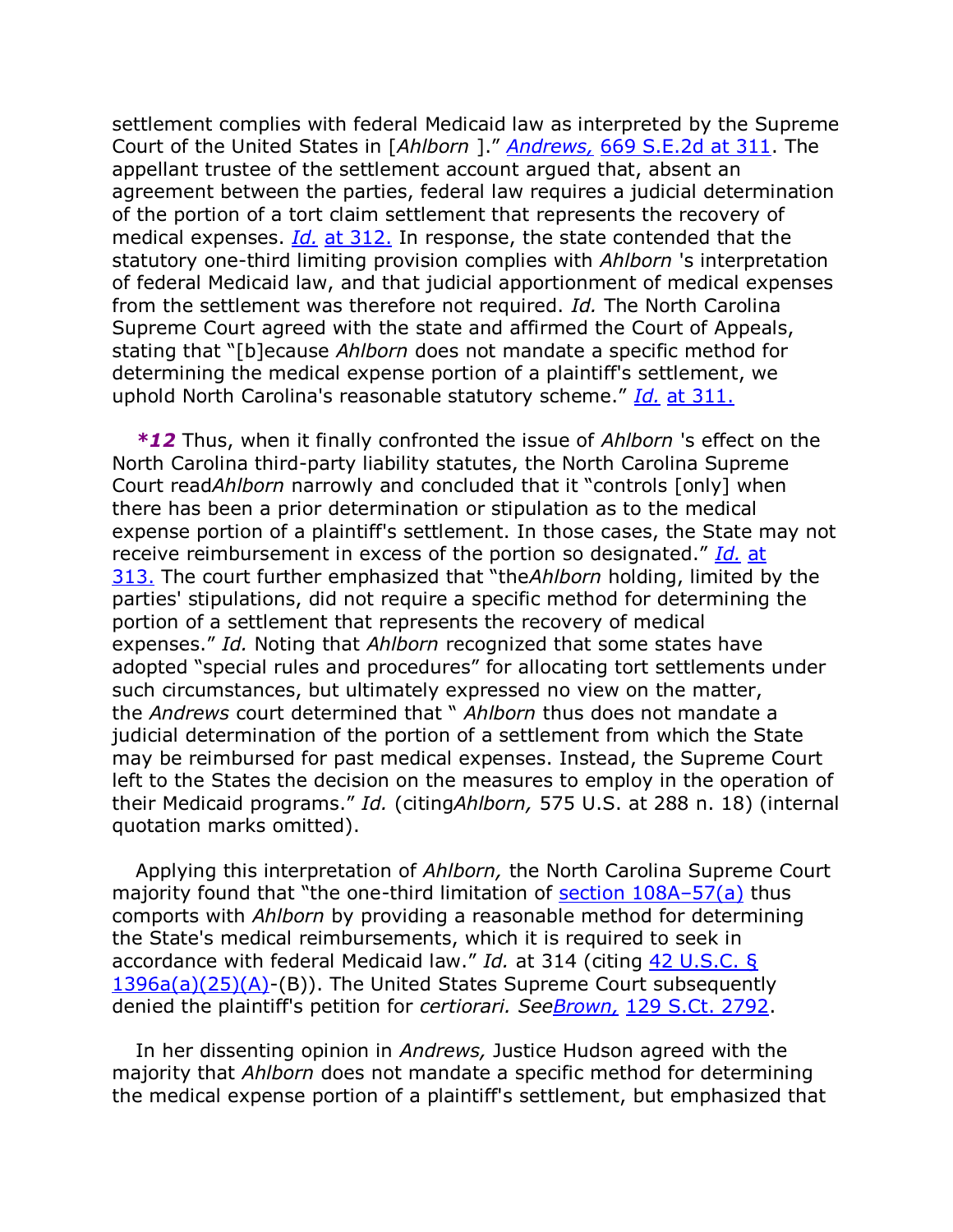the *Ahlborn* Court nevertheless did explicitly hold that a state may not violate the anti-lien provisions of [42 U.S.C. §§ 1396a\(a\)\(18\)](http://web2.westlaw.com/find/default.wl?mt=Westlaw&db=1000546&docname=42USCAS1396A&rp=%2ffind%2fdefault.wl&findtype=L&ordoc=2027358976&tc=-1&vr=2.0&fn=_top&sv=Split&tf=-1&referencepositiontype=T&pbc=DC601CB0&referenceposition=SP%3bc812000032010&rs=WLW12.01) and [1396p](http://web2.westlaw.com/find/default.wl?mt=Westlaw&db=1000546&docname=42USCAS1396P&rp=%2ffind%2fdefault.wl&findtype=L&ordoc=2027358976&tc=-1&vr=2.0&fn=_top&sv=Split&tf=-1&pbc=DC601CB0&rs=WLW12.01) by requiring a Medicaid recipient to reimburse it out of settlement funds designated for (or otherwise properly allocable to) purposes other than medical care. *Id.* at 314 (Hudson, J., dissenting, joined by JJ. Brady and Timmons–Goodson) (internal citations and quotation marks omitted). Justice Hudson ultimately concluded, however, that "the terms of the settlement [in *Andrews* ] provide[d] insufficient detail to allow [the*Andrews* court] to determine whether the application of N.C. Gen. Stat.  $\S$  108A–57(a) would violate the anti-lien provisions of the federal Medicaid statutes, pursuant to the holding in *Ahlborn." Id.; see also id.* at 317 ("[A]pplication of the brightline rule articulated by the majority in a case like this one, in which there has been no allocation, could allow precisely the result that is explicitly barred by Ahlborn.").

(3)

*\*13* In the instant case, the district court recognized that *Andrews* was not binding upon it, but adopted the North Carolina Supreme Court's legal analysis and holding that the state's third-party liability statutes comport with federal Medicaid law and *Ahlborn. [Armstrong v. Cansler,](http://web2.westlaw.com/find/default.wl?mt=Westlaw&db=4637&tc=-1&rp=%2ffind%2fdefault.wl&findtype=Y&ordoc=2027358976&serialnum=2022444064&vr=2.0&fn=_top&sv=Split&tf=-1&referencepositiontype=S&pbc=DC601CB0&referenceposition=655&rs=WLW12.01)* 722 F.Supp.2d 653, 655–[58 \(W.D .N.C.2010\).](http://web2.westlaw.com/find/default.wl?mt=Westlaw&db=4637&tc=-1&rp=%2ffind%2fdefault.wl&findtype=Y&ordoc=2027358976&serialnum=2022444064&vr=2.0&fn=_top&sv=Split&tf=-1&referencepositiontype=S&pbc=DC601CB0&referenceposition=655&rs=WLW12.01) The district court agreed with the *Andrews* court's determination that the Supreme Court's holding in *Ahlborn* was "limited to a proscription against the State receiving reimbursement in excess of the portion *expressly stipulated* as recovery for medical expenses in a Medicaid recipient's settlement with a third party.‖ *Id.* [at 656](http://web2.westlaw.com/find/default.wl?rs=WLW12.01&pbc=DC601CB0&vr=2.0&findtype=Y&rp=%2ffind%2fdefault.wl&sv=Split&fn=_top&tf=-1&ordoc=2027358976&mt=Westlaw&serialnum=2022444064&tc=-1) (emphasis added). The district court further agreed with the*Andrews* court's "infer [ence] that a State may adopt a statutory method for [determining the portion of a settlement that represents payment for medical expenses] in the absence of prior judicial allocation," such as the one-third limitation in [N.C. Gen.Stat. § 108A](http://web2.westlaw.com/find/default.wl?mt=Westlaw&db=1000037&docname=NCSTS108A-57&rp=%2ffind%2fdefault.wl&findtype=L&ordoc=2027358976&tc=-1&vr=2.0&fn=_top&sv=Split&tf=-1&referencepositiontype=T&pbc=DC601CB0&referenceposition=SP%3b8b3b0000958a4&rs=WLW12.01)–57(a). *Id.*

The district court then undertook its own independent analysis of the North Carolina third-party liability statutes, and thereby confirmed its conclusion that there is no conflict between the state's third-party liability scheme and federal law. *Id.* [at 656](http://web2.westlaw.com/find/default.wl?rs=WLW12.01&pbc=DC601CB0&vr=2.0&findtype=Y&rp=%2ffind%2fdefault.wl&sv=Split&fn=_top&tf=-1&ordoc=2027358976&mt=Westlaw&serialnum=2022444064&tc=-1)–58. The district court determined that North Carolina has complied with the federal requirements that it "take all reasonable measures to ascertain the legal liability of third parties ... to pay for care and services available under the [Medicaid] plan" and "seek reimbursement for assistance to the extent of such legal liability" by enacting the State Plan for Medical Assistance, which includes an assignment statute, [N.C. Gen.Stat. § 108A](http://web2.westlaw.com/find/default.wl?mt=Westlaw&db=1000037&docname=NCSTS108A-59&rp=%2ffind%2fdefault.wl&findtype=L&ordoc=2027358976&tc=-1&vr=2.0&fn=_top&sv=Split&tf=-1&pbc=DC601CB0&rs=WLW12.01)–59, and a subrogation statute, [N.C.](http://web2.westlaw.com/find/default.wl?mt=Westlaw&db=1000037&docname=NCSTS108A-57&rp=%2ffind%2fdefault.wl&findtype=L&ordoc=2027358976&tc=-1&vr=2.0&fn=_top&sv=Split&tf=-1&pbc=DC601CB0&rs=WLW12.01)  [Gen.Stat. § 108A](http://web2.westlaw.com/find/default.wl?mt=Westlaw&db=1000037&docname=NCSTS108A-57&rp=%2ffind%2fdefault.wl&findtype=L&ordoc=2027358976&tc=-1&vr=2.0&fn=_top&sv=Split&tf=-1&pbc=DC601CB0&rs=WLW12.01)–57. *Id.* [at 657](http://web2.westlaw.com/find/default.wl?rs=WLW12.01&pbc=DC601CB0&vr=2.0&findtype=Y&rp=%2ffind%2fdefault.wl&sv=Split&fn=_top&tf=-1&ordoc=2027358976&mt=Westlaw&serialnum=2022444064&tc=-1) (quoting [42 U.S.C. § 1396a\(a\)\(25\)\(A\)-](http://web2.westlaw.com/find/default.wl?mt=Westlaw&db=1000546&docname=42USCAS1396A&rp=%2ffind%2fdefault.wl&findtype=L&ordoc=2027358976&tc=-1&vr=2.0&fn=_top&sv=Split&tf=-1&referencepositiontype=T&pbc=DC601CB0&referenceposition=SP%3b896a0000e5e97&rs=WLW12.01)(B)). The district court further reasoned that, by preventing the state from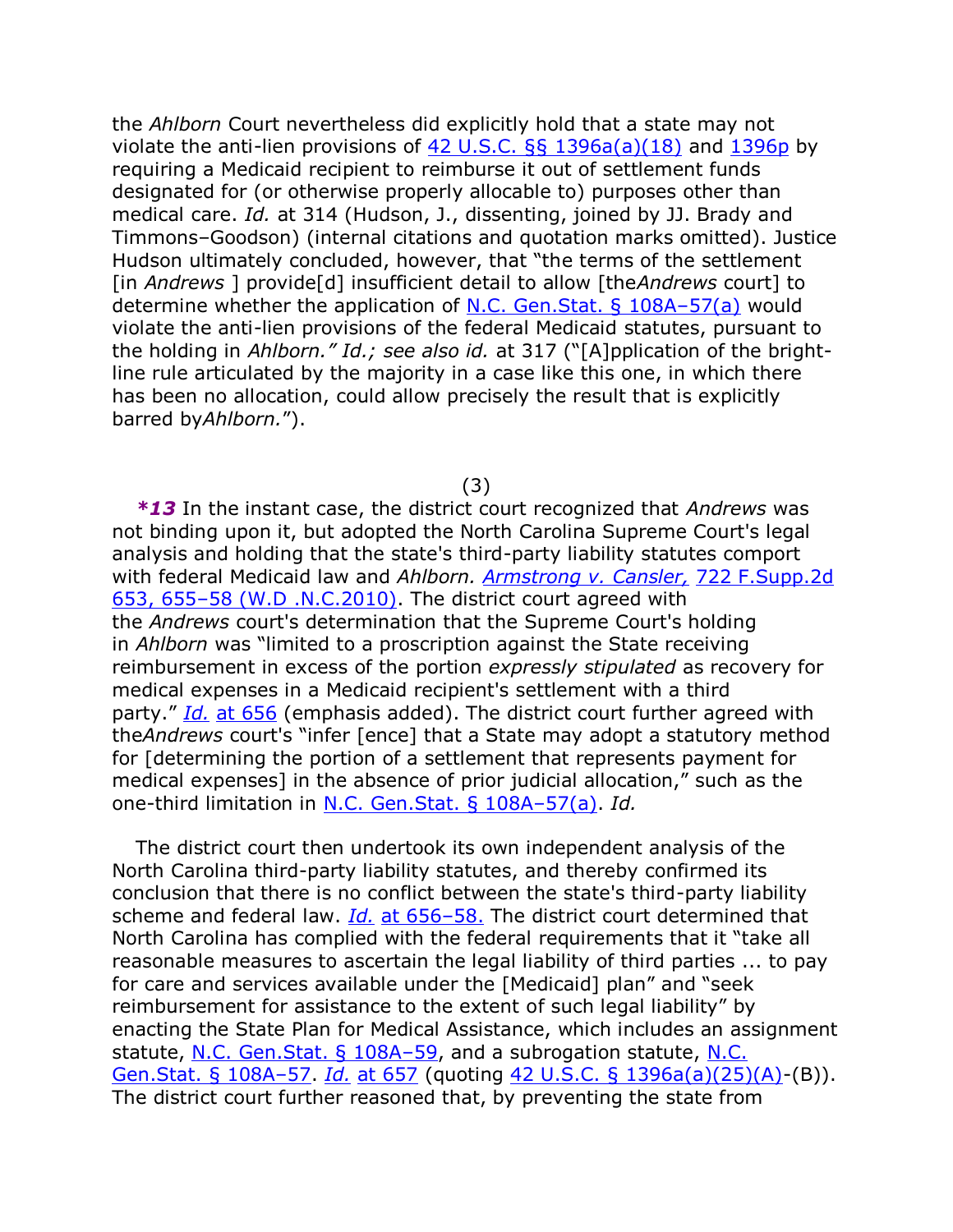recovering more than one-third of a Medicaid recipient's settlement in the absence of judicial allocation, regardless of whether the state in fact provided more assistance, the North Carolina statutory scheme avoids the conflict at issue in *Ahlborn. Id.* (finding that the lesser of the state's past medical expenditure or one-third of the recipient's total recovery "essentially defines" the portion of the settlement that represents payment for medical expenses in cases involving a lump-sum settlement) (internal citation and quotation marks omitted). Unlike the Arkansas statute at issue in *Ahlborn,* the district court noted, the North Carolina statute provides a reasonable means of calculating the portion of the settlement agreement representing medical expenses, and then forbids the state from imposing a lien on the remainder of the settlement. *Id.* Finally, the district court noted that an intermediate appellate court in Florida had recently upheld Florida's nearly identical statutory scheme, which imposes a fifty-percent cap on the portion of a Medicaid recipient's award from a third-party tortfeasor that is recoverable by the state where the parties have not allocated medical costs, on the basis that the state's stipulation concerning the portion of the settlement proceeds attributable to medical expenses was central to the Supreme Court's reasoning in*[Ahlborn. Id.](http://web2.westlaw.com/find/default.wl?rs=WLW12.01&pbc=DC601CB0&vr=2.0&findtype=Y&rp=%2ffind%2fdefault.wl&sv=Split&fn=_top&tf=-1&ordoc=2027358976&mt=Westlaw&serialnum=2022444064&tc=-1)* at 658 (citing *[Russell v. Agency for](http://web2.westlaw.com/find/default.wl?mt=Westlaw&db=3926&tc=-1&rp=%2ffind%2fdefault.wl&findtype=Y&ordoc=2027358976&serialnum=2020992102&vr=2.0&fn=_top&sv=Split&tf=-1&pbc=DC601CB0&rs=WLW12.01)  Health Care Admin.,* [23 So.3d 1266 \(Fla.2d Dist.Ct.App.2010\)\)](http://web2.westlaw.com/find/default.wl?mt=Westlaw&db=3926&tc=-1&rp=%2ffind%2fdefault.wl&findtype=Y&ordoc=2027358976&serialnum=2020992102&vr=2.0&fn=_top&sv=Split&tf=-1&pbc=DC601CB0&rs=WLW12.01).

# IV

## A

*\*14* E.M.A.'s primary argument on appeal is that DHHS's lien on her settlement proceeds violates the federal anti-lien statute,  $42 \text{ U.S.C.}$  § [1396p,](http://web2.westlaw.com/find/default.wl?mt=Westlaw&db=1000546&docname=42USCAS1396P&rp=%2ffind%2fdefault.wl&findtype=L&ordoc=2027358976&tc=-1&vr=2.0&fn=_top&sv=Split&tf=-1&pbc=DC601CB0&rs=WLW12.01) because she did not recover for past medical expenses.  $F_{0}$  E.M.A. contends that although her lump-sum settlement was not allocated between various claims (either by stipulation or judicial determination), her recovery necessarily does not include reimbursement for past medical expenses because a minor has no cause of action for past medical expenses under North Carolina common law. *See Vaughan v. Moore,* 316 S.E.2d 518, 520 (1988). Notably, although E.M.A. asserted this argument in her motion for summary judgment, the district court made no mention of this issue in its opinion. The Secretary contends that "[t]he relevant federal and state statutes applicable to Medicaid recipients abrogate the common law and establish the basis for DHHS to recover a portion of the funds paid for medical services provided to the minor child." Br. of Appellee at 8.

[FN6.](http://web2.westlaw.com/result/documenttext.aspx?rs=WLW12.01&scxt=WL&rlti=1&rp=%2fFind%2fdefault.wl&rlt=CLID_FQRLT113840157233&service=Find&sv=Split&ss=CNT&cite=2012+WL+956187&n=1&fn=_top&mt=Westlaw&vr=2.0&cnt=DOC&cxt=DC#F00662027358976) In connection with their contention that under North Carolina law a minor lacks a cause of action for the costs of medical care, Appellants contend that the Superior Court allocated the settlement proceeds between E.M.A. and her parents, with E.M.A. receiving 88 percent of the total and her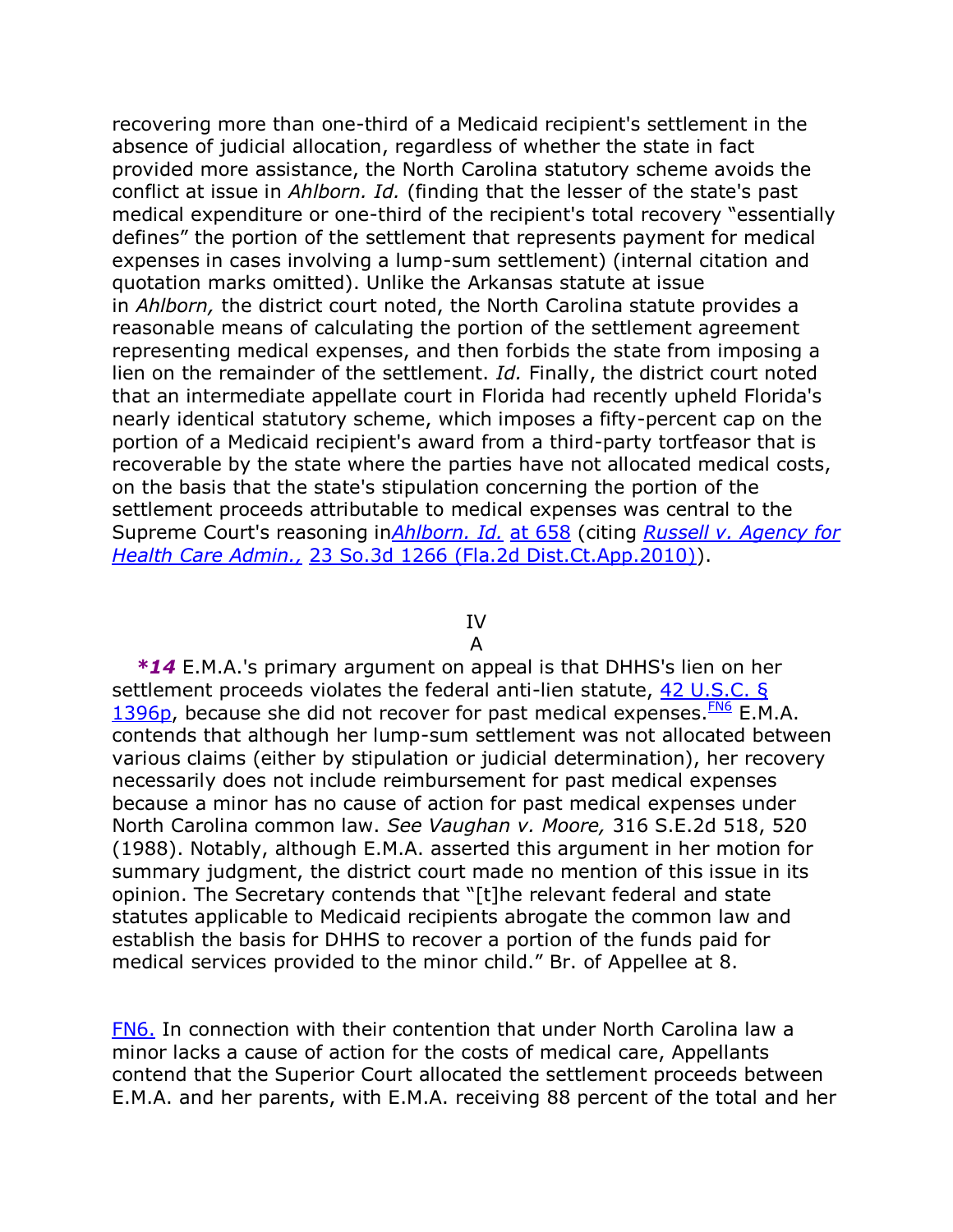parents receiving the remaining 12 percent. Consequently, they contend, the amount of North Carolina's recoverable reimbursement is capped at onethird of the 12 percent of the lump-sum settlement awarded to Sandra and William Earl Armstrong.

The alleged apportionment of 12 percent to Sandra and William Earl Armstrong is not evident from the court's order, however, and the Secretary takes issue with Appellants' characterization. *See* Br. of Appellee at 7 (stating that "[appellants'] assertion contradicts the plain language of the order which provides that the funds be paid either to Medicaid or to the minor plaintiff's special needs trust. The record does not support [appellant]s' new apportionment theory."). In the view we take of the case, we need not further explore this aspect of the parties' contentions.

Neither the federal law nor the state law at issue in this case mentions the Medicaid beneficiary's age or minority status in setting forth third-party liability and assignment requirements. Indeed, the North Carolina assignment statute provides that ― *[n]othwithstanding any other provisions of the law,* by accepting medical assistance, *the recipient* shall be deemed to have made an assignment to the State of the right to third party benefits, ... to which he may be entitled." N.C. Gen. Stat.  $\S$  108A–59(a) (emphases added). Similarly, the North Carolina subrogation statute provides that ― *[n]otwithstanding any other provisions of the law,* to the extent of payments under this Part, the State, or the county providing medical assistance benefits, shall be subrogated to all rights of recovery, contractual or otherwise, of *the beneficiary* of this assistance ..." [N.C. Gen.Stat. § 108A](http://web2.westlaw.com/find/default.wl?mt=Westlaw&db=1000037&docname=NCSTS108A-57&rp=%2ffind%2fdefault.wl&findtype=L&ordoc=2027358976&tc=-1&vr=2.0&fn=_top&sv=Split&tf=-1&referencepositiontype=T&pbc=DC601CB0&referenceposition=SP%3b8b3b0000958a4&rs=WLW12.01)-[57\(a\)](http://web2.westlaw.com/find/default.wl?mt=Westlaw&db=1000037&docname=NCSTS108A-57&rp=%2ffind%2fdefault.wl&findtype=L&ordoc=2027358976&tc=-1&vr=2.0&fn=_top&sv=Split&tf=-1&referencepositiontype=T&pbc=DC601CB0&referenceposition=SP%3b8b3b0000958a4&rs=WLW12.01) (emphases added). Thus, with respect to E.M .A., who is both a "recipient" and "beneficiary" of medical assistance, the North Carolina third party liability statutes, [N.C. Gen.Stat. §§ 108A](http://web2.westlaw.com/find/default.wl?mt=Westlaw&db=1000037&docname=NCSTS108A-57&rp=%2ffind%2fdefault.wl&findtype=L&ordoc=2027358976&tc=-1&vr=2.0&fn=_top&sv=Split&tf=-1&referencepositiontype=T&pbc=DC601CB0&referenceposition=SP%3b8b3b0000958a4&rs=WLW12.01)–57(a), 59(a), by their plain language abrogate the common law rule that a minor cannot recover for medical expenses.*See [Campbell v. N.C. Dep't of Human Resources,](http://web2.westlaw.com/find/default.wl?mt=Westlaw&db=711&tc=-1&rp=%2ffind%2fdefault.wl&findtype=Y&ordoc=2027358976&serialnum=2002616580&vr=2.0&fn=_top&sv=Split&tf=-1&referencepositiontype=S&pbc=DC601CB0&referenceposition=672&rs=WLW12.01)* 569 [S.E.2d 670, 672 \(N.C.Ct.App.2002\)](http://web2.westlaw.com/find/default.wl?mt=Westlaw&db=711&tc=-1&rp=%2ffind%2fdefault.wl&findtype=Y&ordoc=2027358976&serialnum=2002616580&vr=2.0&fn=_top&sv=Split&tf=-1&referencepositiontype=S&pbc=DC601CB0&referenceposition=672&rs=WLW12.01) (finding that a minor is a "recipient" of medical assistance unde[rN.C. Gen.Stat. § 108A](http://web2.westlaw.com/find/default.wl?mt=Westlaw&db=1000037&docname=NCSTS108A-25&rp=%2ffind%2fdefault.wl&findtype=L&ordoc=2027358976&tc=-1&vr=2.0&fn=_top&sv=Split&tf=-1&pbc=DC601CB0&rs=WLW12.01)–25(5), which defines "recipient" as "a person to whom, or on whose behalf, assistance is granted under this Article," and a "beneficiary" of medical assistance under  $N.C.$ [Gen.Stat. § 108A](http://web2.westlaw.com/find/default.wl?mt=Westlaw&db=1000037&docname=NCSTS108A-57&rp=%2ffind%2fdefault.wl&findtype=L&ordoc=2027358976&tc=-1&vr=2.0&fn=_top&sv=Split&tf=-1&pbc=DC601CB0&rs=WLW12.01)–57, pursuant to the plain and definite meaning of the term as commonly used); *see also id.* ("[P]laintiff cites no authority, and we find none, to support his contention that a beneficiary in the meaning of  $\S$  108A–  $\overline{57}$ , or a recipient in the meaning of  $\overline{6}$  108A–59, must be one who receives a direct cash payment or relief from debt, or who has the legal right to bring suit for medical benefits.").

*\*15* The North Carolina Court of Appeals considered a distinct but analogous argument in *Ezell,* [623 S.E.2d 79,](http://web2.westlaw.com/find/default.wl?mt=Westlaw&db=711&tc=-1&rp=%2ffind%2fdefault.wl&findtype=Y&ordoc=2027358976&serialnum=2007916546&vr=2.0&fn=_top&sv=Split&tf=-1&pbc=DC601CB0&rs=WLW12.01) in which one of the issues before the court on appeal was whether the trial court committed reversible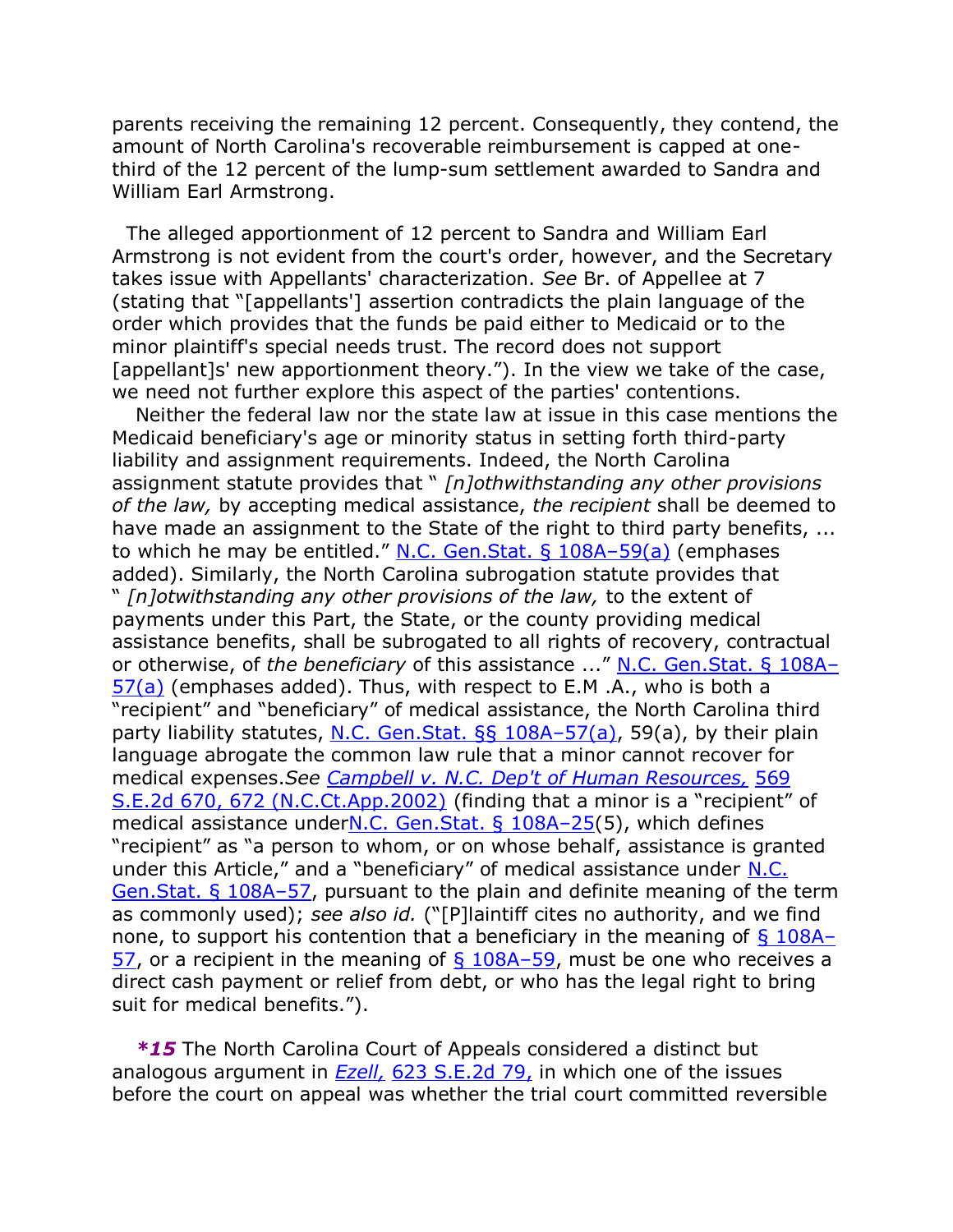error in its application of common law principles of equity to the state's right of subrogation under [N.C. Gen.Stat. § 108A](http://web2.westlaw.com/find/default.wl?mt=Westlaw&db=1000037&docname=NCSTS108A-57&rp=%2ffind%2fdefault.wl&findtype=L&ordoc=2027358976&tc=-1&vr=2.0&fn=_top&sv=Split&tf=-1&referencepositiontype=T&pbc=DC601CB0&referenceposition=SP%3b8b3b0000958a4&rs=WLW12.01)–57(a). 623 S.E.2d at 81. The court held that  $\frac{2}{3}$  108A–57(a)abrogates the equitable principles of common law. *Id.* [at 81](http://web2.westlaw.com/find/default.wl?rs=WLW12.01&pbc=DC601CB0&vr=2.0&findtype=Y&rp=%2ffind%2fdefault.wl&sv=Split&fn=_top&tf=-1&ordoc=2027358976&mt=Westlaw&serialnum=2007916546&tc=-1)-82. The court reasoned that

[i]n matters of statutory construction, this Court must ascertain and effectuate the intent of the legislative body. It is well-established that legislative intent may be determined from the language of the statute, and if a statute is facially clear and unambiguous, leaving no room for interpretation, the courts will enforce the statute as written. We conclude that the plain language of the statute here precludes the application of equitable subrogation principles. We conclude that the legislature specifically abrogated the application of common law principles of equity when it stated that the State "shall be subrogated to all rights of recovery," "notwithstanding any other provisions of the law." ... [W]e must enforce the statute as written and if the legislature wishes for common law equitable principles to apply to this statute, it may certainly amend it accordingly.

*Id.* (internal citations and quotation marks omitted). The *Ezell* court's reasoning applies with equal force here.<sup>[FN7](http://web2.westlaw.com/result/documenttext.aspx?rs=WLW12.01&scxt=WL&rlti=1&rp=%2fFind%2fdefault.wl&rlt=CLID_FQRLT113840157233&service=Find&sv=Split&ss=CNT&cite=2012+WL+956187&n=1&fn=_top&mt=Westlaw&vr=2.0&cnt=DOC&cxt=DC#B00772027358976)</sup> Like the *Ezell* court, we find that the plain language of the North Carolina assignment and subrogation statutes quoted above demonstrates the North Carolina legislature's intent "to specifically abrogate<sup>[</sup>] the application of [certain] common law principles,‖ *see Ezell,* [623 S.E.2d at 81](http://web2.westlaw.com/find/default.wl?mt=Westlaw&db=711&tc=-1&rp=%2ffind%2fdefault.wl&findtype=Y&ordoc=2027358976&serialnum=2007916546&vr=2.0&fn=_top&sv=Split&tf=-1&referencepositiontype=S&pbc=DC601CB0&referenceposition=81&rs=WLW12.01)–82,including, as relevant here, the common law rule that a minor has no claim for past medical expenses insofar as it conflicts with the state's rights of recovery against a third party tortfeasor. [FN8](http://web2.westlaw.com/result/documenttext.aspx?rs=WLW12.01&scxt=WL&rlti=1&rp=%2fFind%2fdefault.wl&rlt=CLID_FQRLT113840157233&service=Find&sv=Split&ss=CNT&cite=2012+WL+956187&n=1&fn=_top&mt=Westlaw&vr=2.0&cnt=DOC&cxt=DC#B00882027358976) *See, e.g., [Christenbury v. Hedrick,](http://web2.westlaw.com/find/default.wl?mt=Westlaw&db=711&tc=-1&rp=%2ffind%2fdefault.wl&findtype=Y&ordoc=2027358976&serialnum=1977114122&vr=2.0&fn=_top&sv=Split&tf=-1&referencepositiontype=S&pbc=DC601CB0&referenceposition=5&rs=WLW12.01)* 234 S.E.2d 3, 5  $(N.C. App.1977)$  ("It is well settled that the common law of England is in force in this State to the extent that it is not destructive of, repugnant to, or inconsistent with our form of government, and to the extent that it has not been abrogated or repealed by statute or has not become obsolete; however, when the General Assembly legislates in respect to the subject matter of any common law rule, the statute supplants the common law and becomes the public policy of this State in respect to that particular matter.") (citation omitted). Accordingly, we hold that, in light of the comprehensive statutory scheme before us, E.M.A.'s share of the settlement proceeds at issue in this case is not shielded from the state's reimbursement claim by virtue of her minority. **[FN9](http://web2.westlaw.com/result/documenttext.aspx?rs=WLW12.01&scxt=WL&rlti=1&rp=%2fFind%2fdefault.wl&rlt=CLID_FQRLT113840157233&service=Find&sv=Split&ss=CNT&cite=2012+WL+956187&n=1&fn=_top&mt=Westlaw&vr=2.0&cnt=DOC&cxt=DC#B00992027358976)** 

[FN7.](http://web2.westlaw.com/result/documenttext.aspx?rs=WLW12.01&scxt=WL&rlti=1&rp=%2fFind%2fdefault.wl&rlt=CLID_FQRLT113840157233&service=Find&sv=Split&ss=CNT&cite=2012+WL+956187&n=1&fn=_top&mt=Westlaw&vr=2.0&cnt=DOC&cxt=DC#F00772027358976) The Secretary argues in the alternative that, even if  $\S$  108A–57(a)does not abrogate the common law in this case, DHHS has a right to subrogation of E.M.A.'s settlement proceeds because the common law doctrine of necessaries provides that an infant may be liable for necessary medical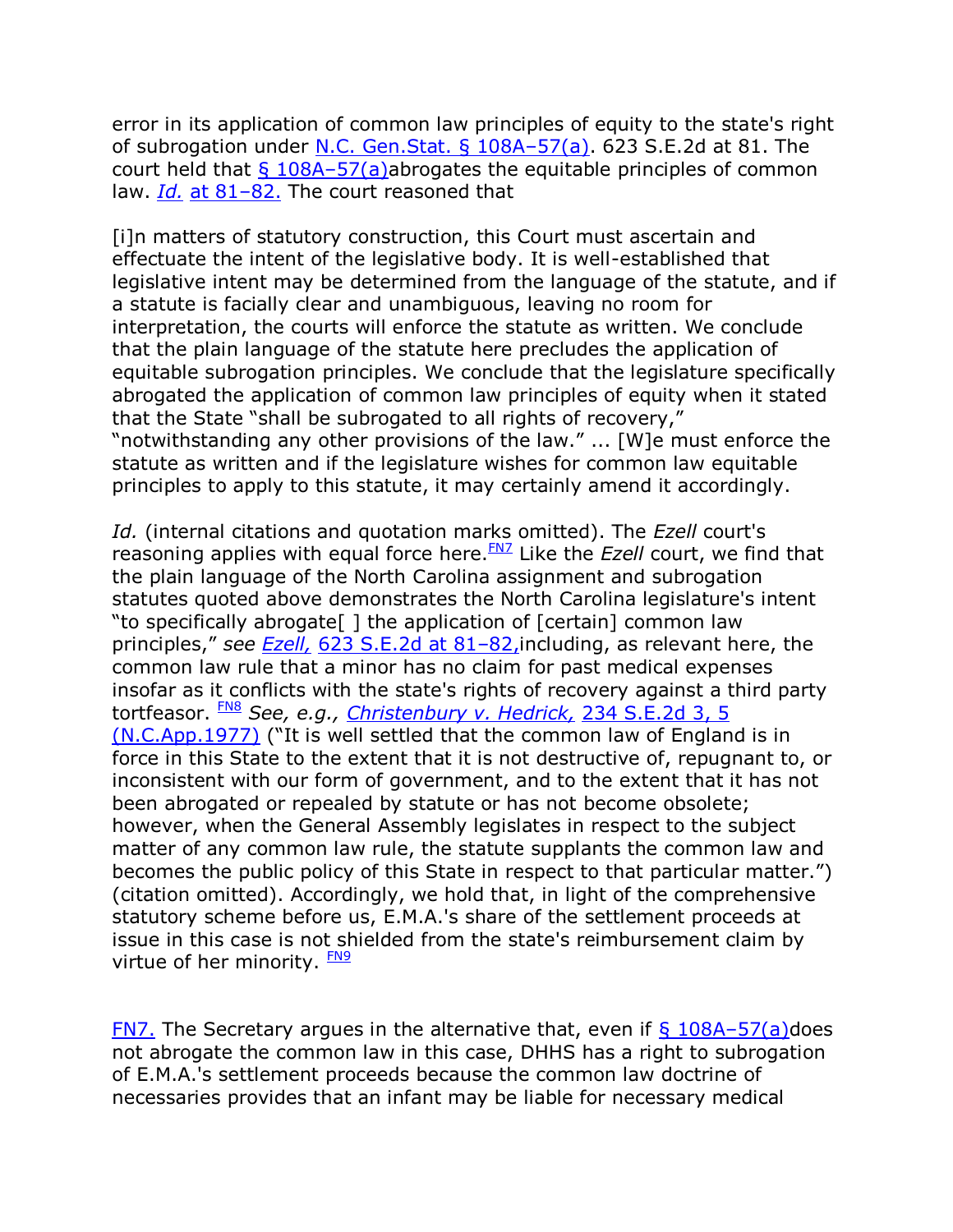expenses even though she is living with a parent who has the duty to provide the same when the parent does not so provide. The Secretary argues that this common law doctrine, and not the rule E.M.A. urges, applies in this case. We need not address this argument, however, for as we conclude, the statute does abrogate the common law.

[FN8.](http://web2.westlaw.com/result/documenttext.aspx?rs=WLW12.01&scxt=WL&rlti=1&rp=%2fFind%2fdefault.wl&rlt=CLID_FQRLT113840157233&service=Find&sv=Split&ss=CNT&cite=2012+WL+956187&n=1&fn=_top&mt=Westlaw&vr=2.0&cnt=DOC&cxt=DC#F00882027358976) We further note that in *Ezell* and *Andrews,* North Carolina's appellate courts allowed the state to recover its Medicaid outlays for medical care costs of a tort victim minor suing for birth injuries in a medical malpractice tort action. These post- *Ahlborn* cases cannot be rationally explained unless the North Carolina courts have determined, implicitly if not explicitly, that the third-party liability statutes abrogate the common law.

[FN9.](http://web2.westlaw.com/result/documenttext.aspx?rs=WLW12.01&scxt=WL&rlti=1&rp=%2fFind%2fdefault.wl&rlt=CLID_FQRLT113840157233&service=Find&sv=Split&ss=CNT&cite=2012+WL+956187&n=1&fn=_top&mt=Westlaw&vr=2.0&cnt=DOC&cxt=DC#F00992027358976) In a post- *Ahlborn* case presenting an analogous issue, the Supreme Court of Pennsylvania considered whether, under Pennsylvania's Fraud and Abuse Control Act (which addresses a variety of matters relating to the Medicaid program, including third-party liability), the Pennsylvania Department of Public Welfare could obtain reimbursement for Medicaid expenditures on behalf of a disabled minor where a claim for medical expenses rests with the minor's parents under Pennsylvania common law and the parents' claim was barred by the statute of limitations. *[E.D.B. ex rel.](http://web2.westlaw.com/find/default.wl?mt=Westlaw&db=162&tc=-1&rp=%2ffind%2fdefault.wl&findtype=Y&ordoc=2027358976&serialnum=2020922896&vr=2.0&fn=_top&sv=Split&tf=-1&referencepositiontype=S&pbc=DC601CB0&referenceposition=682&rs=WLW12.01)  D.B. v. Clair,* [987 A.2d 681, 682](http://web2.westlaw.com/find/default.wl?mt=Westlaw&db=162&tc=-1&rp=%2ffind%2fdefault.wl&findtype=Y&ordoc=2027358976&serialnum=2020922896&vr=2.0&fn=_top&sv=Split&tf=-1&referencepositiontype=S&pbc=DC601CB0&referenceposition=682&rs=WLW12.01)–83 (Pa.2009); *see id.* [at 691\(](http://web2.westlaw.com/find/default.wl?rs=WLW12.01&pbc=DC601CB0&vr=2.0&findtype=Y&rp=%2ffind%2fdefault.wl&sv=Split&fn=_top&tf=-1&ordoc=2027358976&mt=Westlaw&serialnum=2020922896&tc=-1)holding that, "pursuant to the Fraud and Abuse Control Act, a Medicaid beneficiary has a cause of action against his or her tortfeasor to recover and reimburse DPW for Medicaid benefits received during the beneficiary's minority"). We agree with the *E.D.B.* court that

Common law jurisprudence fails to speak to the central issue in this case. The policy questions that are implicated focus not on parental duty but on protection of the public fisc in the provision of medical assistance to minors whose parents do not have the financial means to do so. The common law is silent as to the provision of medical care to needy minors and does not contemplate state involvement in administering such care. Accordingly, our resolution of the instant case is based on interpretation of the relevant statutory law, which incorporates social welfare developments independent of common law jurisprudence.

*Id.* at 691 n. 10.

B

## (1)

Given that North Carolina common law does not bar DHHS's lien against E.M.A.'s settlement proceeds, we are faced with the same question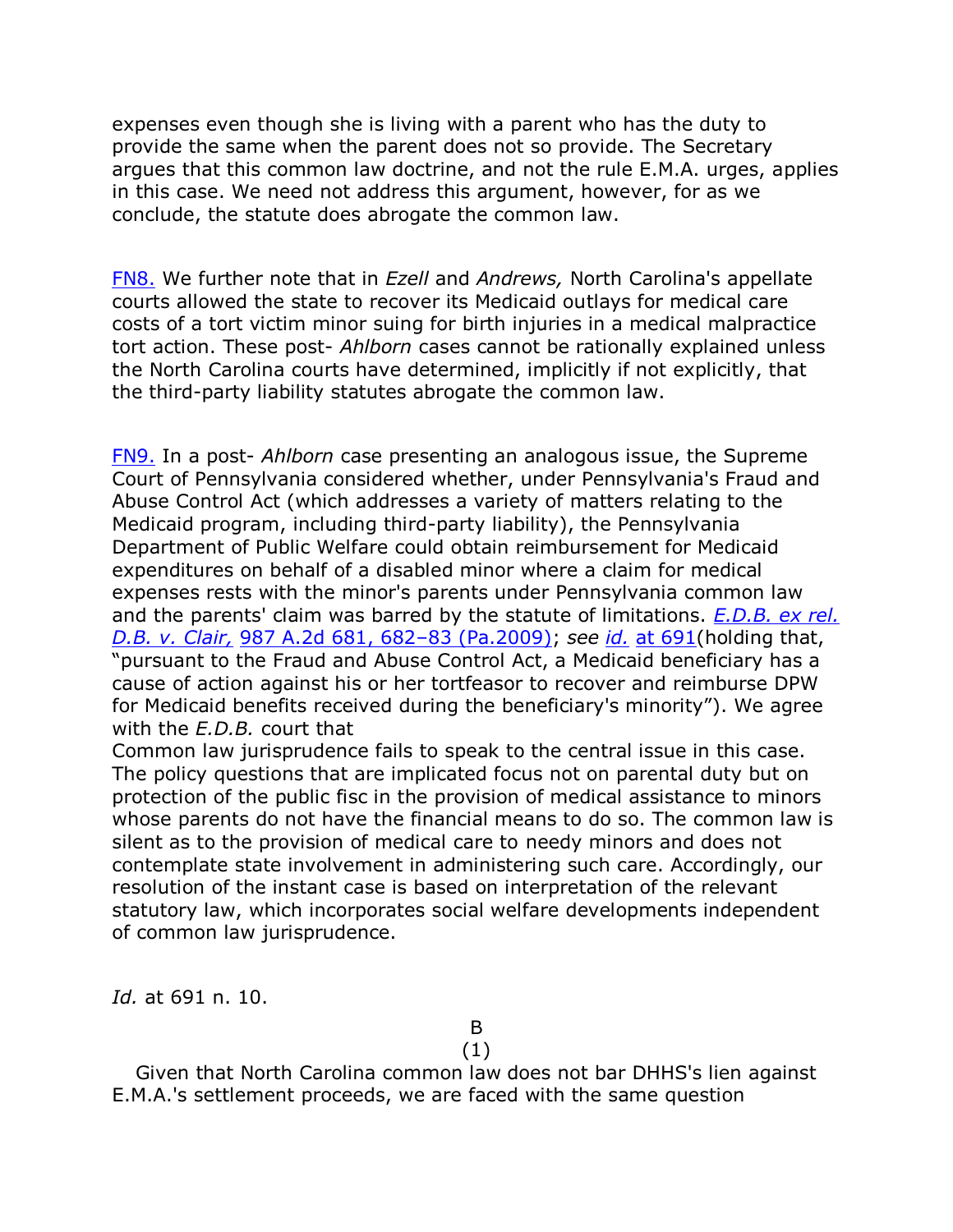considered by the North Carolina Supreme Court in *Andrews:* Whether North Carolina's third-party liability statutes comport with federal Medicaid law and *Ahlborn* merely because the subrogation statute, [N.C. Gen.Stat. §](http://web2.westlaw.com/find/default.wl?mt=Westlaw&db=1000037&docname=NCSTS108A-57&rp=%2ffind%2fdefault.wl&findtype=L&ordoc=2027358976&tc=-1&vr=2.0&fn=_top&sv=Split&tf=-1&pbc=DC601CB0&rs=WLW12.01)  [108A](http://web2.westlaw.com/find/default.wl?mt=Westlaw&db=1000037&docname=NCSTS108A-57&rp=%2ffind%2fdefault.wl&findtype=L&ordoc=2027358976&tc=-1&vr=2.0&fn=_top&sv=Split&tf=-1&pbc=DC601CB0&rs=WLW12.01)–57, "caps" the state's recovery at the lesser of the actual medical expenses paid or one-third of the total settlement. The North Carolina Supreme Court in *Andrews* and the district court in this case adopted a narrow interpretation of *Ahlborn,* limiting its holding to cases in which the parties have stipulated to or otherwise allocated settlement proceeds between different categories of damages, thereby identifying a sum certain for medical expenses. Thus, these decisions are based on the view that *Ahlborn* is inapplicable in cases involving an unallocated lump-sum settlement, such as the instant matter.

*\*16* On the contrary, however, nothing in Justice Stevens's opinion for a unanimous court in *Ahlborn* supports such a crabbed application of that case. The *Ahlborn* Court addressed the specific issue of "whether [ADHHS] can lay claim to more than the portion of [the recipient's] settlement that represents medical expenses." [547 U.S. at 280.](http://web2.westlaw.com/find/default.wl?mt=Westlaw&db=780&tc=-1&rp=%2ffind%2fdefault.wl&findtype=Y&ordoc=2027358976&serialnum=2009061885&vr=2.0&fn=_top&sv=Split&tf=-1&referencepositiontype=S&pbc=DC601CB0&referenceposition=280&rs=WLW12.01) The Court in no way rested its analysis of this issue on whether there has been a prior determination or stipulation as to the medical expenses portion of a Medicaid recipient's settlement. Thus, *Ahlborn* is properly understood to prohibit recovery by the state of more than the amount of settlement proceeds representing payment for medical care already received. The North Carolina statute's one-third cap on the state's recovery against a Medicaid recipient's settlement proceeds does not satisfy *Ahlborn* insofar as it permits DHHS to assert a lien against settlement proceeds intended (or otherwise properly allocable) to compensate the Medicaid recipient for other claims, such as pain and suffering or lost wages (i.e., in cases where one-third of the recipient's total settlement recovery is greater than the amount DHHS expended on the recipient's behalf).[FN10](http://web2.westlaw.com/result/documenttext.aspx?rs=WLW12.01&scxt=WL&rlti=1&rp=%2fFind%2fdefault.wl&rlt=CLID_FQRLT113840157233&service=Find&sv=Split&ss=CNT&cite=2012+WL+956187&n=1&fn=_top&mt=Westlaw&vr=2.0&cnt=DOC&cxt=DC#B010102027358976) *See Andrews,* 669 S.E.2d at 607–09 (Hudson, J., dissenting) (concluding that the North Carolina statutes conflict with federal Medicaid law by allowing the state to recover from a recipient funds that were for purposes other than medical expenses); *Andrews,* [655 S.E.2d at](http://web2.westlaw.com/find/default.wl?mt=Westlaw&db=711&tc=-1&rp=%2ffind%2fdefault.wl&findtype=Y&ordoc=2027358976&serialnum=2014711733&vr=2.0&fn=_top&sv=Split&tf=-1&referencepositiontype=S&pbc=DC601CB0&referenceposition=445&rs=WLW12.01)  [445](http://web2.westlaw.com/find/default.wl?mt=Westlaw&db=711&tc=-1&rp=%2ffind%2fdefault.wl&findtype=Y&ordoc=2027358976&serialnum=2014711733&vr=2.0&fn=_top&sv=Split&tf=-1&referencepositiontype=S&pbc=DC601CB0&referenceposition=445&rs=WLW12.01) (Wynn, J., dissenting) (same).

[FN10.](http://web2.westlaw.com/result/documenttext.aspx?rs=WLW12.01&scxt=WL&rlti=1&rp=%2fFind%2fdefault.wl&rlt=CLID_FQRLT113840157233&service=Find&sv=Split&ss=CNT&cite=2012+WL+956187&n=1&fn=_top&mt=Westlaw&vr=2.0&cnt=DOC&cxt=DC#F010102027358976) We observe that the consent language included in the application for benefits executed by Sandra Armstrong would appear to reflect exactly this understanding. Sandra Armstrong agreed

to give back to the State any and all money that is received by me or anyone listed on this application from my insurance company *for payment of medical and/or hospital bills for which the Medical Assistance program has or will make payment. In addition, I agree that all medical payments or medical support paid or owed due to a court order for me or anyone listed on this*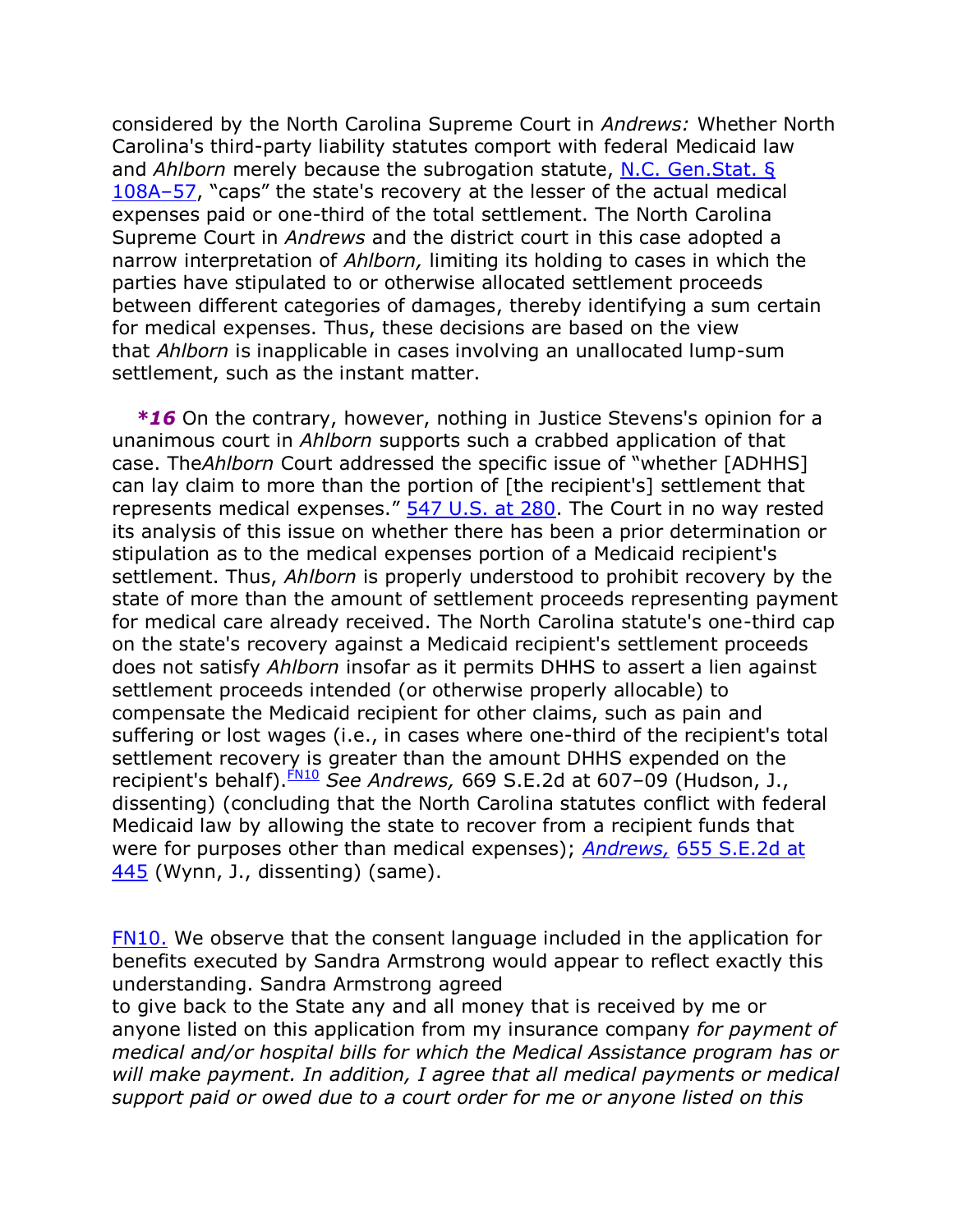*application must be sent to the State to repay past or current medical expenses paid by the State.* This includes insurance settlements resulting from an accident. I further agree to notify the county department of social services if I or anyone listed on this application is involved in any accident.

J.A. 82 (emphases added).

(2) In determining that [N.C. Gen.Stat. § 108A](http://web2.westlaw.com/find/default.wl?mt=Westlaw&db=1000037&docname=NCSTS108A-57&rp=%2ffind%2fdefault.wl&findtype=L&ordoc=2027358976&tc=-1&vr=2.0&fn=_top&sv=Split&tf=-1&referencepositiontype=T&pbc=DC601CB0&referenceposition=SP%3b8b3b0000958a4&rs=WLW12.01)–57(a) complies with *Ahlborn* by imposing what it regarded as a "reasonable cap" on the state's lien where recovery for past medical expenses is not expressly allocated, the North Carolina Supreme Court in *Andrews* relied primarily on a footnote in *Ahlborn. See Andrews,* [669 S.E.2d at 313](http://web2.westlaw.com/find/default.wl?mt=Westlaw&db=711&tc=-1&rp=%2ffind%2fdefault.wl&findtype=Y&ordoc=2027358976&serialnum=2017647831&vr=2.0&fn=_top&sv=Split&tf=-1&referencepositiontype=S&pbc=DC601CB0&referenceposition=313&rs=WLW12.01) (citing *[Ahlborn,](http://web2.westlaw.com/find/default.wl?mt=Westlaw&db=780&tc=-1&rp=%2ffind%2fdefault.wl&findtype=Y&ordoc=2027358976&serialnum=2009061885&vr=2.0&fn=_top&sv=Split&tf=-1&referencepositiontype=S&pbc=DC601CB0&referenceposition=288&rs=WLW12.01)* 547 [U.S. at 288 n. 18\).](http://web2.westlaw.com/find/default.wl?mt=Westlaw&db=780&tc=-1&rp=%2ffind%2fdefault.wl&findtype=Y&ordoc=2027358976&serialnum=2009061885&vr=2.0&fn=_top&sv=Split&tf=-1&referencepositiontype=S&pbc=DC601CB0&referenceposition=288&rs=WLW12.01) In the opinion of the Court, Justice Stevens was addressing a danger suggested by proponents of full reimbursement that parties would manipulate settlement agreements reducing the allocation to the medical expense component and thereby diminishing the proportional reimbursement to the state. *Ahlborn,* [547 U.S. at 288.](http://web2.westlaw.com/find/default.wl?mt=Westlaw&db=780&tc=-1&rp=%2ffind%2fdefault.wl&findtype=Y&ordoc=2027358976&serialnum=2009061885&vr=2.0&fn=_top&sv=Split&tf=-1&referencepositiontype=S&pbc=DC601CB0&referenceposition=288&rs=WLW12.01) Justice Stevens pointed out that this risk could be avoided either by obtaining a state's advance consent to the allocation or by requiring that the allocation be submitted to the court. *Id.* In footnote 18, Justice Stevens noted that "[a]s one amicus observes, some States have adopted special rules and procedures for allocating tort settlements.... Although we express no view on the matter, we leave open the possibility that such rules and procedures might be employed to meet concerns about settlement manipulation.‖ *Id.* at n. 18 (citing Brief of the Association of Trial Lawyers of America as *Amicus Curiae* in Support of Respondents at 20-21) (hereafter "ATLA Brief").

We are not persuaded that a mere "reasonable cap" on a state's recovery from an unallocated lump-sum settlement satisfies the federal anti-lien law as required by *Ahlborn.* Indeed, contrary to the *Andrews* court's reliance on Justice Stevens's footnote, the ATLA Brief, rather than advocating full recovery subject only to a statutory cap, discussed procedures in several states to have "mini-hearings" to set allocations of proceeds from tort settlements where there is no agreement among the interested parties. Nevertheless, the Supreme Court of North Carolina found that footnote 18 in *Ahlborn* authorizes the states to mandate full recovery up to a legislatively-determined, across-the-board limit or cap. This reliance is misplaced.

*\*17* It is also illuminating that the Centers for Medicaid and Medicare Services ("CMS") issued a memorandum to all Associate Regional Administrators for Medicaid and State Operations in the wake of the *Ahlborn* decision to aid the states in understanding the effect the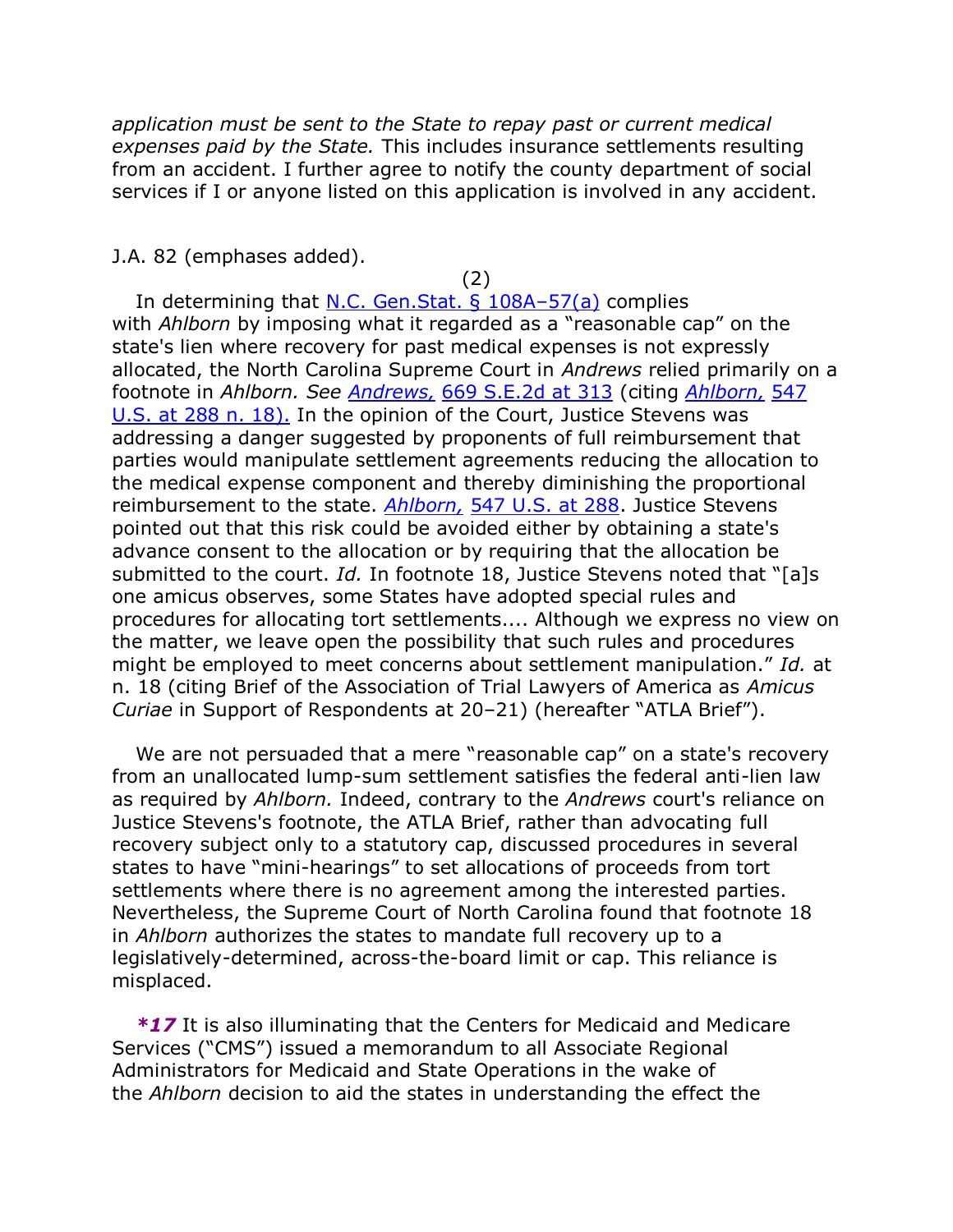decision would have on state third-party liability recovery. *See* Memorandum from Gale Arden, Director of CMS's Center for Medicaid and State Operations Disable and Elderly Health Programs Group (DEHPG) to all Associate Regional Administrators for Medicaid and State Operations, "State Options for Recovery Against Liability Settlements in Light of U.S. Supreme Court Decision in *Arkansas Department of Human Services v. Ahlborn* ‖ (July 3, 2006) (hereafter "CMS Memorandum"). The CMS Memorandum stated that, post- *Ahlborn*," if a State attempted to recover from more than the portion of a settlement that the parties allocated to medical items and services, it was in violation of the federal anti-lien statute." Id. Additionally, the CMS Memorandum clarified that, "to the extent State laws permit recovery over and above what the parties have appropriately designated as payment for medical items and services, the State was in violation of federal Medicaid laws." *Id.* 

To aid states in ensuring compliance with *Ahlborn,* the CMS Memorandum listed various actions states may and may not take: (1) states may only require assignment of the right to payment from a third party for healthcare (or medical) items and services; and (2) states may not pass or enforce laws which broaden the recovery rights, vis-à-vis Medicaid beneficiaries, of the state Medicaid agency, allowing such agencies to recover from damages other than medical expenses provided for in the award amount, even if this means that Medicaid must forego full recovery of its claim.  $F_{N11}^{N11}$  On the other hand, a state may wish to, *inter alia:*(1) "enact laws which provide for a specific allocation amongst damage[s], i.e., pain and suffering, lost wages, and medical claims"; (2) "require that cases can only be compromised with the consent of the state"; (3) "pass laws which require a mandatory joinder of a State when a Medicaid lien is at issue"; (4) "strengthen their laws regarding the duty of attorneys to notify and cooperate to include provisions which could render voidable any settlement of which the State was not notified and given an opportunity to present its recovery claim for medical assistance paid.‖ *Id.* In addition, the CMS Memorandum emphasized the *Ahlborn*Court's admonition that states should become involved in the underlying tort litigation in order to influence the amount that is allocated in a settlement to medical items and services. *Id.* (stating that "absent such involvement, the Court found little sympathy in the State's argument that they should be able to recover the total settlement").

[FN11.](http://web2.westlaw.com/result/documenttext.aspx?rs=WLW12.01&scxt=WL&rlti=1&rp=%2fFind%2fdefault.wl&rlt=CLID_FQRLT113840157233&service=Find&sv=Split&ss=CNT&cite=2012+WL+956187&n=1&fn=_top&mt=Westlaw&vr=2.0&cnt=DOC&cxt=DC#F011112027358976) The unrebuttable presumption created by [N.C. Gen.Stat. § 108A](http://web2.westlaw.com/find/default.wl?mt=Westlaw&db=1000037&docname=NCSTS108A-57&rp=%2ffind%2fdefault.wl&findtype=L&ordoc=2027358976&tc=-1&vr=2.0&fn=_top&sv=Split&tf=-1&pbc=DC601CB0&rs=WLW12.01)–57, in the form of a statutory one-third cap on the state's third-party liability recovery against a Medicaid recipient's tort settlement, clearly falls into this category.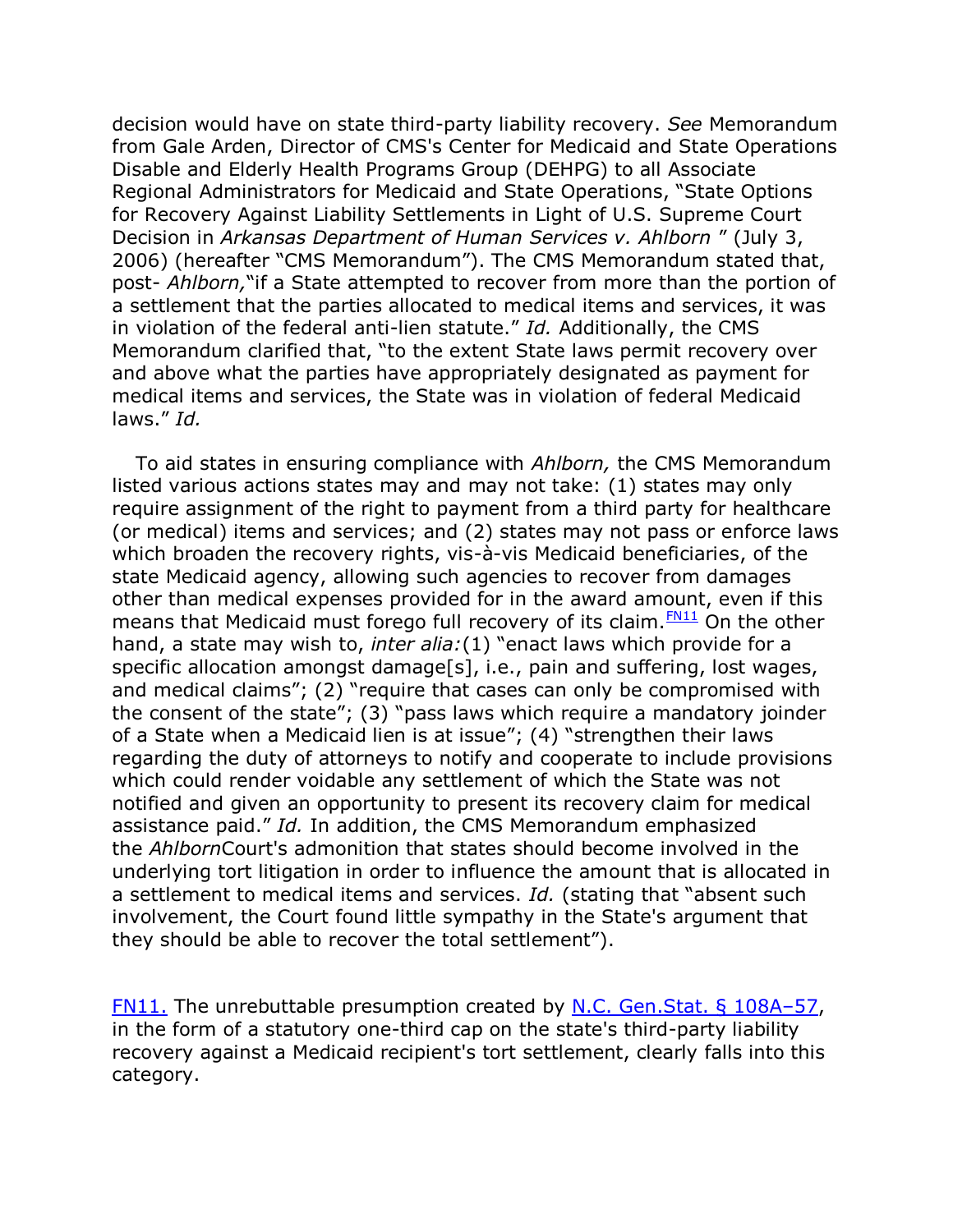Indeed, in reaction to the Supreme Court's ruling in *Ahlborn,* many states that previously imposed statutory caps on Medicaid third-party recovery amended their laws in various ways. Most notably, California changed its laws from imposing a statutory cap of one-half of the recovery to limiting recovery to the portion of the award specifically representing payment for medical expenses or care. Petition for Writ of Certiorari at 20– 23, *Brown,* [129 S.Ct. 2792 \(No. 08](http://web2.westlaw.com/find/default.wl?mt=Westlaw&db=708&tc=-1&rp=%2ffind%2fdefault.wl&findtype=Y&ordoc=2027358976&serialnum=2018380535&vr=2.0&fn=_top&sv=Split&tf=-1&pbc=DC601CB0&rs=WLW12.01)–1146) (discussing [Cal. Welf. & Inst.Code](http://web2.westlaw.com/find/default.wl?mt=Westlaw&db=1000228&docname=CAWIS14124.76&rp=%2ffind%2fdefault.wl&findtype=L&ordoc=2027358976&tc=-1&vr=2.0&fn=_top&sv=Split&tf=-1&pbc=DC601CB0&rs=WLW12.01)  [§ 14124.76\)](http://web2.westlaw.com/find/default.wl?mt=Westlaw&db=1000228&docname=CAWIS14124.76&rp=%2ffind%2fdefault.wl&findtype=L&ordoc=2027358976&tc=-1&vr=2.0&fn=_top&sv=Split&tf=-1&pbc=DC601CB0&rs=WLW12.01). Prior to *Ahlborn,* Pennsylvania's third-party liability statute imposed a fifty percent cap on the state's recovery. *Id.* at 23–24 (discussing 62 Pa. Cons.Stat. Ann. § 1409); *see infra* pp. 35–36 (discussing*[Tristani,](http://web2.westlaw.com/find/default.wl?mt=Westlaw&db=506&tc=-1&rp=%2ffind%2fdefault.wl&findtype=Y&ordoc=2027358976&serialnum=2025577836&vr=2.0&fn=_top&sv=Split&tf=-1&pbc=DC601CB0&rs=WLW12.01)* 652 [F.3d 360\).](http://web2.westlaw.com/find/default.wl?mt=Westlaw&db=506&tc=-1&rp=%2ffind%2fdefault.wl&findtype=Y&ordoc=2027358976&serialnum=2025577836&vr=2.0&fn=_top&sv=Split&tf=-1&pbc=DC601CB0&rs=WLW12.01) In the wake of *Ahlborn,* however, the Pennsylvania legislature enacted Pa. Cons. Stat. Ann. § 1409.1, which provides *inter alia* that "the court or agency shall allocate the judgment or award between the medical portion and other damages ..." Similarly, Oklahoma amended its statute to provide that the state's lien extends to the entire settlement, after attorneys fees and costs, unless a more limited allocation of damages to medical expenses is shown by clear and convincing evidence. *Brown,* 129 S.Ct. at 24 (discussing [Okla. Stat. Ann. tit. 63, § 5051.1\(](http://web2.westlaw.com/find/default.wl?mt=Westlaw&db=1000165&docname=OKSTT63S5051.1&rp=%2ffind%2fdefault.wl&findtype=L&ordoc=2027358976&tc=-1&vr=2.0&fn=_top&sv=Split&tf=-1&pbc=DC601CB0&rs=WLW12.01)D)(1)(d)) (internal quotation marks omitted). Idaho continues to use its pre- *Ahlborn* statute, which allows for full payment to Medicaid prior to payment of other expenses. *Id.* at 26–27 (discussing [Idaho Code Ann. § 56](http://web2.westlaw.com/find/default.wl?mt=Westlaw&db=1000007&docname=IDSTS56-209B&rp=%2ffind%2fdefault.wl&findtype=L&ordoc=2027358976&tc=-1&vr=2.0&fn=_top&sv=Split&tf=-1&referencepositiontype=T&pbc=DC601CB0&referenceposition=SP%3b1e9a0000fd6a3&rs=WLW12.01)–209b(6)). Post-*Ahlborn,* however, this statute has been interpreted to include a rebuttable presumption of such full payment when an allocation is agreed upon by the parties (including the state agency) or is determined through a hearing. *Id.*at 27 (citing *[State Dep't of Health & Human Welfare v.](http://web2.westlaw.com/find/default.wl?mt=Westlaw&db=4645&tc=-1&rp=%2ffind%2fdefault.wl&findtype=Y&ordoc=2027358976&serialnum=2017288557&vr=2.0&fn=_top&sv=Split&tf=-1&referencepositiontype=S&pbc=DC601CB0&referenceposition=912&rs=WLW12.01)  Hudelson,* [196 P.3d 905, 912 \(Idaho 2008\)\)](http://web2.westlaw.com/find/default.wl?mt=Westlaw&db=4645&tc=-1&rp=%2ffind%2fdefault.wl&findtype=Y&ordoc=2027358976&serialnum=2017288557&vr=2.0&fn=_top&sv=Split&tf=-1&referencepositiontype=S&pbc=DC601CB0&referenceposition=912&rs=WLW12.01). States that continue to impose a statutory cap or allow full recovery for Medicaid reimbursements post-*Ahlborn* include Florida, Georgia, Hawaii, Iowa, and North Carolina. *Id.* at 17; *see* [Fla. Stat. Ann. §§ 409.910\(1\),](http://web2.westlaw.com/find/default.wl?mt=Westlaw&db=1000006&docname=FLSTS409.910&rp=%2ffind%2fdefault.wl&findtype=L&ordoc=2027358976&tc=-1&vr=2.0&fn=_top&sv=Split&tf=-1&referencepositiontype=T&pbc=DC601CB0&referenceposition=SP%3bf1c50000821b0&rs=WLW12.01) [\(4\)](http://web2.westlaw.com/find/default.wl?mt=Westlaw&db=1000006&docname=FLSTS409.910&rp=%2ffind%2fdefault.wl&findtype=L&ordoc=2027358976&tc=-1&vr=2.0&fn=_top&sv=Split&tf=-1&referencepositiontype=T&pbc=DC601CB0&referenceposition=SP%3b0bd500007a412&rs=WLW12.01)[,\(6\)\(a\);](http://web2.westlaw.com/find/default.wl?mt=Westlaw&db=1000006&docname=FLSTS409.910&rp=%2ffind%2fdefault.wl&findtype=L&ordoc=2027358976&tc=-1&vr=2.0&fn=_top&sv=Split&tf=-1&referencepositiontype=T&pbc=DC601CB0&referenceposition=SP%3b8fd7000095a35&rs=WLW12.01) [Ga.Code Ann. § 49](http://web2.westlaw.com/find/default.wl?mt=Westlaw&db=1000468&docname=GAST49-4-149&rp=%2ffind%2fdefault.wl&findtype=L&ordoc=2027358976&tc=-1&vr=2.0&fn=_top&sv=Split&tf=-1&referencepositiontype=T&pbc=DC601CB0&referenceposition=SP%3b5ba1000067d06&rs=WLW12.01)–4– [149\(d\);](http://web2.westlaw.com/find/default.wl?mt=Westlaw&db=1000468&docname=GAST49-4-149&rp=%2ffind%2fdefault.wl&findtype=L&ordoc=2027358976&tc=-1&vr=2.0&fn=_top&sv=Split&tf=-1&referencepositiontype=T&pbc=DC601CB0&referenceposition=SP%3b5ba1000067d06&rs=WLW12.01) [Haw.Rev.Stat. Ann. § 346](http://web2.westlaw.com/find/default.wl?mt=Westlaw&db=1000522&docname=HISTS346-37&rp=%2ffind%2fdefault.wl&findtype=L&ordoc=2027358976&tc=-1&vr=2.0&fn=_top&sv=Split&tf=-1&referencepositiontype=T&pbc=DC601CB0&referenceposition=SP%3b5ba1000067d06&rs=WLW12.01)–37(d); [Iowa Code Ann. § 249A.6;](http://web2.westlaw.com/find/default.wl?mt=Westlaw&db=1000256&docname=IASTS249A.6&rp=%2ffind%2fdefault.wl&findtype=L&ordoc=2027358976&tc=-1&vr=2.0&fn=_top&sv=Split&tf=-1&pbc=DC601CB0&rs=WLW12.01) N.C. Gen.Stat. § 108–57(a).

(3)

*\*18* On the basis of *Ahlborn* 's clear holding that the general anti-lien provision in federal Medicaid law prohibits a state from recovering any portion of a settlement or judgment not attributable to medical expenses, DHHS's lien on E.M.A.'s settlement proceeds in this case violates federal law. In order to comply with [42 U.S.C. §§ 1396a\(a\)\(18\),](http://web2.westlaw.com/find/default.wl?mt=Westlaw&db=1000546&docname=42USCAS1396A&rp=%2ffind%2fdefault.wl&findtype=L&ordoc=2027358976&tc=-1&vr=2.0&fn=_top&sv=Split&tf=-1&referencepositiontype=T&pbc=DC601CB0&referenceposition=SP%3bc812000032010&rs=WLW12.01) [1396p,](http://web2.westlaw.com/find/default.wl?mt=Westlaw&db=1000546&docname=42USCAS1396P&rp=%2ffind%2fdefault.wl&findtype=L&ordoc=2027358976&tc=-1&vr=2.0&fn=_top&sv=Split&tf=-1&pbc=DC601CB0&rs=WLW12.01) and *Ahlborn,* North Carolina is free to implement a process by which settlement proceeds are explicitly allocated or otherwise determined. In this case, we must remand for an evidentiary hearing consistent with this opinion to determine the proper amount of the DHHS lien on E.M.A.'s settlement proceeds.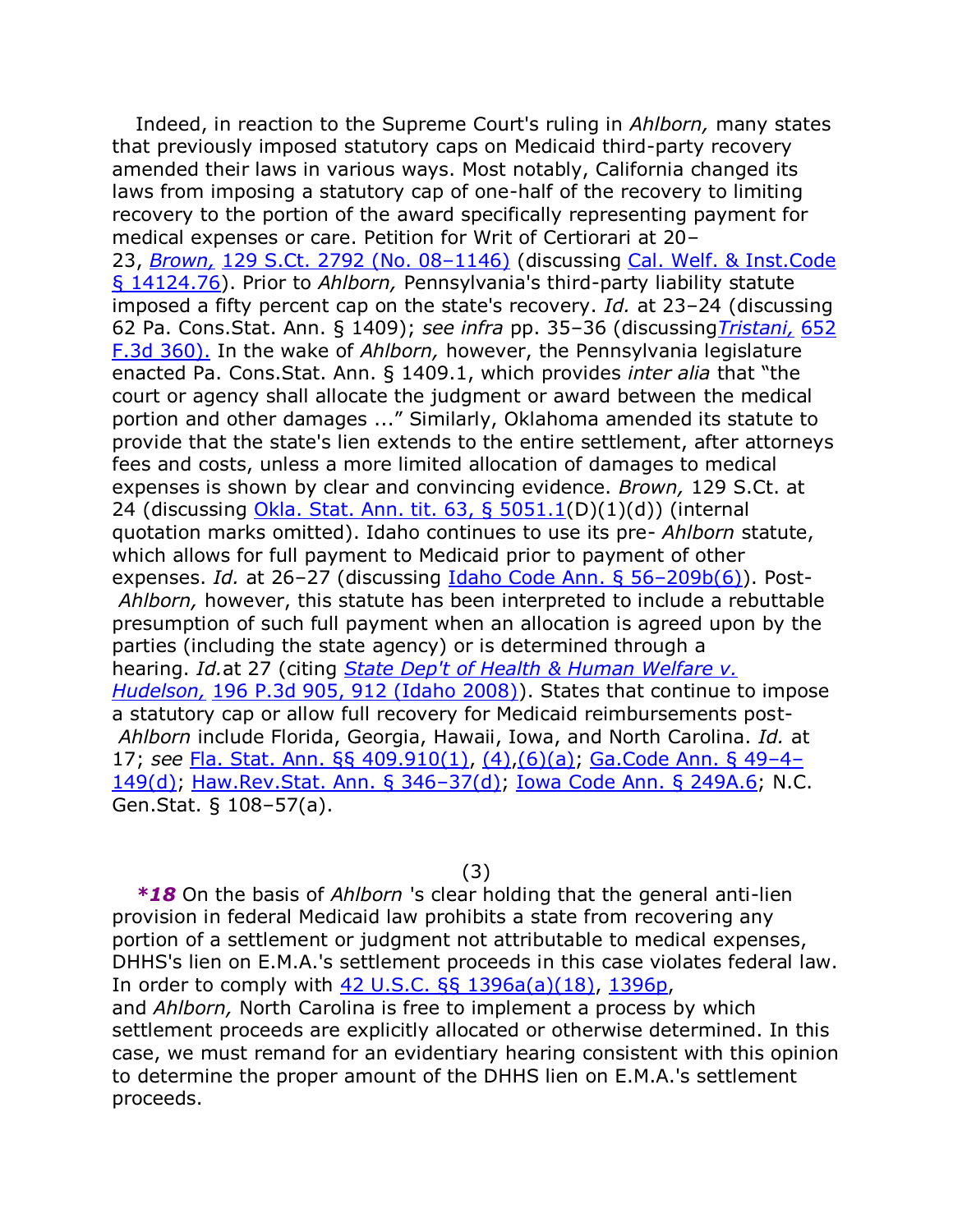Just as there is insufficient information before this court regarding allocation of the settlement proceeds among various categories of damages, we cannot apply the "proportional analysis" that E.M.A. argues is proper under *Ahlborn.* As discussed above, the parties in *Ahlborn* stipulated that the settlement of \$550,000 represented only one-sixth of the true value of Ahlborn's claim, because the settlement was limited due to the amount of insurance available, and determined that the state was thereby entitled to only one-sixth of the stipulated medical expenses. E.M.A .'s settlement is distinguishable in that there was no issue (so far as the record before us shows) of limited insurance and no stipulation. On remand, the district court must determine the true value of the case in allocating medical expenses, but *Ahlborn* does not mandate such a "proportional analysis," to use the term that Appellants have coined in their briefing.  $F_{\text{N12}}$ 

[FN12.](http://web2.westlaw.com/result/documenttext.aspx?rs=WLW12.01&scxt=WL&rlti=1&rp=%2fFind%2fdefault.wl&rlt=CLID_FQRLT113840157233&service=Find&sv=Split&ss=CNT&cite=2012+WL+956187&n=1&fn=_top&mt=Westlaw&vr=2.0&cnt=DOC&cxt=DC#F012122027358976) In an analogous case arising under post- *Ahlborn* Oklahoma law, the Tenth Circuit has helpfully indicated the kind of considerations that might be salient in assessing the propriety of a particular lien determination: [A] reduction in a Medicaid lien can be justified only by showing a reason why the plaintiff would agree to allow the defendant to pay less than the full amount of the Medicaid lien. The usual reasons would be that the liability of the settling defendant is uncertain or that the defendant lacks the money to pay for his full liability (or both); so the plaintiff would be willing to take a proportionate reduction in each component of the damages that she would expect the jury to award if the defendant were found liable. For example, if the settlement is for 50% of what the jury is likely to award because there is only a 50% chance that the jury will find liability, the Medicaid lien could properly be cut in half. Or if liability is clear and the expected verdict would be \$2 million, but the defendant can pay only \$1 million, a 50% reduction would also be in order. A further reduction might also be appropriate if there are doubts about whether the jury would award as damages all the medical expenses paid by Medicaid-because, for example, one could question whether the expenses were caused by the negligent acts of the defendantalthough generally one can be more confident of recovering those expenses in full than in recovering, say, the full claim for pain and suffering.

## *Price v. Wolford,* 608 F.3d 698, 707–[08 \(10th Cir.2010\).](http://web2.westlaw.com/find/default.wl?mt=Westlaw&db=506&tc=-1&rp=%2ffind%2fdefault.wl&findtype=Y&ordoc=2027358976&serialnum=2022319730&vr=2.0&fn=_top&sv=Split&tf=-1&referencepositiontype=S&pbc=DC601CB0&referenceposition=707&rs=WLW12.01)

In reaching the conclusion we do, we find the Third Circuit's analysis of the analogous provisions of Pennsylvania law particularly persuasive in our disposition of this appeal. *See Tristani,* [652 F.3d 360.](http://web2.westlaw.com/find/default.wl?mt=Westlaw&db=506&tc=-1&rp=%2ffind%2fdefault.wl&findtype=Y&ordoc=2027358976&serialnum=2025577836&vr=2.0&fn=_top&sv=Split&tf=-1&pbc=DC601CB0&rs=WLW12.01) Although the Third Circuit found that the Pennsylvania statutory presumption that fifty percent of a settlement amount was properly allocable to medical expenditures may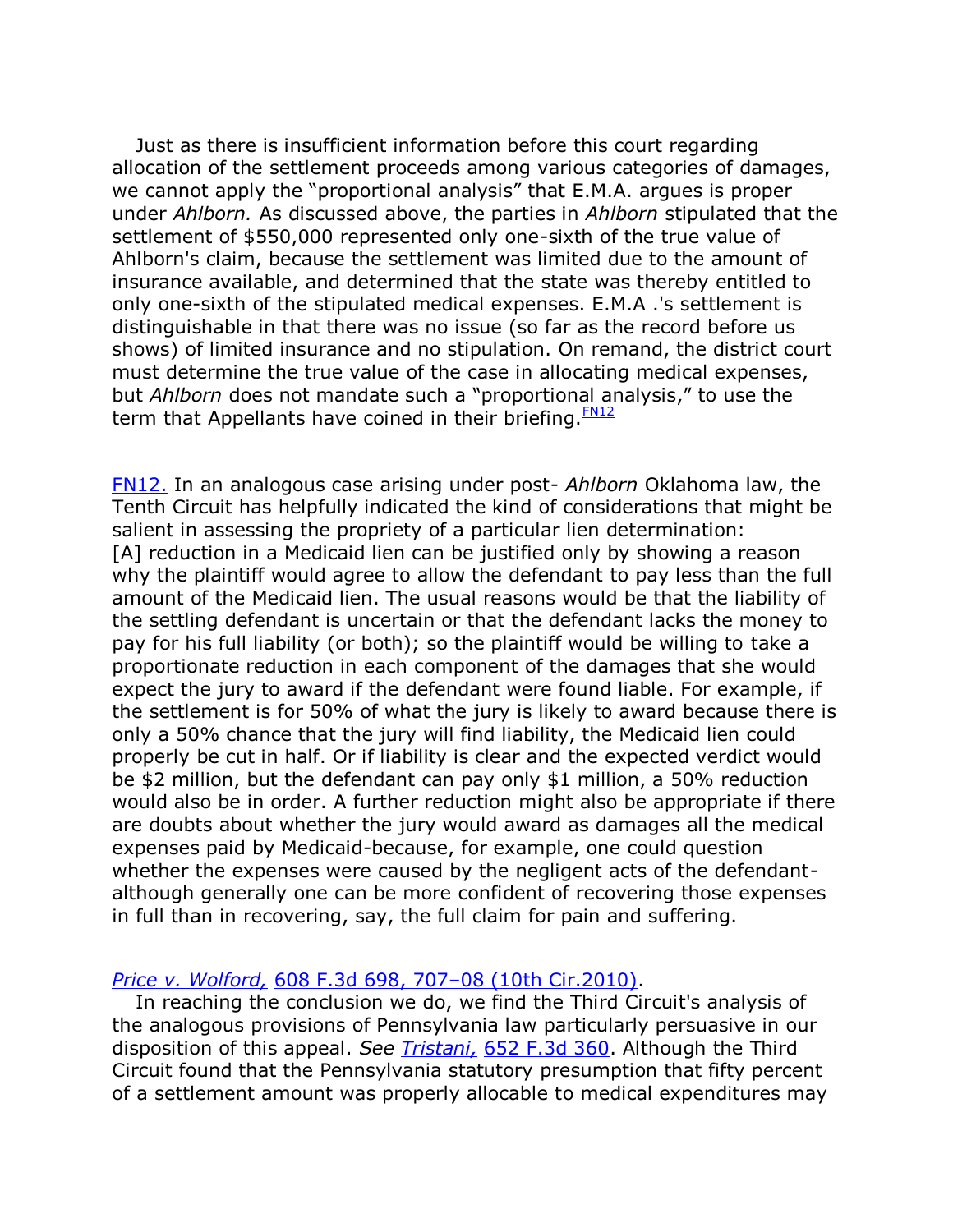be deemed to fall within the acceptable "special rules and procedures" contemplated by *Ahlborn* in footnote 18, it cautioned the state that it must afford a mechanism permitting beneficiaries to rebut such a presumption,  $\frac{FN13}{FN13}$  $\frac{FN13}{FN13}$  $\frac{FN13}{FN13}$  reasoning as follows:

[FN13.](http://web2.westlaw.com/result/documenttext.aspx?rs=WLW12.01&scxt=WL&rlti=1&rp=%2fFind%2fdefault.wl&rlt=CLID_FQRLT113840157233&service=Find&sv=Split&ss=CNT&cite=2012+WL+956187&n=1&fn=_top&mt=Westlaw&vr=2.0&cnt=DOC&cxt=DC#F013132027358976) Indeed, the Pennsylvania legislature had amended that state's law after *Ahlborn* precisely to provide such a mechanism, there, an administrative hearing. *See Tristani,* [652 F.3d at 377](http://web2.westlaw.com/find/default.wl?mt=Westlaw&db=506&tc=-1&rp=%2ffind%2fdefault.wl&findtype=Y&ordoc=2027358976&serialnum=2025577836&vr=2.0&fn=_top&sv=Split&tf=-1&referencepositiontype=S&pbc=DC601CB0&referenceposition=377&rs=WLW12.01)–78. Nevertheless, the *Tristani* court was required to address an earlier version of the state law because one of the state claims to reimbursement at issue pre-dated the legislative change. *Id.*

Although the *Ahlborn* Court acknowledged the existence in state law of "special rules and procedures" for allocating settlements, and left open the possibility that such rules may be employed to address concerns about settlement manipulation, [547 U.S. at 288 n. 18,](http://web2.westlaw.com/find/default.wl?mt=Westlaw&db=780&tc=-1&rp=%2ffind%2fdefault.wl&findtype=Y&ordoc=2027358976&serialnum=2009061885&vr=2.0&fn=_top&sv=Split&tf=-1&referencepositiontype=S&pbc=DC601CB0&referenceposition=288&rs=WLW12.01) it did not give states unfettered discretion to allocate settlements without regard to the actual portion attributable to medical expenses. Indeed, *Ahlborn* expressed a preference for resolving allocation disputes "either by obtaining the State's advance agreement to an allocation or, if necessary, by submitting the matter to a court for decision." *Id.*at 288.

We express no view as to whether allocation disputes of this type must be adjudicated by a court, or may instead be resolved through other "special rules and procedures." *Id.* at 288 n. 18. We hold merely that in determining what portion of a Medicaid beneficiary's third-party recovery it may claim in reimbursement for Medicaid expenses, the state must have in place procedures that allow a dissatisfied beneficiary to challenge the default allocation. As the Beneficiaries point out, without such a rule nothing would prevent states from allocating 75%, 90% or even 100% of a settlement to medical expenses, thereby eviscerating the rule promulgated by *Ahlborn.* Because the District Court concluded otherwise, we will reverse its order in this respect and remand for further proceedings consistent with this opinion.

## *\*19 Id.* at 378.

We agree with the reasoning of the Third Circuit and hold that to comport with federal law as interpreted in *Ahlborn,* under the circumstances in this case, North Carolina's statutory presumption must be subject to adversarial testing.  $F N14$  Under the circumstances of the case before us, absent any state-created mechanism for such testing, it will fall to the district court to conduct the appropriate proceedings.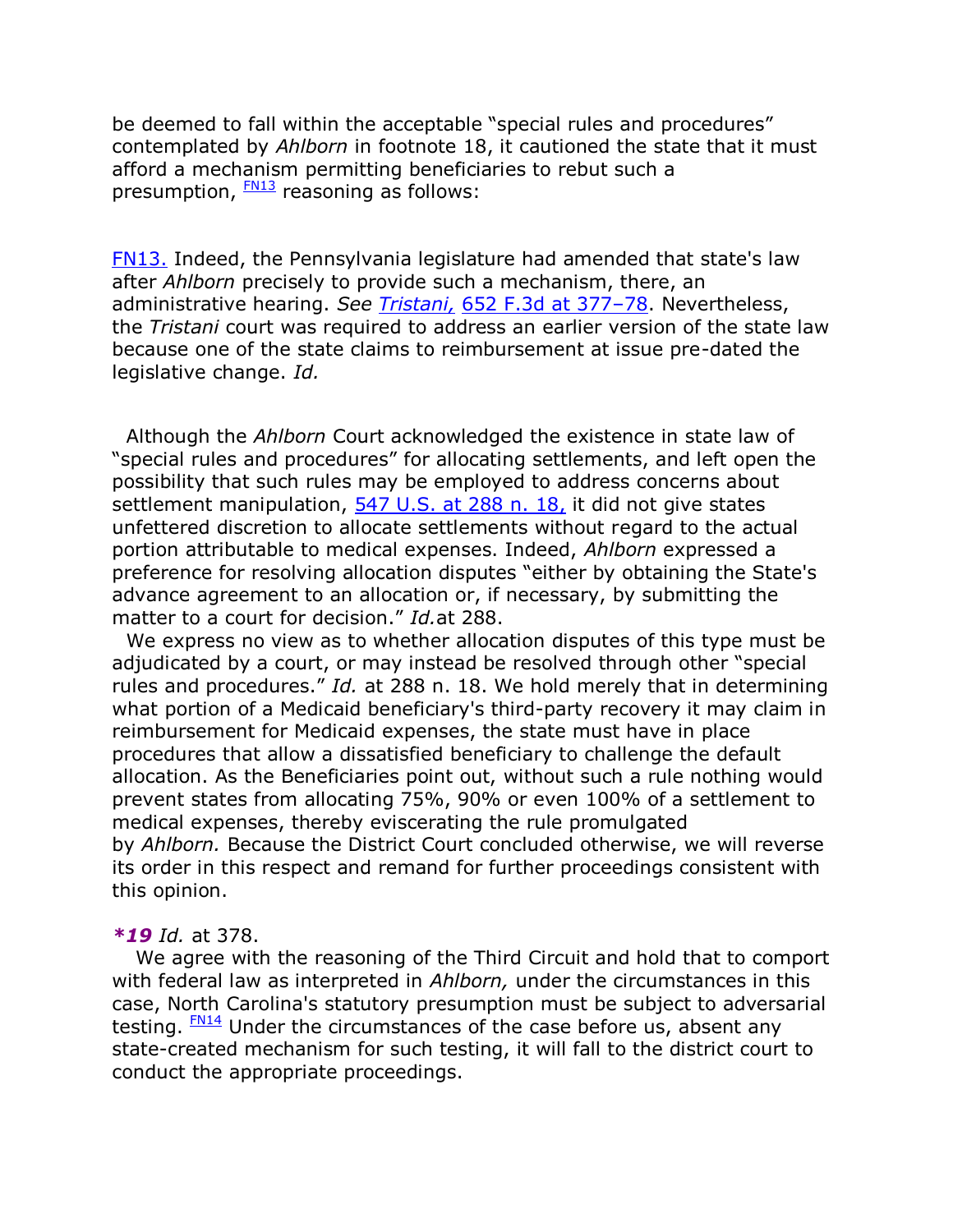[FN14.](http://web2.westlaw.com/result/documenttext.aspx?rs=WLW12.01&scxt=WL&rlti=1&rp=%2fFind%2fdefault.wl&rlt=CLID_FQRLT113840157233&service=Find&sv=Split&ss=CNT&cite=2012+WL+956187&n=1&fn=_top&mt=Westlaw&vr=2.0&cnt=DOC&cxt=DC#F014142027358976) Notably, in its opinion in this case, the district court cited, in support of its narrow reading of the *Ahlborn* holding, the lower court's decision in *Tristani. See Armstrong,* [722 F.Supp.2d at 658](http://web2.westlaw.com/find/default.wl?mt=Westlaw&db=4637&tc=-1&rp=%2ffind%2fdefault.wl&findtype=Y&ordoc=2027358976&serialnum=2022444064&vr=2.0&fn=_top&sv=Split&tf=-1&referencepositiontype=S&pbc=DC601CB0&referenceposition=658&rs=WLW12.01) (citing *[Tristani v.](http://web2.westlaw.com/find/default.wl?mt=Westlaw&db=4637&tc=-1&rp=%2ffind%2fdefault.wl&findtype=Y&ordoc=2027358976&serialnum=2018488980&vr=2.0&fn=_top&sv=Split&tf=-1&referencepositiontype=S&pbc=DC601CB0&referenceposition=464&rs=WLW12.01)  Richman,* [609 F.Supp.2d 423, 464](http://web2.westlaw.com/find/default.wl?mt=Westlaw&db=4637&tc=-1&rp=%2ffind%2fdefault.wl&findtype=Y&ordoc=2027358976&serialnum=2018488980&vr=2.0&fn=_top&sv=Split&tf=-1&referencepositiontype=S&pbc=DC601CB0&referenceposition=464&rs=WLW12.01)–65 (W.D.Pa.2009)). But, as just discussed, on appeal, the Third Circuit specifically reversed that portion of the lower court's judgment in *Tristani* that had rejected the need for adversary testing of the fifty percent presumption under Pennsylvania law. *See* [652 F.3d at 378.](http://web2.westlaw.com/find/default.wl?mt=Westlaw&db=506&tc=-1&rp=%2ffind%2fdefault.wl&findtype=Y&ordoc=2027358976&serialnum=2025577836&vr=2.0&fn=_top&sv=Split&tf=-1&referencepositiontype=S&pbc=DC601CB0&referenceposition=378&rs=WLW12.01)

V

In sum, E.M.A.'s argument that DHHS cannot assert a lien against her portion of the settlement proceeds because a minor has no cause of action for past medical expenses under North Carolina common law fails because the state Medicaid statutes at issue fully abrogate the common law. Nevertheless, we hold that the North Carolina third-party liability statutes, [N.C. Gen.Stat. §§ 108A](http://web2.westlaw.com/find/default.wl?mt=Westlaw&db=1000037&docname=NCSTS108A-57&rp=%2ffind%2fdefault.wl&findtype=L&ordoc=2027358976&tc=-1&vr=2.0&fn=_top&sv=Split&tf=-1&pbc=DC601CB0&rs=WLW12.01)–57 and –59, as applied in this case, fail to comply with federal Medicaid law as interpreted by the Supreme Court in *Ahlborn.* As the unanimous *Ahlborn* Court's decision makes clear, federal Medicaid law limits a state's recovery to settlement proceeds that are shown to be properly allocable to past medical expenses. In the event of an unallocated lump-sum settlement exceeding the amount of the state's Medicaid expenditures, as in this case, the sum certain allocable to medical expenses must be determined by way of a fair and impartial adversarial procedure that affords the Medicaid beneficiary an opportunity to rebut the statutory presumption in favor of the state that allocation of one-third of a lump sum settlement is consistent with the anti-lien provision in federal law.

Accordingly, for the reasons set forth, we vacate the judgment of the district court and remand for an evidentiary hearing at which the district court shall determine the proper amount of DHHS's Medicaid lien in this case in accordance with *Ahlborn* and the views expressed in this opinion.

*VACATED AND REMANDED*

[AGEE,](http://web2.westlaw.com/find/default.wl?mt=Westlaw&db=PROFILER-WLD&docname=0126009401&rp=%2ffind%2fdefault.wl&findtype=h&ordoc=2027358976&tc=-1&vr=2.0&fn=_top&sv=Split&tf=-1&pbc=DC601CB0&rs=WLW12.01) Circuit Judge, concurring in part, dissenting in part, and concurring in the judgment:

I join the majority opinion except for Section IV(A) (and related references), which concludes that the relevant North Carolina Medicaid statutes, [N.C.](http://web2.westlaw.com/find/default.wl?mt=Westlaw&db=1000037&docname=NCSTS108A-57&rp=%2ffind%2fdefault.wl&findtype=L&ordoc=2027358976&tc=-1&vr=2.0&fn=_top&sv=Split&tf=-1&referencepositiontype=T&pbc=DC601CB0&referenceposition=SP%3b8b3b0000958a4&rs=WLW12.01) Gen. Stat.  $\S$  108A–59(a) ("the assignment statute") and N.C.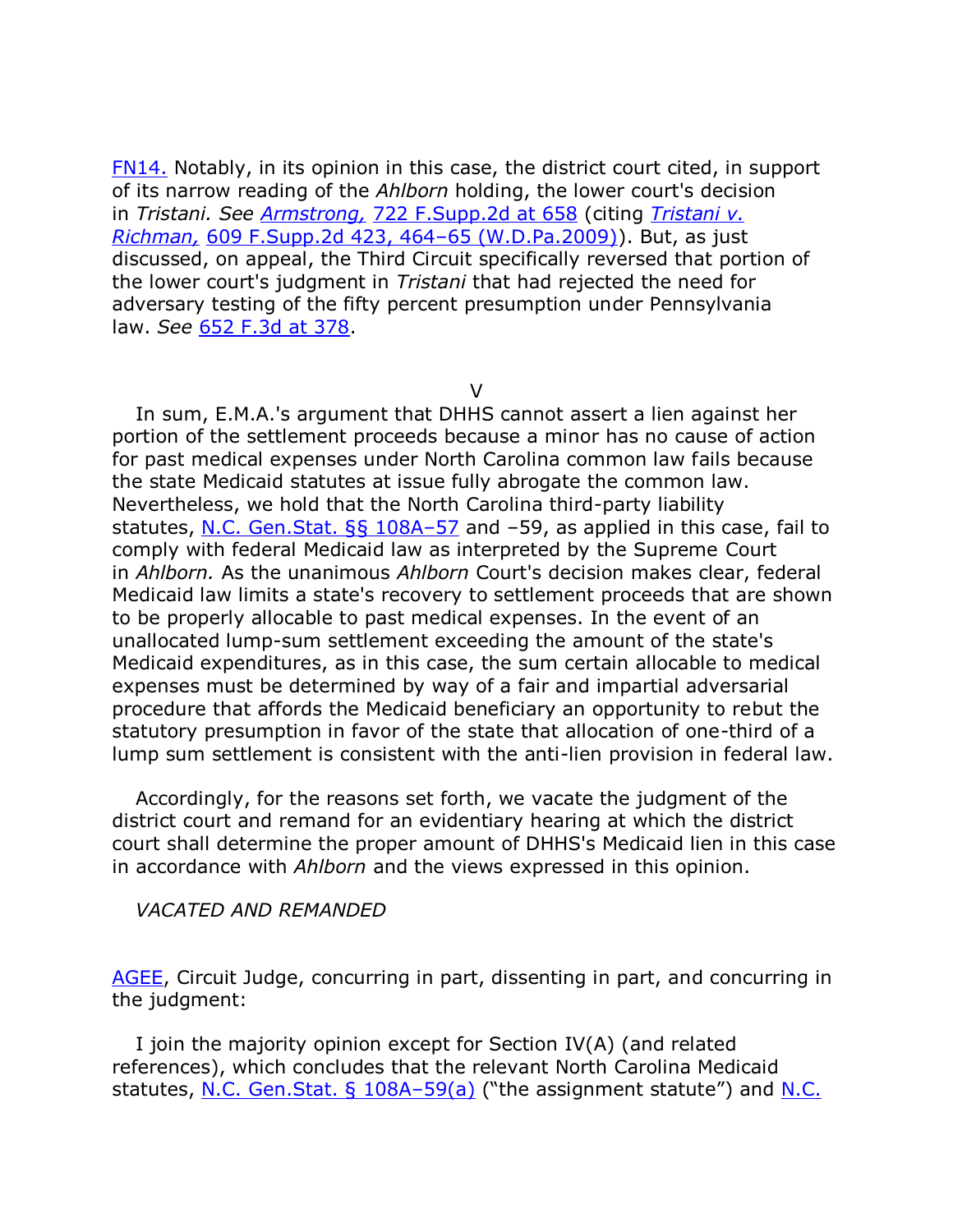Gen. Stat.  $\S$  108A–57(a) ("the subrogation statute") abrogate the common law of North Carolina under which a minor has no cause of action for recovery of medical expenses incurred during minority. Accordingly, I respectfully dissent from that portion of the majority opinion and write separately because nothing in either the assignment statute or the abrogation statute suggest that the General Assembly of North Carolina intended to extend or create such a cause of action. Furthermore, I find no support in the decided cases of the North Carolina appellate courts holding that state's legislature abrogated the otherwise applicable common law rule. Consequently, I would hold the common law rule survives the enactment of North Carolina's Medicaid statutes. $F_{N1}^{N1}$  Nonetheless, for the reasons discussed below, I would vacate and remand the judgment of the district court.

[FN1.](http://web2.westlaw.com/result/documenttext.aspx?rs=WLW12.01&scxt=WL&rlti=1&rp=%2fFind%2fdefault.wl&rlt=CLID_FQRLT113840157233&service=Find&sv=Split&ss=CNT&cite=2012+WL+956187&n=1&fn=_top&mt=Westlaw&vr=2.0&cnt=DOC&cxt=DC#F01512027358976) In resolving this difficult question of the interplay between North Carolina's common law and its Medicaid statutes, it would be helpful to seek guidance from that state's highest court. Unfortunately, unlike the other states in this circuit, North Carolina alone provides no mechanism for us to certify questions of state law to its Supreme Court. *See [MLC Automotive,](http://web2.westlaw.com/find/default.wl?mt=Westlaw&db=506&tc=-1&rp=%2ffind%2fdefault.wl&findtype=Y&ordoc=2027358976&serialnum=2016454728&vr=2.0&fn=_top&sv=Split&tf=-1&referencepositiontype=S&pbc=DC601CB0&referenceposition=284&rs=WLW12.01)  LLC v. Town of Southern Pines,* [532 F.3d 269, 284 \(4th Cir.2008\).](http://web2.westlaw.com/find/default.wl?mt=Westlaw&db=506&tc=-1&rp=%2ffind%2fdefault.wl&findtype=Y&ordoc=2027358976&serialnum=2016454728&vr=2.0&fn=_top&sv=Split&tf=-1&referencepositiontype=S&pbc=DC601CB0&referenceposition=284&rs=WLW12.01)

*\*20* Unless modified by statute, the common law is the law of North Carolina, as in many states. *See State v. Vance,* [403 S.E.2d 495, 498](http://web2.westlaw.com/find/default.wl?mt=Westlaw&db=711&tc=-1&rp=%2ffind%2fdefault.wl&findtype=Y&ordoc=2027358976&serialnum=1991086266&vr=2.0&fn=_top&sv=Split&tf=-1&referencepositiontype=S&pbc=DC601CB0&referenceposition=498&rs=WLW12.01)   $(N.C.1991)$ ; [N.C. Gen.Stat. § 4](http://web2.westlaw.com/find/default.wl?mt=Westlaw&db=1000037&docname=NCSTS4-1&rp=%2ffind%2fdefault.wl&findtype=L&ordoc=2027358976&tc=-1&vr=2.0&fn=_top&sv=Split&tf=-1&pbc=DC601CB0&rs=WLW12.01)-1 ("All such parts of the common law ... [as are] not abrogated, repealed, or ... obsolete, are hereby declared to be in full force within this State."). "When the [North Carolina] General Assembly legislates in respect to the subject matter of a common law rule, the statute supplants the common law rule in regard to that matter." State v.. *Green,* [477 S.E.2d 182, 187 \(N.C.Ct.App.1996\)\(](http://web2.westlaw.com/find/default.wl?mt=Westlaw&db=711&tc=-1&rp=%2ffind%2fdefault.wl&findtype=Y&ordoc=2027358976&serialnum=1996246168&vr=2.0&fn=_top&sv=Split&tf=-1&referencepositiontype=S&pbc=DC601CB0&referenceposition=187&rs=WLW12.01)citing *[McMichael v.](http://web2.westlaw.com/find/default.wl?mt=Westlaw&db=711&tc=-1&rp=%2ffind%2fdefault.wl&findtype=Y&ordoc=2027358976&serialnum=1956101921&vr=2.0&fn=_top&sv=Split&tf=-1&referencepositiontype=S&pbc=DC601CB0&referenceposition=234&rs=WLW12.01)  Proctor,* [91 S.E.2d 231, 234 \(N.C.1956\)\)](http://web2.westlaw.com/find/default.wl?mt=Westlaw&db=711&tc=-1&rp=%2ffind%2fdefault.wl&findtype=Y&ordoc=2027358976&serialnum=1956101921&vr=2.0&fn=_top&sv=Split&tf=-1&referencepositiontype=S&pbc=DC601CB0&referenceposition=234&rs=WLW12.01). However, the common law controls unless the legislature expressly abrogates it. *See [In re](http://web2.westlaw.com/find/default.wl?mt=Westlaw&db=711&tc=-1&rp=%2ffind%2fdefault.wl&findtype=Y&ordoc=2027358976&serialnum=1985119447&vr=2.0&fn=_top&sv=Split&tf=-1&referencepositiontype=S&pbc=DC601CB0&referenceposition=909&rs=WLW12.01)  Thompson,* [327 S.E.2d 908, 909 \(N.C.Ct.App.1985\);](http://web2.westlaw.com/find/default.wl?mt=Westlaw&db=711&tc=-1&rp=%2ffind%2fdefault.wl&findtype=Y&ordoc=2027358976&serialnum=1985119447&vr=2.0&fn=_top&sv=Split&tf=-1&referencepositiontype=S&pbc=DC601CB0&referenceposition=909&rs=WLW12.01) *see also [Lowe v.](http://web2.westlaw.com/find/default.wl?mt=Westlaw&db=710&tc=-1&rp=%2ffind%2fdefault.wl&findtype=Y&ordoc=2027358976&serialnum=1893008895&vr=2.0&fn=_top&sv=Split&tf=-1&referencepositiontype=S&pbc=DC601CB0&referenceposition=544&rs=WLW12.01)  Harris,* [17 S.E. 539, 544 \(N.C.1893\)](http://web2.westlaw.com/find/default.wl?mt=Westlaw&db=710&tc=-1&rp=%2ffind%2fdefault.wl&findtype=Y&ordoc=2027358976&serialnum=1893008895&vr=2.0&fn=_top&sv=Split&tf=-1&referencepositiontype=S&pbc=DC601CB0&referenceposition=544&rs=WLW12.01) (Shepherd, C.J., concurring) ("[I]f the legislature intended to abrogate these [common law] rules, in whole or in part, it should have expressed such intention in the clearest and most unmistakable manner.‖); *[Price v. Edwards,](http://web2.westlaw.com/find/default.wl?mt=Westlaw&db=710&tc=-1&rp=%2ffind%2fdefault.wl&findtype=Y&ordoc=2027358976&serialnum=1919012069&vr=2.0&fn=_top&sv=Split&tf=-1&referencepositiontype=S&pbc=DC601CB0&referenceposition=36&rs=WLW12.01)* 101 S.E. 33, 36 [\(N.C.1919\)](http://web2.westlaw.com/find/default.wl?mt=Westlaw&db=710&tc=-1&rp=%2ffind%2fdefault.wl&findtype=Y&ordoc=2027358976&serialnum=1919012069&vr=2.0&fn=_top&sv=Split&tf=-1&referencepositiontype=S&pbc=DC601CB0&referenceposition=36&rs=WLW12.01) ("[S]tatutes in derogation of common law ... are construed strictly."). $F_{N2}$ 

[FN2.](http://web2.westlaw.com/result/documenttext.aspx?rs=WLW12.01&scxt=WL&rlti=1&rp=%2fFind%2fdefault.wl&rlt=CLID_FQRLT113840157233&service=Find&sv=Split&ss=CNT&cite=2012+WL+956187&n=1&fn=_top&mt=Westlaw&vr=2.0&cnt=DOC&cxt=DC#F01622027358976) The common law is incorporated into the North Carolina statutory scheme by N.C. Gen. Stat.  $\frac{64-1}{6}$ . North Carolina courts abide by the maxim that "repeal by implication is not a favored rule of statutory construction.‖ *State v. Greer,* [302 S.E.2d 774, 777 \(N.C.1983\)](http://web2.westlaw.com/find/default.wl?mt=Westlaw&db=711&tc=-1&rp=%2ffind%2fdefault.wl&findtype=Y&ordoc=2027358976&serialnum=1983126056&vr=2.0&fn=_top&sv=Split&tf=-1&referencepositiontype=S&pbc=DC601CB0&referenceposition=777&rs=WLW12.01) (internal quotation marks omitted).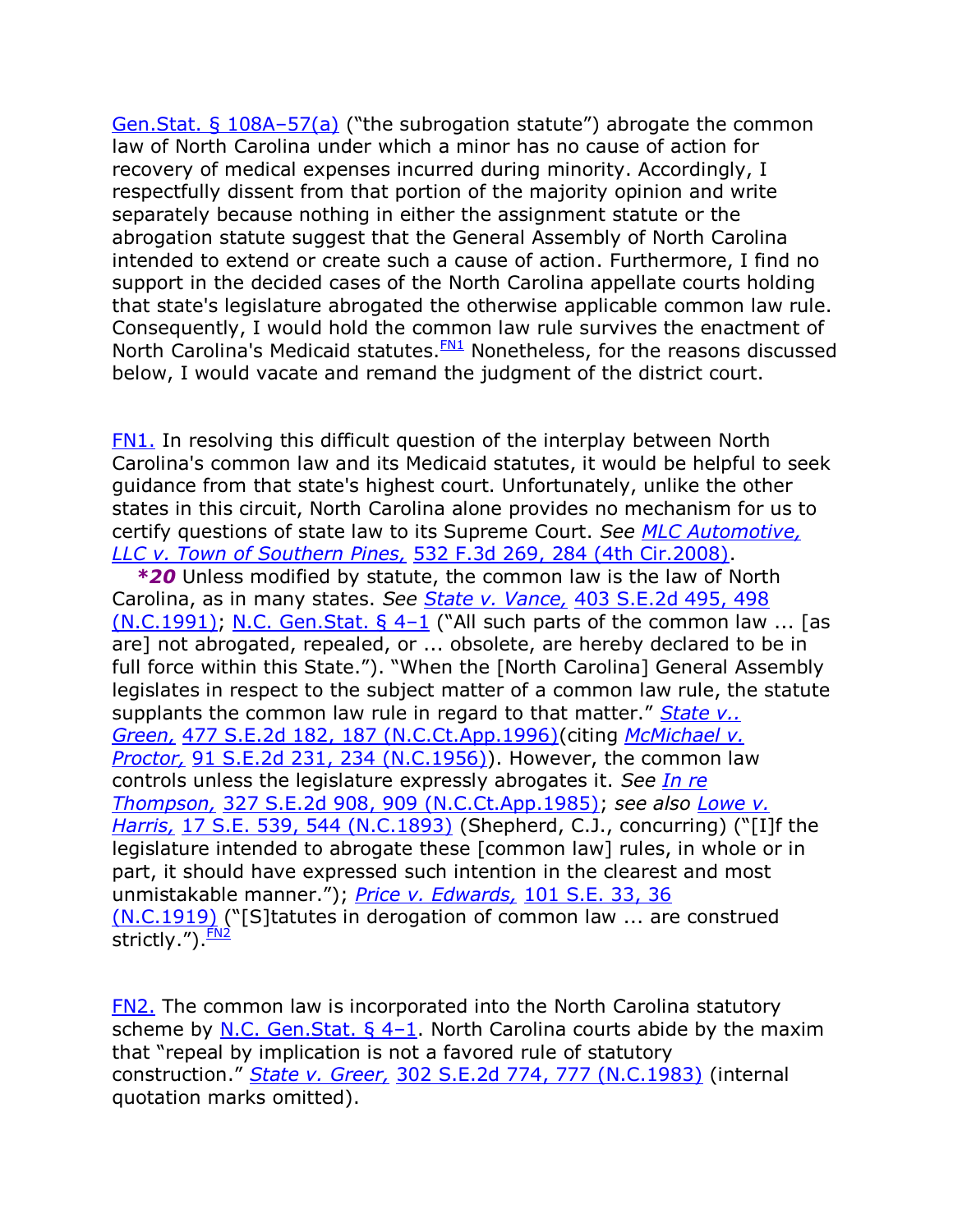Under the common law of North Carolina, a minor has no cause of action against a tortfeasor for medical expenses incurred during minority. *See Vaughan v. Moore,*[366 S.E.2d 518, 520 \(N.C.Ct.App .1988\).](http://web2.westlaw.com/find/default.wl?mt=Westlaw&db=711&tc=-1&rp=%2ffind%2fdefault.wl&findtype=Y&ordoc=2027358976&serialnum=1988045218&vr=2.0&fn=_top&sv=Split&tf=-1&referencepositiontype=S&pbc=DC601CB0&referenceposition=520&rs=WLW12.01) Rather, the right to recover for medical expenses lies with the parents, but the minor (through his or her proper representative) may recover for other damages, such as pain and suffering or loss of future income. *Id.* (citing *Ellington v. Bradford,* [86 S.E.2d 925, 926 \(N.C.1955\)\)](http://web2.westlaw.com/find/default.wl?mt=Westlaw&db=711&tc=-1&rp=%2ffind%2fdefault.wl&findtype=Y&ordoc=2027358976&serialnum=1955104249&vr=2.0&fn=_top&sv=Split&tf=-1&referencepositiontype=S&pbc=DC601CB0&referenceposition=926&rs=WLW12.01). Applying that principle to this case, it would appear that E.M.A. could not recover against her tortfeasor for the incurred medical expenses. As a consequence, the principles enunciated in *[Arkansas Department of Health](http://web2.westlaw.com/find/default.wl?mt=Westlaw&db=780&tc=-1&rp=%2ffind%2fdefault.wl&findtype=Y&ordoc=2027358976&serialnum=2009061885&vr=2.0&fn=_top&sv=Split&tf=-1&pbc=DC601CB0&rs=WLW12.01)* 

*[and Human Services v. Ahlborn,](http://web2.westlaw.com/find/default.wl?mt=Westlaw&db=780&tc=-1&rp=%2ffind%2fdefault.wl&findtype=Y&ordoc=2027358976&serialnum=2009061885&vr=2.0&fn=_top&sv=Split&tf=-1&pbc=DC601CB0&rs=WLW12.01)* 547 U.S. 268 (2006), would insulate E.M .A.'s allotted portion of the settlement proceeds from the State's lien unless that portion did in fact include medical expense reimbursements.

Notwithstanding North Carolina common law, however, the majority opinion, relying upon the "plain language" of the subrogation statute and the assignment statute, as well as pre- *Ahlborn* authority, allows the State to encumber E.M.A.'s portion of settlement proceeds. I do not agree the statutes at issue here lead to that result.

The assignment statute states that "[n]otwithstanding any other provisions of the law, by accepting medical assistance, the recipient shall be deemed to have made an assignment to the State of the right to third party benefits ... to which he may be entitled." N.C. Gen. Stat.  $\frac{5 \text{ 108}}{4}$  -59(a). The subrogation statute uses similar terms to express that: "[n]otwithstanding any other provisions of the law, to the extent of payments under this Part, the State, or the county providing medical assistance benefits, shall be subrogated to all rights of recovery, contractual or otherwise, of the beneficiary of this assistance...." *Id.* 

\*21 With particular emphasis on the "[n]otwithstanding any other provisions of the law," language, the majority opinion concludes that these statutes "by their plain language abrogate the common law rule that a minor cannot recover for medical expenses." Maj. Op. at 26. Neither statute, however, conflicts with the common law rule at issue here by its plain terms or otherwise.

The assignment statute specifically limits the "rights" assigned: "the recipient [of Medicaid benefits] shall be deemed to have made an assignment to the state of the right to third party benefits ... *to which he may be entitled.*" (Emphasis added .) By its express language, this statute does not purport to enlarge the preexisting rights of a beneficiary of Medicaid benefits, including those possessed by minors. A plain reading of the statute instead leads to the conclusion that, to the extent a beneficiary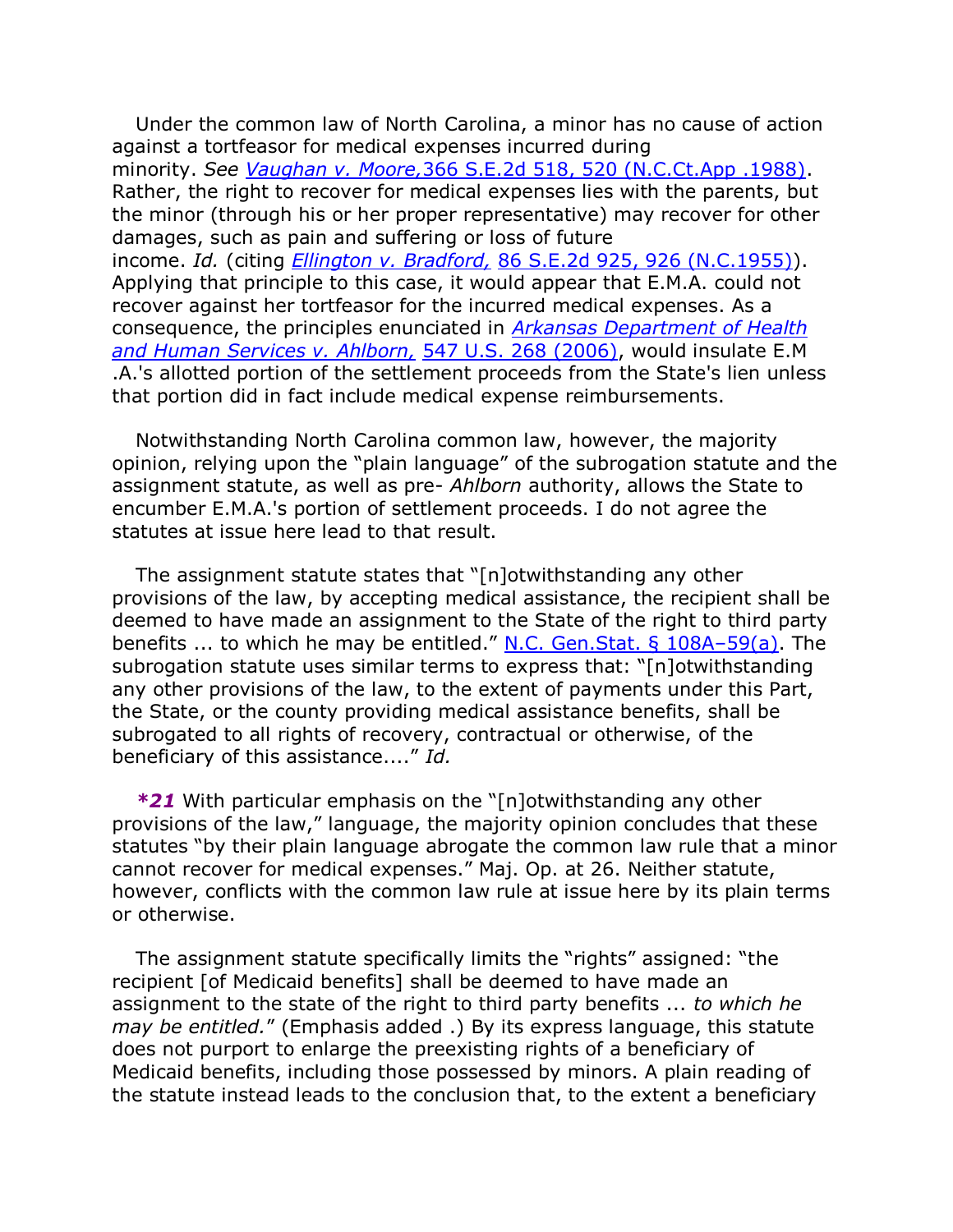of Medicaid benefits has a claim to third party benefits, that beneficiary by operation of law assigns those rights to the state. The statute could have easily been written to create a new cause of action in the Medicaid beneficiary, but it was not. Rather, the statute speaks of the assignment only of the rights, if any, that already exist in the beneficiary.

In this regard, *[E.D.B. ex rel. D.B. v. Clair,](http://web2.westlaw.com/find/default.wl?mt=Westlaw&db=162&tc=-1&rp=%2ffind%2fdefault.wl&findtype=Y&ordoc=2027358976&serialnum=2020922896&vr=2.0&fn=_top&sv=Split&tf=-1&pbc=DC601CB0&rs=WLW12.01)* 987 A.2d 681 (Pa.2009), cited *ante* at 28 n. 9, is instructive. In that case, the Supreme Court of Pennsylvania found, pursuant to its state's Fraud and Abuse Control Act (which operates, like the North Carolina Medicaid statutes at issue here, to regulate the state's right of assignment of benefits) "a Medicaid beneficiary has a cause of action against his or her tortfeasor to recover and reimburse [the state] for Medicaid benefits received during the beneficiary's minority." *Id.* [at 691.](http://web2.westlaw.com/find/default.wl?rs=WLW12.01&pbc=DC601CB0&vr=2.0&findtype=Y&rp=%2ffind%2fdefault.wl&sv=Split&fn=_top&tf=-1&ordoc=2027358976&mt=Westlaw&serialnum=2020922896&tc=-1)<sup>[FN3](http://web2.westlaw.com/find/default.wl?rs=WLW12.01&pbc=DC601CB0&vr=2.0&findtype=Y&rp=%2ffind%2fdefault.wl&sv=Split&fn=_top&tf=-1&ordoc=2027358976&mt=Westlaw&serialnum=2020922896&tc=-1)</sup> The Pennsylvania statutes at issue did not expressly provide for a cause of action for a minor tort-victim for medical expenses, but rather, Pennsylvania's highest court found that the legislature intended to create such a cause of action in order to effectuate its goal that "the entirety of a beneficiary's settlement would be subject to [the state's] claim.‖ *Id.* [at 690.](http://web2.westlaw.com/find/default.wl?rs=WLW12.01&pbc=DC601CB0&vr=2.0&findtype=Y&rp=%2ffind%2fdefault.wl&sv=Split&fn=_top&tf=-1&ordoc=2027358976&mt=Westlaw&serialnum=2020922896&tc=-1) Although that goal was unattainable after *Ahlborn,* the court noted that "nothing in *Ahlborn* affects, negates, weakens, or calls into question the reasoning ... as to the General Assembly's *intent* with regard to the filing of claims by beneficiaries for Medicaid expenditures incurred during their minority.‖ *Id.* [at 691](http://web2.westlaw.com/find/default.wl?rs=WLW12.01&pbc=DC601CB0&vr=2.0&findtype=Y&rp=%2ffind%2fdefault.wl&sv=Split&fn=_top&tf=-1&ordoc=2027358976&mt=Westlaw&serialnum=2020922896&tc=-1) (emphasis in original). The key here, in contradistinction from the statutes or court decisions in North Carolina, is that the Pennsylvania Supreme Court specifically concluded a cause of action existed in a minor, therefore giving the minor a chose to assign.

[FN3.](http://web2.westlaw.com/result/documenttext.aspx?rs=WLW12.01&scxt=WL&rlti=1&rp=%2fFind%2fdefault.wl&rlt=CLID_FQRLT113840157233&service=Find&sv=Split&ss=CNT&cite=2012+WL+956187&n=1&fn=_top&mt=Westlaw&vr=2.0&cnt=DOC&cxt=DC#F01732027358976) The court in *E.D.B.* found such a cause of action in Pennsylvania's statutes. Its analysis demonstrates, however, that the relevant inquiry is not whether a state had mandated that the minor assign his or her rights to the state, but rather, whether the minor had a recognized right to recover (i.e., a cause of action) and therefore something to assign.

In stark contrast, North Carolina's Court of Appeals has rejected the notion that the statutes at issue create a cause of action in a minor for medical expenses, even where that minor is a beneficiary of Medicaid benefits. *See [Campbell v. N.C. Dep't of Human Res.,](http://web2.westlaw.com/find/default.wl?mt=Westlaw&db=711&tc=-1&rp=%2ffind%2fdefault.wl&findtype=Y&ordoc=2027358976&serialnum=2002616580&vr=2.0&fn=_top&sv=Split&tf=-1&referencepositiontype=S&pbc=DC601CB0&referenceposition=672&rs=WLW12.01)* 569 S.E.2d 670, 672 [\(N.C.Ct.App.2002\)](http://web2.westlaw.com/find/default.wl?mt=Westlaw&db=711&tc=-1&rp=%2ffind%2fdefault.wl&findtype=Y&ordoc=2027358976&serialnum=2002616580&vr=2.0&fn=_top&sv=Split&tf=-1&referencepositiontype=S&pbc=DC601CB0&referenceposition=672&rs=WLW12.01) (stating that because, under North Carolina common law, a minor has no cause of action for medical expenses, "the settlement money which [the minor] plaintiff received was not recompense for medical expenses‖). *Campbell* thus acknowledged that, even after the enactment of the North Carolina Medicaid statutes, a minor lacked a cause of action for medical expenses, ruling instead that the State was nonetheless entitled to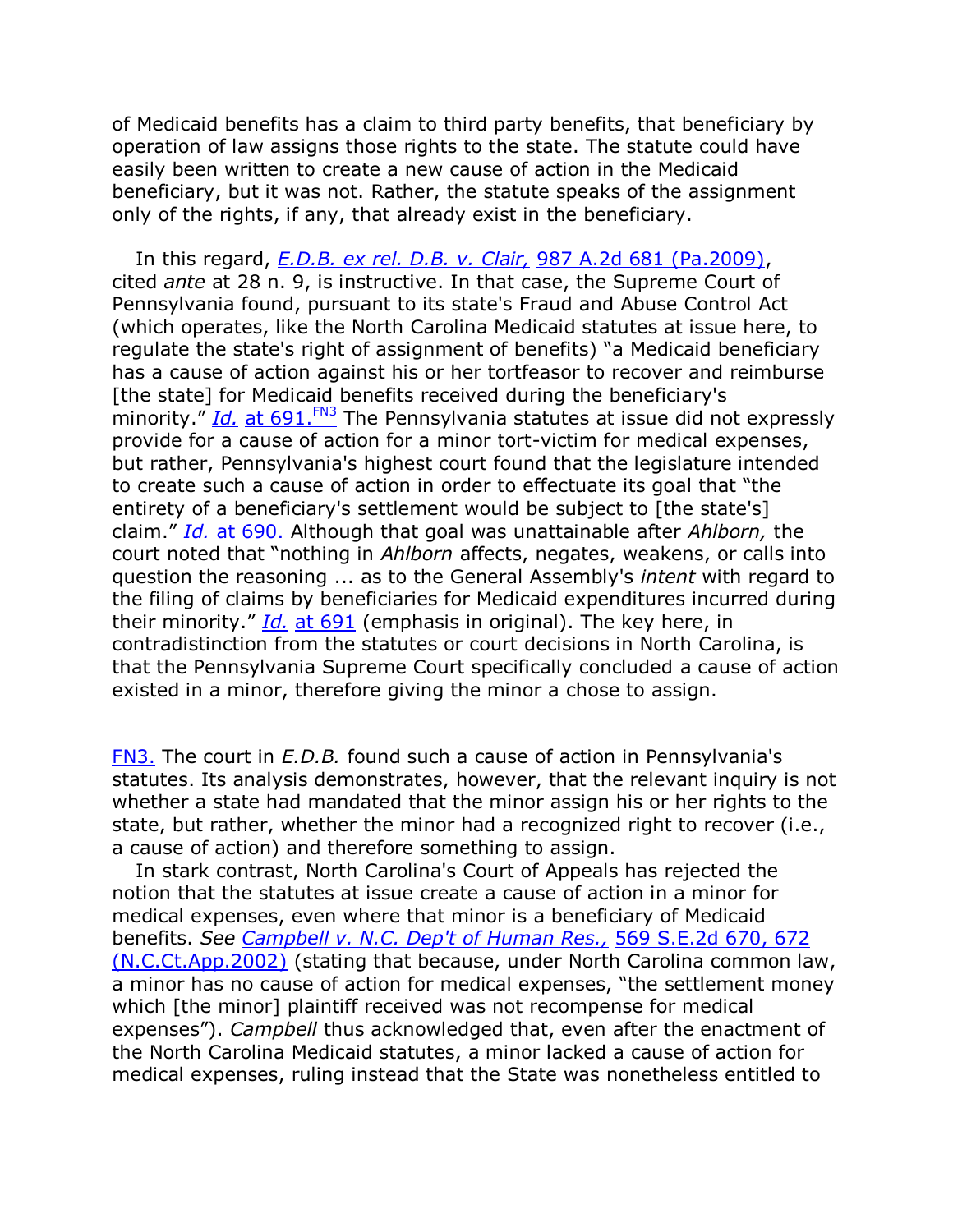the plaintiff's settlement proceeds on other grounds (although this rationale has since been nullified by *Ahlborn* ).

*\*22* The same is true of North Carolina's subrogation statute which requires that "to the extent of [Medicaid] payments ..., the State, ... shall be subrogated to *all rights of recovery* ... of the beneficiary of this assistance  $[.]$ " [N.C. Gen. Stat § 108A](http://web2.westlaw.com/find/default.wl?mt=Westlaw&db=1000037&docname=NCSTS108A-57&rp=%2ffind%2fdefault.wl&findtype=L&ordoc=2027358976&tc=-1&vr=2.0&fn=_top&sv=Split&tf=-1&referencepositiontype=T&pbc=DC601CB0&referenceposition=SP%3b8b3b0000958a4&rs=WLW12.01)–57(a) (emphasis added). Again, the statute speaks only of the existing rights of the beneficiary, and simply does not create any new rights to a cause of action in a minor. E.M.A. cannot assign, nor can the State be subrogated to, rights that she does not possess.

I am also not persuaded that *[Ezell v. Grace Hospital, Inc.,](http://web2.westlaw.com/find/default.wl?mt=Westlaw&db=711&tc=-1&rp=%2ffind%2fdefault.wl&findtype=Y&ordoc=2027358976&serialnum=2007916546&vr=2.0&fn=_top&sv=Split&tf=-1&pbc=DC601CB0&rs=WLW12.01)* 623 S.E.2d 79 [\(N.C.Ct.App.2005\),](http://web2.westlaw.com/find/default.wl?mt=Westlaw&db=711&tc=-1&rp=%2ffind%2fdefault.wl&findtype=Y&ordoc=2027358976&serialnum=2007916546&vr=2.0&fn=_top&sv=Split&tf=-1&pbc=DC601CB0&rs=WLW12.01) *rev'd per curiam for the reasons stated in the dissenting opinion,* [631 S.E.2d 131 \(N.C.2006\),](http://web2.westlaw.com/find/default.wl?mt=Westlaw&db=711&tc=-1&rp=%2ffind%2fdefault.wl&findtype=Y&ordoc=2027358976&serialnum=2009470338&vr=2.0&fn=_top&sv=Split&tf=-1&pbc=DC601CB0&rs=WLW12.01) is applicable to E.M.A's argument. That case dealt with the issue of whether common law equitable limitations on recovery could be applied to reduce the State's recovery of third-party benefits paid to a Medicaid beneficiary. *See Ezell,* [623 S.E.2d at 81.](http://web2.westlaw.com/find/default.wl?mt=Westlaw&db=711&tc=-1&rp=%2ffind%2fdefault.wl&findtype=Y&ordoc=2027358976&serialnum=2007916546&vr=2.0&fn=_top&sv=Split&tf=-1&referencepositiontype=S&pbc=DC601CB0&referenceposition=81&rs=WLW12.01) *Ezell* 's holding that the subrogation statute abrogates common law equitable recovery principles is simply a recognition that application of the common law yields a different result than application of the statutory language. As explained above, that is not the case with the common law rule limiting the minor's right to recovery for medical expenses. *Ezell* says nothing about changing the North Carolina common law rule regarding the cause of action for recovery of a minor's medical expenses.

The majority opinion, however, relies on *Campbell* as additional support for its holding that the common law rule is abrogated. In that case, the North Carolina Court of Appeals considered and rejected a claim similar to that raised by E.M.A.*Ahlborn,* however, which was decided four years after *Campbell,* has clearly eviscerated the rationale of *Campbell* such that its holding should not be entitled precedential weight.

In *Campbell,* the plaintiff, who was a minor at the time he was injured by a third-party tortfeasor and received Medicaid benefits, claimed that the State had no right of subrogation because he lacked a cause of action under North Carolina law for medical expenses. While agreeing with the premise that, at common law, a minor may not recover for medical expenses incurred during minority, the North Carolina Court of Appeals reasoned that "[N.C. Gen. Stat.] § 108A-57(a) does not restrict [the State's] right of subrogation to a beneficiary's right of recovery only for medical expenses." [569 S.E.2d at 672.](http://web2.westlaw.com/find/default.wl?mt=Westlaw&db=711&tc=-1&rp=%2ffind%2fdefault.wl&findtype=Y&ordoc=2027358976&serialnum=2002616580&vr=2.0&fn=_top&sv=Split&tf=-1&referencepositiontype=S&pbc=DC601CB0&referenceposition=672&rs=WLW12.01) Because North Carolina's Medicaid statutes allowed the state to place a lien upon any of the plaintiff's settlement proceeds, regardless of whether they were for medical expenses, the plaintiff's right (or lack thereof) to receive medical expenses in tort was no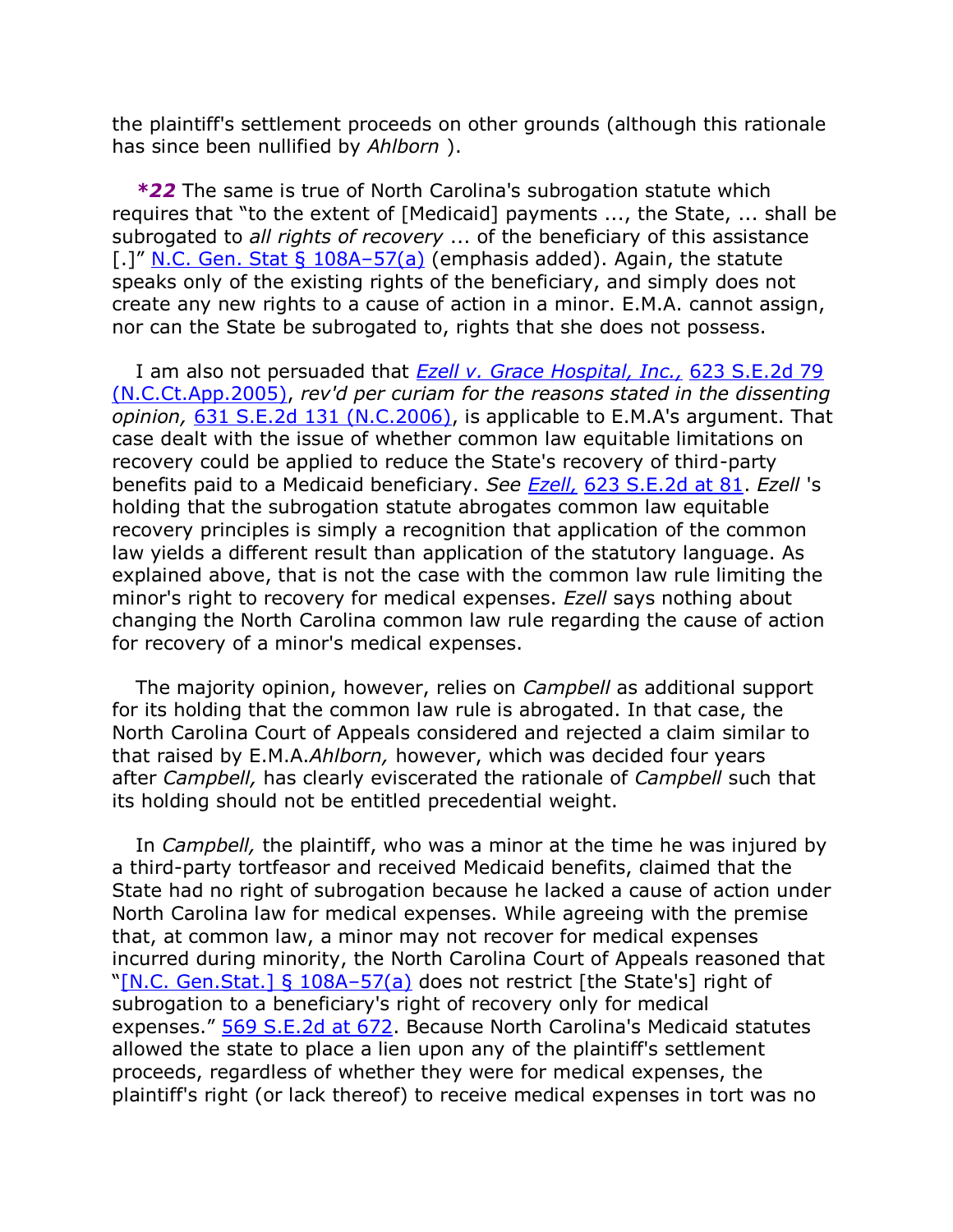barrier to the State's lien. The *Campbell* court relied on prior North Carolina cases for the proposition that "to the extent of Medicaid payments under [the] Medical Assistance Program" the State is "subrogated to all rights of recovery of the beneficiary of medical assistance." Id. (citing and quoting *[N.C. Dept of H.R. v. Weaver,](http://web2.westlaw.com/find/default.wl?mt=Westlaw&db=711&tc=-1&rp=%2ffind%2fdefault.wl&findtype=Y&ordoc=2027358976&serialnum=1996047565&vr=2.0&fn=_top&sv=Split&tf=-1&referencepositiontype=S&pbc=DC601CB0&referenceposition=719&rs=WLW12.01)* 466 S.E.2d 717, 719 [\(N.C.Ct.App.1996\),](http://web2.westlaw.com/find/default.wl?mt=Westlaw&db=711&tc=-1&rp=%2ffind%2fdefault.wl&findtype=Y&ordoc=2027358976&serialnum=1996047565&vr=2.0&fn=_top&sv=Split&tf=-1&referencepositiontype=S&pbc=DC601CB0&referenceposition=719&rs=WLW12.01) (emphasis and internal alterations omitted).

*\*23* Campbell also relied heavily on *[Payne v. North Carolina Department](http://web2.westlaw.com/find/default.wl?mt=Westlaw&db=711&tc=-1&rp=%2ffind%2fdefault.wl&findtype=Y&ordoc=2027358976&serialnum=1997139746&vr=2.0&fn=_top&sv=Split&tf=-1&pbc=DC601CB0&rs=WLW12.01)  of Human Resources,* [486 S.E.2d 469 \(N.C.Ct.App.1997\),](http://web2.westlaw.com/find/default.wl?mt=Westlaw&db=711&tc=-1&rp=%2ffind%2fdefault.wl&findtype=Y&ordoc=2027358976&serialnum=1997139746&vr=2.0&fn=_top&sv=Split&tf=-1&pbc=DC601CB0&rs=WLW12.01) a case in which the North Carolina Court of Appeals considered and rejected a challenge to North Carolina's Medicaid subrogation scheme based on the federal anti-lien statute found at 42 U.S.C.  $\S$  1396p(a)(1). Campbell described the Payne holding as follows:

Plaintiff [in *Payne* ] argued that [the State's] subrogation rights extended only to the amount allocated to his mother for medical expenses. This Court disagreed, and held that "by accepting Medicaid benefits, [minor plaintiff] assigned his right to third-party benefits to [the State], and [the State's] lien vested at that time."

## *Campbell,* [569 S.E.2d at 672](http://web2.westlaw.com/find/default.wl?mt=Westlaw&db=711&tc=-1&rp=%2ffind%2fdefault.wl&findtype=Y&ordoc=2027358976&serialnum=2002616580&vr=2.0&fn=_top&sv=Split&tf=-1&referencepositiontype=S&pbc=DC601CB0&referenceposition=672&rs=WLW12.01)–73.

This reasoning is plainly at odds with *Ahlborn* 's command that a state Medicaid agency may not seek assignment of "rights to payment for anything other than medical expenses-not lost wages, not pain and suffering, not an inheritance." Ahlborn, [547 U.S. at 281.](http://web2.westlaw.com/find/default.wl?mt=Westlaw&db=780&tc=-1&rp=%2ffind%2fdefault.wl&findtype=Y&ordoc=2027358976&serialnum=2009061885&vr=2.0&fn=_top&sv=Split&tf=-1&referencepositiontype=S&pbc=DC601CB0&referenceposition=281&rs=WLW12.01) [FN4](http://web2.westlaw.com/result/documenttext.aspx?rs=WLW12.01&scxt=WL&rlti=1&rp=%2fFind%2fdefault.wl&rlt=CLID_FQRLT113840157233&service=Find&sv=Split&ss=CNT&cite=2012+WL+956187&n=1&fn=_top&mt=Westlaw&vr=2.0&cnt=DOC&cxt=DC#B01842027358976)

[FN4.](http://web2.westlaw.com/result/documenttext.aspx?rs=WLW12.01&scxt=WL&rlti=1&rp=%2fFind%2fdefault.wl&rlt=CLID_FQRLT113840157233&service=Find&sv=Split&ss=CNT&cite=2012+WL+956187&n=1&fn=_top&mt=Westlaw&vr=2.0&cnt=DOC&cxt=DC#F01842027358976) The fact that, pre- *Ahlborn,* the *Campbell* and *Payne* courts permitted a Medicaid lien regardless of the medical expense portion of tort recovery, combined with the statutory percentage limit, may explain why the particular issue now raised by E.M.A. had not previously been raised or addressed by the North Carolina courts post- *Ahlborn.*

Accordingly, when the *Campbell* court opined that "[the State] is entitled to recover the costs of medical treatment provided for a minor, even when the funds received by the minor are not reimbursement for medical expenses [,]<sup>"</sup> [569 S.E.2d at 672,](http://web2.westlaw.com/find/default.wl?mt=Westlaw&db=711&tc=-1&rp=%2ffind%2fdefault.wl&findtype=Y&ordoc=2027358976&serialnum=2002616580&vr=2.0&fn=_top&sv=Split&tf=-1&referencepositiontype=S&pbc=DC601CB0&referenceposition=672&rs=WLW12.01) its rationale conflicts directly with *Ahlborn*. *See* [547 U.S. at 282](http://web2.westlaw.com/find/default.wl?mt=Westlaw&db=780&tc=-1&rp=%2ffind%2fdefault.wl&findtype=Y&ordoc=2027358976&serialnum=2009061885&vr=2.0&fn=_top&sv=Split&tf=-1&referencepositiontype=S&pbc=DC601CB0&referenceposition=282&rs=WLW12.01) ("[T]he State's assigned rights extend only to recovery of payments for medical care."). While it is true that most creditors can usually satisfy debts owing to them from any assets of the debtor that the creditor can find, this is not the case in the Medicaid context. *Ahlborn* and the federal anti-lien statute at  $42$  U.S.C. § 1396pmake clear that a state Medicaid lien can only be levied against those assets received for medical expenses.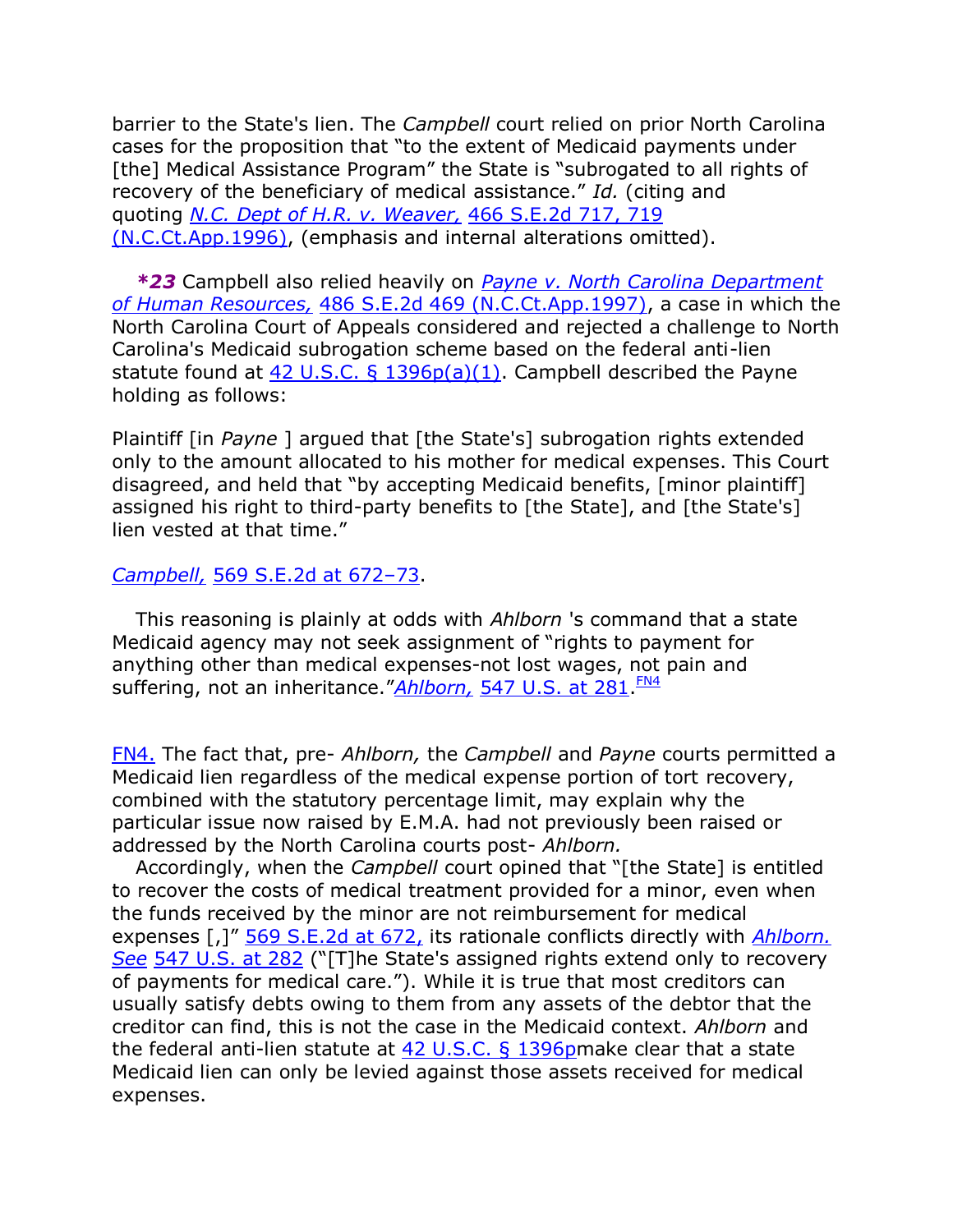There is no question that the State can require an assignment of the right, or chose in action, to receive payments for medical care. So much is expressly provided for by  $\S$ § 1396a(a)(25) and [1396k\(a\).](http://web2.westlaw.com/find/default.wl?mt=Westlaw&db=1000546&docname=42USCAS1396K&rp=%2ffind%2fdefault.wl&findtype=L&ordoc=2027358976&tc=-1&vr=2.0&fn=_top&sv=Split&tf=-1&referencepositiontype=T&pbc=DC601CB0&referenceposition=SP%3b8b3b0000958a4&rs=WLW12.01)... To the extent that the forced assignment is expressly authorized by the terms of  $\S$ [1396a\(a\)\(25\)](http://web2.westlaw.com/find/default.wl?mt=Westlaw&db=1000546&docname=42USCAS1396A&rp=%2ffind%2fdefault.wl&findtype=L&ordoc=2027358976&tc=-1&vr=2.0&fn=_top&sv=Split&tf=-1&referencepositiontype=T&pbc=DC601CB0&referenceposition=SP%3bfd76000067cd6&rs=WLW12.01) an[d1396k\(a\),](http://web2.westlaw.com/find/default.wl?mt=Westlaw&db=1000546&docname=42USCAS1396K&rp=%2ffind%2fdefault.wl&findtype=L&ordoc=2027358976&tc=-1&vr=2.0&fn=_top&sv=Split&tf=-1&referencepositiontype=T&pbc=DC601CB0&referenceposition=SP%3b8b3b0000958a4&rs=WLW12.01) it is an exception to the anti-lien provision. *But that does not mean that the State can force an assignment of, or place a lien on, any other portion of Ahlborn's property.*

*Ahlborn,* [547 U.S. at 284](http://web2.westlaw.com/find/default.wl?mt=Westlaw&db=780&tc=-1&rp=%2ffind%2fdefault.wl&findtype=Y&ordoc=2027358976&serialnum=2009061885&vr=2.0&fn=_top&sv=Split&tf=-1&referencepositiontype=S&pbc=DC601CB0&referenceposition=284&rs=WLW12.01)–85 (internal citations omitted) (emphasis added). Campbell, which stands in obvious conflict with that holding, must give way and cannot be a basis upon which to find abrogation of the North Carolina common law rule.

Indeed, the one aspect of *Campbell* that seems to survive *Ahlborn* is the acknowledgement of the North Carolina common law that because "a minor, even after reaching majority, may not recover for medical expenses incurred during minority ... *the settlement money which plaintiff received was not recompense for medical expenses.*‖ [569 S.E.2d at 672](http://web2.westlaw.com/find/default.wl?mt=Westlaw&db=711&tc=-1&rp=%2ffind%2fdefault.wl&findtype=Y&ordoc=2027358976&serialnum=2002616580&vr=2.0&fn=_top&sv=Split&tf=-1&referencepositiontype=S&pbc=DC601CB0&referenceposition=672&rs=WLW12.01) (internal citation and quotation marks omitted) (emphasis added). That statement of North Carolina law does not rest on a premise that has been rejected by the Supreme Court, and should guide our analysis of E.M.A.'s claim on appeal. It is a recognition that, even in light of North Carolina's Medicaid statutes, a minor still lacks a cause of action for medical expenses. Accordingly, the argument that the North Carolina Medicaid subrogation and assignment statutes somehow abrogate this right is not an accurate statement of North Carolina law in my view.

*\*24* I therefore must disagree with the conclusion in the majority opinion that the North Carolina Medicaid statutes "by their plain language" abrogate the common law. Maj. Op. at 26. And, as noted above, no North Carolina appellate court decision, in conformity with *Ahlborn,* so construes those statutes. To the contrary, the statutes at issue plainly do not conflict with, and nor do they abrogate, the common law rule that minors may not recover for medical expenses in North Carolina.

Nevertheless, while the minor does not have a cause of action for medical expenses, that does not necessarily mean, in an otherwise unallocated settlement, that none of the funds comprising the minor's share were not in fact representative of medical expenses already incurred or allocated to a Special Needs Trust ("SNT") in anticipation of medical expenses to be incurred in the future. A competent advocate for a minor in structuring such a settlement would, knowing the North Carolina common law, attempt to have allocated as much as possible of a fixed settlement to the minor's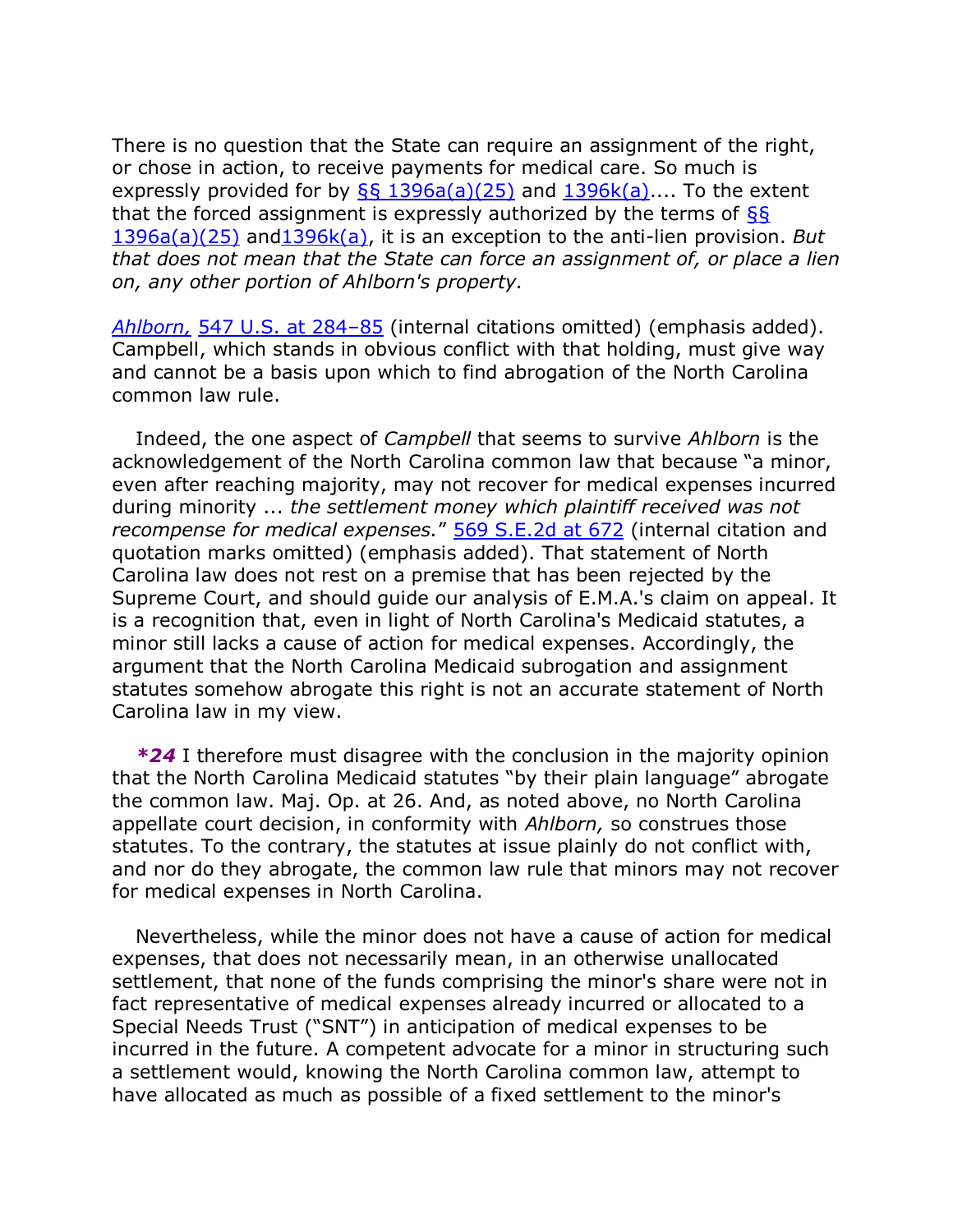share, irrespective of what categories of damages comprise the settlement amount. That allocation would be of little moment to the tortfeasor, whose only interest is in release from liability. The record before the court in the case at bar simply does not allow us to determine whether E.M.A.'s settlement share did include an amount actually represented by the medical expense damages.

The state trial court order approving the settlement does not make the findings necessary to resolve to what extent the Medicaid lien, under *Ahlborn,* is applicable here. I do not fault the state trial judge as there was (like now) no clear rule by appellate decision or legislative enactment on point. If the matter of medical expense reimbursement was part of the calculation put before the state trial court, and the settlement order stated how an allocation between the parties was determined with the damage elements comprising each share, then the determination as to what could be attached by the Medicaid lien should be straightforward. Such an explicit allocation is not in the record before us, however. It is simply not possible, on this record, to ascertain what elements of damages comprise the respective settlement shares of E.M .A. or her parents. For that reason I agree with the majority that the district court judgment must be vacated and remanded. Should it be determined, on remand, that any portion of E.M.A.'s settlement share was in fact represented by her past medical expenses, then the State's Medicaid lien could properly attach to that portion under *Ahlborn.* However, should it be determined that no part of E.M.A .'s share was represented by her past medical expenses, no lien could attach.

On remand, the district court should consider two salient questions:

1. What amount of the settlement was allocated to each party: (a) E.M.A. (acting through her guardian ad litem); and (b) Earl and Sandra Armstrong (E.M.A.'s parents)?

*\*25* 2. What elements of damage comprise the award each party received? Put another way, were the respective amounts awarded on an ad hoc or arbitrary determination or was there an actual basis for the division between the parties based on the merits of the various elements of damage, such as medical expenses?

Although cases that have approved the default statutory percentage method for allocating settlement proceeds did so partly on the basis to avoid a case-by-case determination of the medical expense portion of settlements, *e.g., Andrews v. Haygood,* [669 S.E.2d 310, 314 \(N.C.2008\),](http://web2.westlaw.com/find/default.wl?mt=Westlaw&db=711&tc=-1&rp=%2ffind%2fdefault.wl&findtype=Y&ordoc=2027358976&serialnum=2017647831&vr=2.0&fn=_top&sv=Split&tf=-1&referencepositiontype=S&pbc=DC601CB0&referenceposition=314&rs=WLW12.01) I agree with the majority opinion that*Ahlborn* requires such fact-specific inquiries in a case such as is now before us. Until states develop a specific